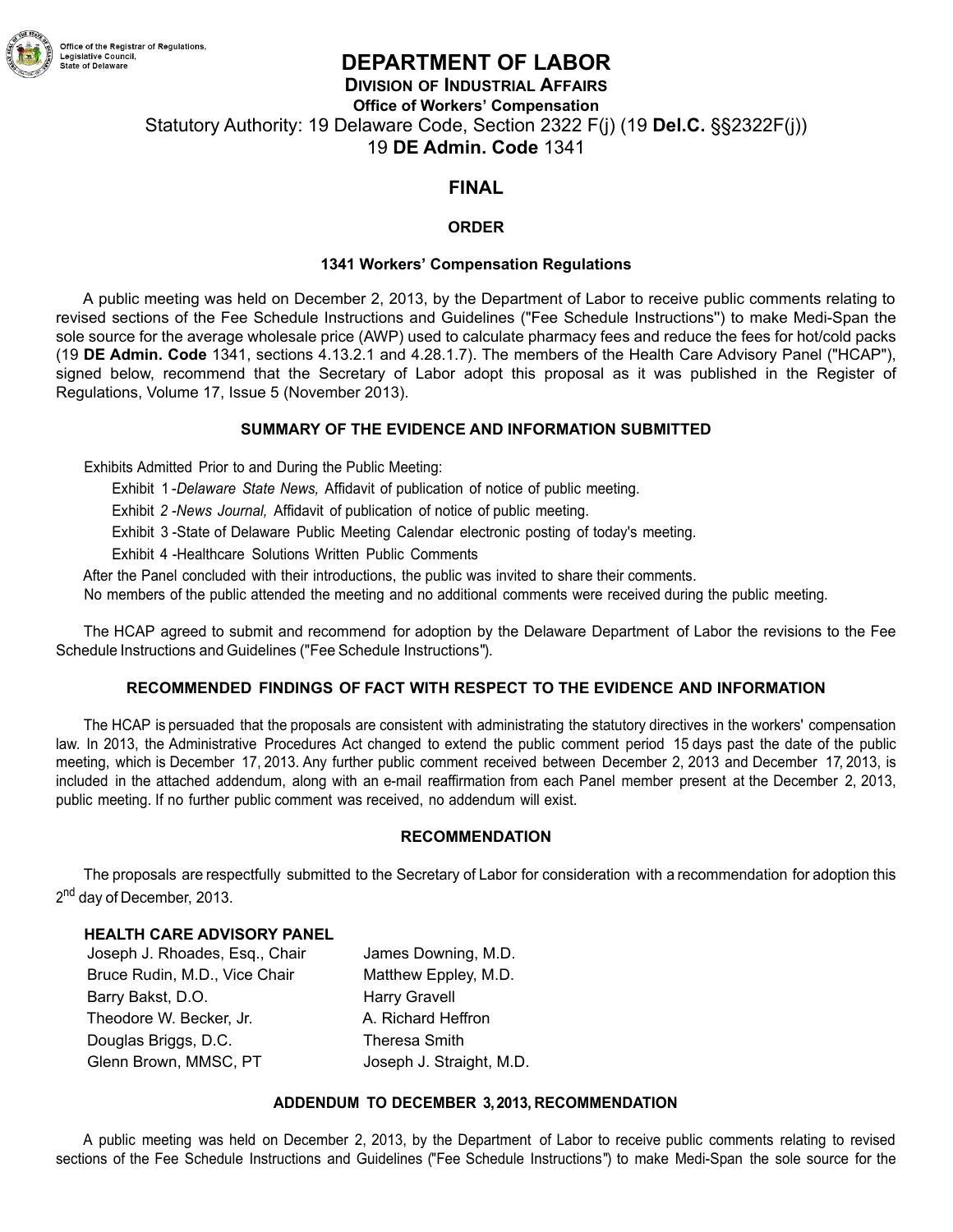average wholesale price (AWP) used to calculate pharmacy fees and reduce the fees for hot/cold packs (19 **DE Admin. Code** 1341, sections 4.13.2.1 and 4.28. 1.7). Pursuant to 29 **Del.C.** §10118(a), December 17, 2013, marked the deadline (15 days after the public meeting) to receive written public comments on the above revisions. This addendum lists the additional public comments received. The members of the Health Care Advisory Panel (HCAP) members present at the December 2, 2013, public meeting and whose electronic signatures appear below, reaffirm their recommendation that the Secretary of Labor adopt this proposal as it was published in the *Register of Regulations*, Volume 17, Issue *5* (November 2013).

#### **SUMMARY OF THE ADDITIONAL EVIDENCE AND INFORMATION SUBMITTED**

Additional Exhibits Admitted:

Exhibit 5 - Written comments submitted by Brian Allen, Vice President Government Affairs, Progressive Medical. Exhibit 6 - Written comments submitted by Kevin Tribout, Executive Director, Government Affairs, PMSI.

#### **ADDITIONAL RECOMMENDED FINDINGS OF FACT WITH RESPECT TO THE EVIDENCE AND INFORMATION**

The HCAP received electronic copies of the Exhibits 5 and 6, which were submitted after December 2, 2013, and before the December 17, 2013, deadline to receive public comments. For both exhibits, a majority of the Panel reaffirmed their yes vote in favor of moving forward with the regulation changes. In light of the additional written public comments, the HCAP is still persuaded that these additional proposals are consistent with administrating the statutory directives in the workers' compensation law.

#### **DECISION AND EFFECTIVE DATE**

Having reviewed and considered the record and recommendations of members of the Health Care Advisory Panel to adopt revisions of the Fee Schedule Instructions and Guidelines ("Fee Schedule Instructions"), the revisions are hereby adopted by the Delaware Department of Labor and made effective **February 11, 2014**.

### **TEXT AND CITATION**

The proposed Fee Schedule Instructions and Guidelines notice appeared in the *Register of Regulations*, Volume 17, Issue *5* (November 1, 2013). The Fee Schedule Instructions and Guidelines ("Fee Schedule Instructions") are available from the Department of Labor, Division [of Industrial Affairs, Office of Workers' Compensation or on the department's website:](http://www.delawareworks.com/) www.delawareworks.com.

### **DEPARTMENT OF LABOR**

John McMahon, Secretary of Labor

### **1341 Workers' Compensation Regulations**

#### **1.0 Purpose and Scope**

- 1.1 Section 2322B, Chapter 23, Title 19, **Delaware Code** authorizes and directs the Department within 180 days from the first meeting of the Health Care Advisory Panel to adopt a Health Care Payment System by regulation after promulgation by the Health Care Advisory Panel.
- 1.2 Section 2322B, Chapter 23, Title 19, **Delaware Code**, authorizes and directs the Health Care Advisory Panel to adopt and recommend, a coordinated set of instructions and guidelines to accompany the health care payment system, to the Department for adoption by regulation.
- 1.3 Section 2322B(3), Chapter 23, Title 19, **Delaware Code** establishes the formula based upon historical data required to determine the Fee Schedule Amounts for professional services.
- 1.4 Section 2322B(5), Chapter 23, Title 19, **Delaware Code** establishes the amount of reimbursement for a procedure, treatment or service to be eighty-five (85%) of the actual charge, if a specific fee is not set forth in the Fee Schedule Amounts.
- 1.5 Section 2322B(7), Chapter 23, Title 19, **Delaware Code** establishes separate service categories.
- 1.6 Section 2322B(8), Chapter 23, Title 19, **Delaware Code** establishes the Hospital fees developed for the Health Care Payment System.
- 1.7 Section 2322B(9), Chapter 23, Title 19, **Delaware Code** establishes the Ambulatory Surgical Treatment Center fees developed for the Health Care Payment System.
- 1.8 The fees to be established in Sections 2322B(11)(12) and (13) shall be promulgated and recommended by the Health Care Advisory Panel to the Department before the effective date of the regulation.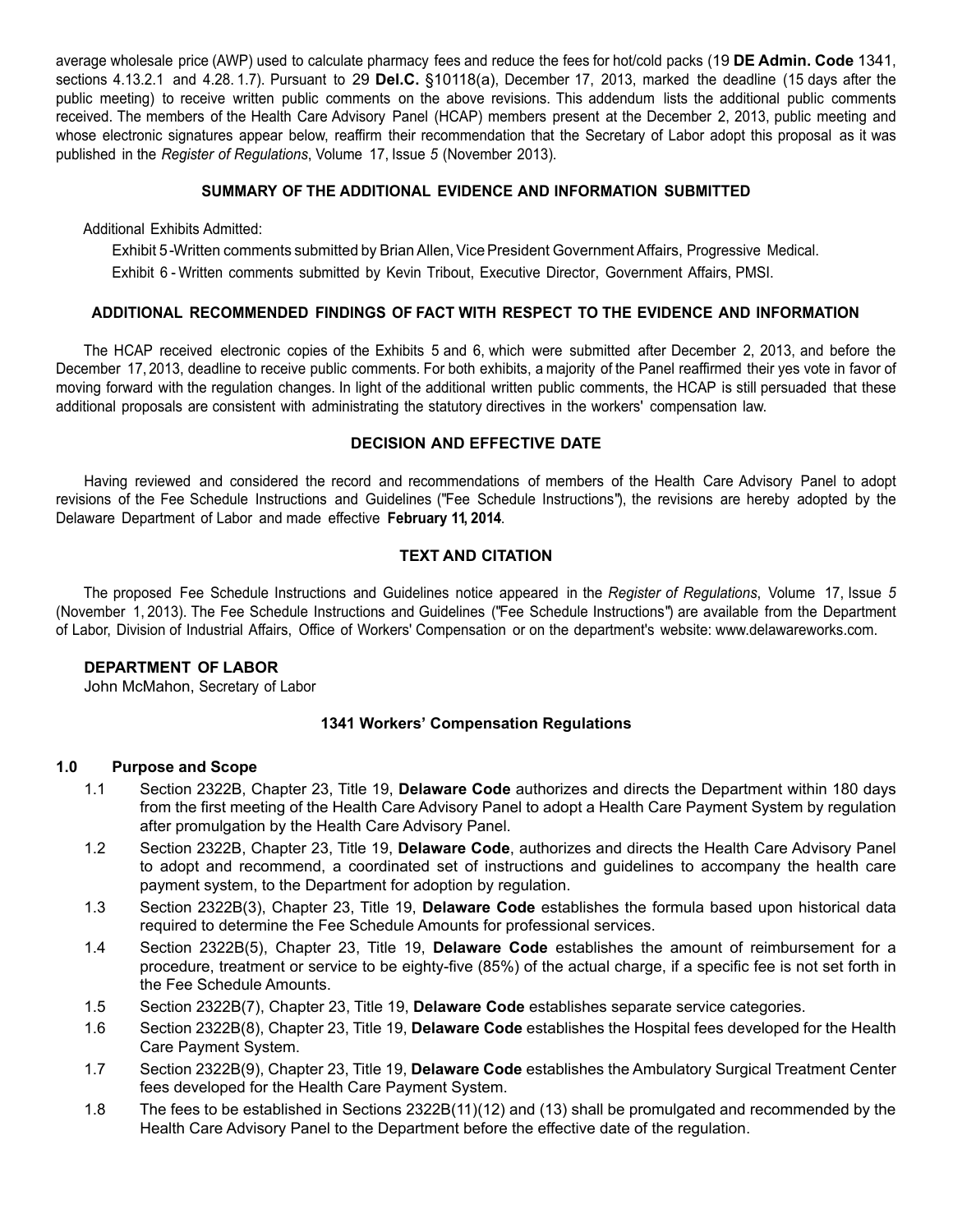- 1.9 Section 2322D, Chapter 23, Title 19, **Delaware Code** authorizes and directs the Department to adopt by regulation complete rules and regulations relating to Health Care Provider Certification within one (1) year after the first meeting of the Health Care Advisory Panel.
- 1.10 Section 2322E, Chapter 23, Title 19, **Delaware Code**, authorizes and directs the Health Care Advisory Panel to approve, propose and recommend to the Department the adoption by regulation of consistent forms for the health care providers ("HCAP Forms").

# **11 DE Reg. 920 (01/01/08)**

#### **17 DE Reg. 322 (09/01/13)**

### **2.0 Definitions**

As used in this regulation:

"**Certification**" means the certification pursuant to 19 **Del.C.** §2322D, required for a Health Care Provider to provide treatment to an employee, pursuant to Delaware's Workers' Compensation Statute.

"**Certification of Health Care Providers in an Inpatient Hospital Setting**." With regard to health care provider certification as required by 19 **Del.C.** §2322D, such certification applies to physicians, chiropractors, and physical therapists providing treatment to an injured worker during his or her period of inpatient hospitalization; all other personnel employed by a hospital providing treatment to an injured worker during his or her period of inpatient hospitalization are excluded from certification.

"**Department**" means the Department of Labor.

"**Fee Schedule Amounts**" mean the fees as set forth by the Health Care Payment System.

"**HCAP Forms**" means the standard forms for the provision of health care services set forth in Section 2322E, Chapter 23, Title 19, **Delaware Code**.

"**Health Care Advisory Panel**" or "**HCAP**" means the seventeen (17) members appointed by the Governor by and with the consent of the Senate to carry out the provisions of Chapter 23, Title 19, **Delaware Code**.

"**Health Care Payment System**" means the comprehensive fee schedule promulgated by the Health Care Advisory Panel to establish medical payments for both professional and facility fees generated on workers' compensation claims.

"**Health Care Provider Application for Certification**" means the Department's approved application form which Health Care Providers must submit to the Department so that pre-authorization of each health care procedure, office visit or health care service to be provided to the employee is not required.

"**Utilization Review**" means the utilization review program and associated procedures to guide utilization of health care treatments in workers' compensation as set forth in Section 2322F(j), Chapter 23, Title 19, **Delaware Code.**

### **13 DE Reg. 1558 (06/01/10)**

#### **3.0 Health Care Provider Certification**

- 3.1 Section 2322D(a), Chapter 23, Title 19, **Delaware Code** establishes the minimum certification requirement to be certified as a Health Care Provider:
	- 3.1.1 With regard to the Certification of any hospital facility providing inpatient and/or outpatient services, the person completing and signing the Health Care Provider Application for Certification on behalf of the hospital shall have the authority to do so and must attest to and be responsible for the completion of all of the requirements set forth on the Health Care Provider Application for Certification.
	- 3.1.2 Services provided by an emergency department of a hospital pursuant to §2322B(8)(c) of Chapter 23, Title 19, **Delaware Code** shall not be subject to the requirement of Certification.
	- 3.1.3 The provisions of this section shall apply to all treatment of employees provided after the effective date of these rules and regulations regardless of the date of injury.
	- 3.1.4 In accordance with the provisions of 19 **Del.C.** §2322(D), certification is required for a health care provider to provide treatment to an employee, pursuant to Delaware's Workers' Compensation Statute, without the requirement that the health care provider first pre-authorize each health care procedure, office visit or health care service to be provided to the employee with the employer if self-insured, or the employer's insurance carrier. Pursuant to 19 **Del.C.** §2322B and F, for purposes of the Certification requirements of §2322D, "health care provider in an inpatient hospital setting" specifically includes physicians, chiropractors and physical therapists providing treatment to an injured worker during his/her period of inpatient hospitalization; all other personnel employed by a hospital providing treatment to an injured worker during his/her period of inpatient hospitalization are excluded from the Certification requirements of this Subsection. With regard to any hospital facility providing inpatient and/or outpatient services, to be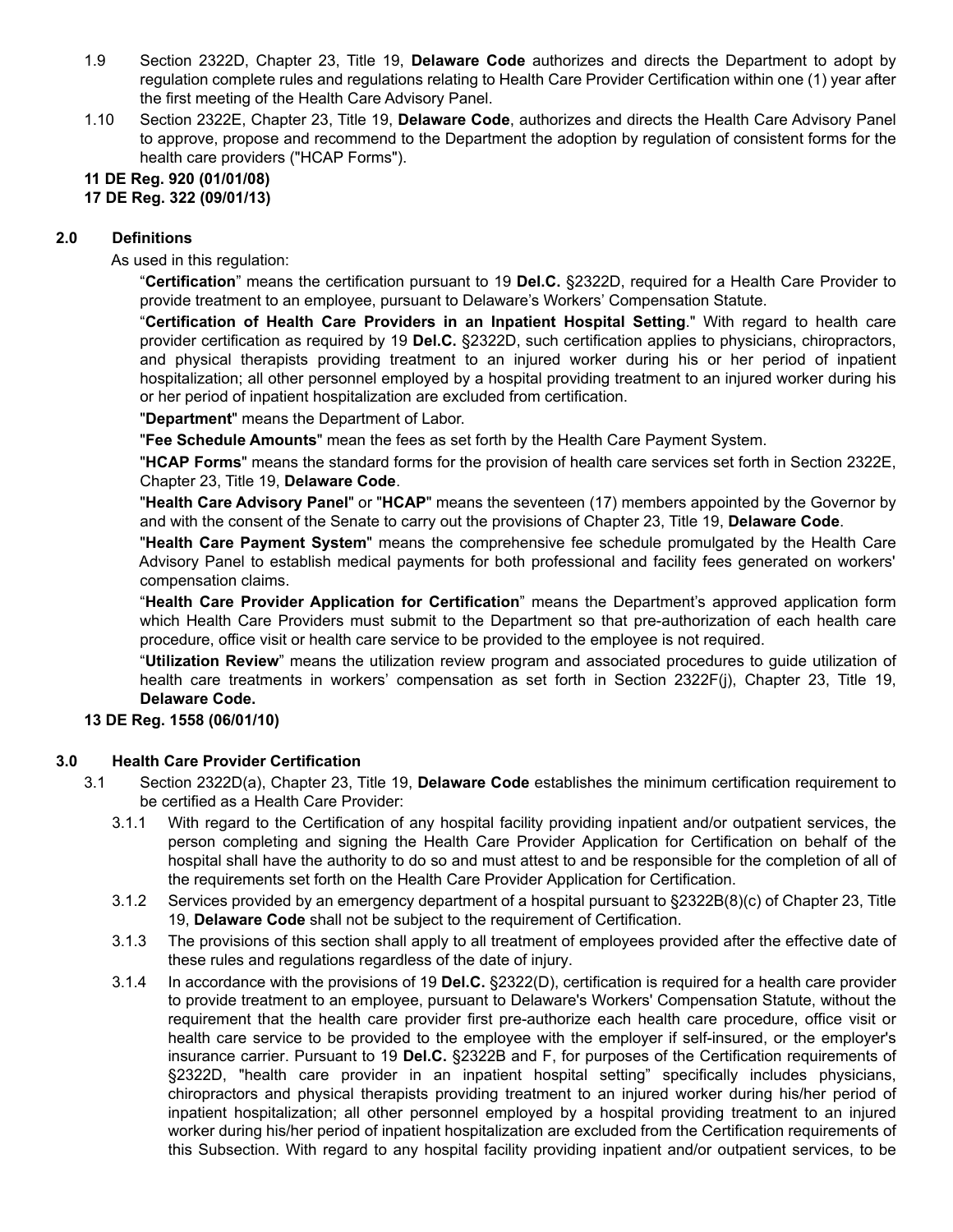Certified in accordance with the provisions of §2322D so that pre-authorization from the employer or insurance carrier for the employer is not required for each health care procedure, office visit or health care service provided to an injured employee, the person completing and signing the Health Care Provider Application for Certification on behalf of the hospital shall have the authority to do so and must attest to and be responsible for the completion of all of the requirements set forth on such Application. Services provided by an emergency department of a hospital pursuant to §2322B(8)(c) shall not be subject to the requirement of Certification. The provisions of §2322(D) shall apply to all treatments to employees provided after the effective date of the rule/regulation provided by this subsection and regardless of the date of injury. A health care provider shall be certified only upon meeting the following minimum certification requirements:

- 3.1.4.1 Have a current license to practice, as applicable;
- 3.1.4.2 Meet other general certification requirements for the specific provider type;
- 3.1.4.3 Possess a current and valid Drug Enforcement Agency ("DEA") registration, unless not required by the provider's discipline and scope of practice;
- 3.1.4.4 Have no previous involuntary termination from participation in Medicare, Medicaid or the Delaware workers' compensation system. Any such involuntary termination shall be considered to be inconsistent with certification;
- 3.1.4.5 Have no felony convictions in any jurisdiction, under a federal-controlled substance act or for an act involving dishonesty, fraud or misrepresentation. A felony conviction in any jurisdiction under a federal-controlled substance act or for an act involving dishonesty, fraud or misrepresentation shall be considered to be inconsistent with certification;
- 3.1.4.6 Provide proof of adequate, current professional malpractice and liability insurance.
- 3.1.5 In addition to the above, the health care provider to be certified must agree to the terms and conditions set forth on the Health Care Provider Application for Certification, as follows:
	- 3.1.5.1 Comply with Delaware workers' compensation laws and rules;
	- 3.1.5.2 Maintain acceptable malpractice coverage;
	- 3.1.5.3 Complete state-approved continuing education courses in workers' compensation every two (2) years from the last date the health care provider renewed his or her Delaware professional license. Out of state health care providers, who are not licensed in Delaware, must complete Stateapproved continuing education courses in workers' compensation every two (2) years from the date of the out of state provider's initial certification. A listing of continuing education courses in workers' compensation care approved by the State of Delaware, Department of Labor, Office of Workers' Compensation, will be posted on the Office of Workers' Compensation website. To maintain certification, the health care provider must provide written notification to the Office of Workers' Compensation of compliance with the continuing education course requirement noted above, setting forth the name of the course(s) completed and the date of completion, in accordance with the above;
	- 3.1.5.4 Practice in a best-practices environment, complying with practice guidelines and Utilization Review Accreditation Council ("URAC") utilization review determinations;
	- 3.1.5.5 Agree to bill only for services and items performed or provided, and medically necessary, costeffective and related to the claim or allowed condition;
	- 3.1.5.6 Agree to inform an employee of his or her liability for payment of non-covered services prior to delivery;
	- 3.1.5.7 Accept reimbursement for and not unbundle charges into separate procedure codes when a single procedure code is more appropriate;
	- 3.1.5.8 Agree not to balance bill any employee or employer. Employees shall not be required to contribute a co-payment or meet any deductibles;
	- 3.1.5.9 Agree to have knowledge of all statements authorized under the certified health care provider's signature and to be responsible for the content of all bills submitted pursuant to the provisions of 19 **Del.C.** §§2322B, C, E, F;
	- 3.1.5.10 Agree to provide written notification to the Department of Labor, Office of Workers' Compensation, State of Delaware, of any relevant changes to the requirements set forth in the Certification Form within thirty (30) days of the health care provider's knowledge or receipt of notice of any and all such change(s).
- 3.1.6 Notwithstanding the provisions of §2322D of Chapter 23, Title 19, **Delaware Code**, any health care provider may provide services during one office visit, or other single instance of treatment, without first having obtained prior authorization from the employer if self insured, or the employer's insurance carrier,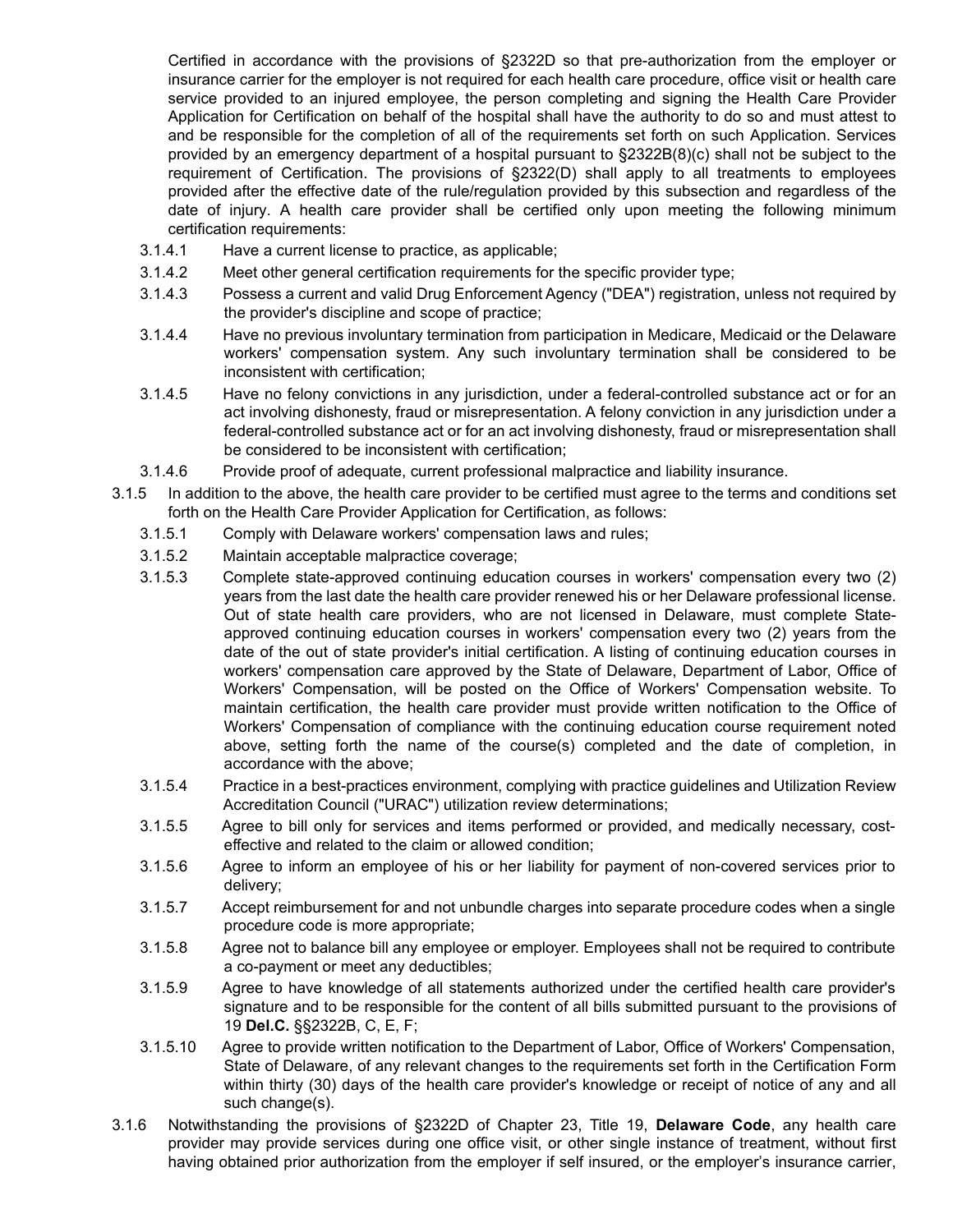and receive reimbursement for reasonable and necessary services directly related to the employee's injury or condition at the health care provider's usual and customary fee, or the maximum allowable fee pursuant to fee schedule adopted pursuant to Section 2322B of Chapter 23, Title 19, **Delaware Code** whichever is less.

- 3.1.7 The allowance of reimbursement for the employee's first contact with any health care provider for treatment of the injury as described in 3.1.4 is further limited to instances when the health care provider believes in good faith, that the injury or occupational disease was suffered in the course of the employee's employment.
- 3.1.8 The provisions of this subsection, §2322(D), shall apply to all treatments to injured employees provided after the effective date of this subsection, and regardless of the date of injury.
- 3.2 Completed Certification should be mailed to:

Ms. Donna Forrest State of Delaware Department of Labor Office of Workers' Compensation Wilmington, DE 19809-9954

3.3 Instructions and provisions for completing the Certification Form online will be published on the Office of Workers' Compensation website when available.

**14 DE Reg. 1375 (06/01/11) 17 DE Reg. 322 (09/01/13)**

### **4.0 Workers' Compensation Health Care Payment Rates for Physicians and Hospitals (the "Fee Schedule"). Instructions and Guidelines**

Introduction and Purpose

The intent of the health care payment system developed pursuant to Delaware's Workers' Compensation Act ("Act") is not to establish a "pushdown" system, but is instead to establish a system that eliminates outlier charges and streamlines payments by creating a presumption of acceptability of charges implemented through a transparent process, involving relevant interested parties, that prospectively responds to the cost of maintaining a health care practice, eliminating cost shifting among health care service categories, and avoiding institutionalization of upward rate creep.

The maximum allowable payment for health care treatment and procedures covered under the Workers' Compensation Act shall be the lesser of the health care provider's actual charges or the fee set by the payment system. The payment system will set fees at ninety percent (90%) of the 75<sup>th</sup> percentile of actual charges within the geozip where the service or treatment is rendered, utilizing information contained in employers' and insurance carriers' national databases. For purposes of the Act, "geozip" means an area defined by reference to United States ZIP Codes; Delaware shall consist of one "197 geozip" (comprised of all areas within the State where the address has a ZIP Code beginning with the three digits 197 or 198), and one "199 geozip" (comprised of all areas within the State where the address has a ZIP Code beginning with the three digits 199). If a geozip does not have the necessary number of charges and fees to calculate a valid percentile for a specific procedure, treatment or service, the Health Care Advisory Panel created pursuant to 19 **Del.C.** §2322(A), in its discretion may combine data from Delaware's two geozips for a specific procedure, treatment, or service. In the event that the Health Care Advisory Panel determines that there is insufficient data to calculate a valid percentile for a procedure, treatment or service, or that data from a commercial vendor is not sufficiently reliable to implement a payment system for professional services for a specific procedure, treatment or service, then the Health Care Advisory Panel may recommend an alternative method for a payment system for professional charges.

Three (3) years after the effective date of the Act, January 17, 2007, the Health Care Advisory panel shall review the geozip reporting system and make a recommendation concerning whether the State should operate its workers' compensation health care payment system on a geozip basis or on a single statewide basis.

If an employer or an insurance carrier contracts with a provider for the purpose of providing services under the Act, the rate negotiated in any such contract shall prevail.

This document is intended to assist with fee schedule application, and to ensure correct billing and reimbursement on workers' compensation medical claims. This document is NOT intended, and should not be construed, as a utilization review guide or practice manual.

The general payment system will be adjusted yearly based on percentage changes to the Consumer Price Index-Urban, U.S. City Average, All Items, as published by the United States Bureau of Labor Statistics. The Hospital and Ambulatory Surgery Treatment Center (ASTC) payment system will be adjusted yearly based on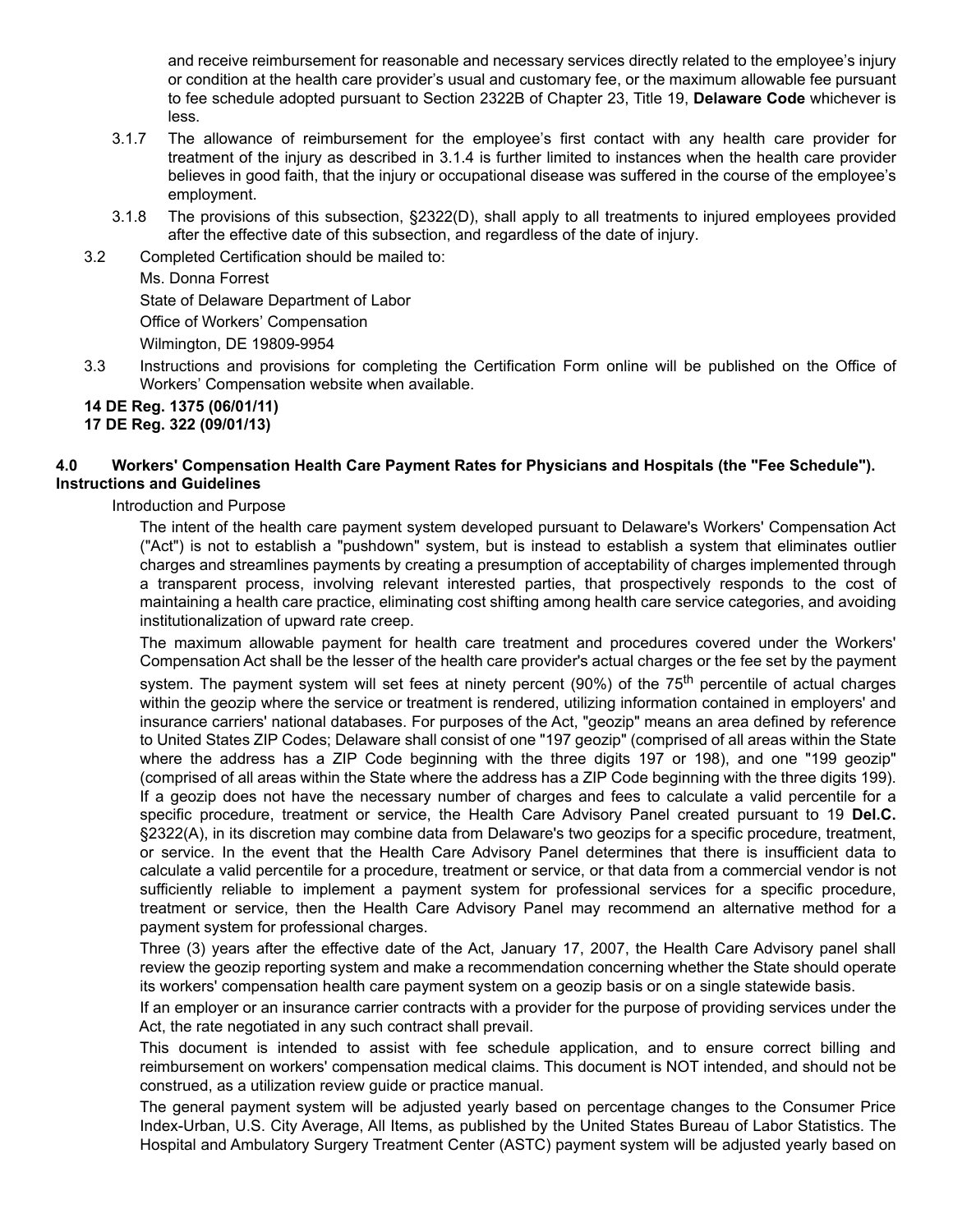percentage changes to the Consumer Price Index-Urban, U.S. City Average, Medical Care, as published by the United States Bureau of Labor Statistics.

The physician portion of the fee schedule includes fee amounts for specific medical services and procedures as identified using CPT numeric identifying codes and modifiers for reporting medical services and procedures as established by the 2008 Current Procedural Terminology (CPT), copyright American Medical Association (AMA). Any use or interpretation of CPT descriptions not specifically described herein shall be based on CPT 2008.

4.1 Format of the Fee Schedule

This fee schedule represents the maximum amount of reimbursement providers may receive for medical or surgical services for the treatment of work-related injuries and illnesses covered under the workers' compensation laws of the State of Delaware.

4.1.1 The maximum allowable reimbursement for CPT codes is generally separable into eight distinct sections based on the category or type of service rendered. Each category of service has separate instructions for the application of ground rules and modifier adjustments. The categories of service subject to this fee schedule are:

For each procedure, the fee schedule table includes the following details (if applicable):

- 4.1.1.1 New (*?*), changed descriptor (?), add-on (+), modifier 51 exempt (\*), or conscious sedation (K) icons
- 4.1.1.2 Five-digit CPT code number
- 4.1.1.3 CPT description
- 4.1.1.4 Maximum allowable reimbursement
- 4.1.1.5 Maximum reimbursement for professional component modifier 26
- 4.1.1.6 Maximum reimbursement for technical component modifier TC
- 4.1.1.7 Follow-up day limits in FUD column
- 4.1.2 The total maximum allowable reimbursement includes the professional component for a procedure and the technical component. Under no circumstances shall the maximum allowable reimbursement be more than the value of the technical component and the professional component combined for a procedure.
- 4.1.3 For anesthesia fee amounts, anesthesia services provided to employees pursuant to this chapter shall be paid, pursuant to 19 **Del.C.** §2322B(7).
- 4.1.4 General Medical Services Categories CPT Codes

| Evaluation & Management  | 99201-99499                                                                 |
|--------------------------|-----------------------------------------------------------------------------|
| Anesthesia               | 00100-01999.<br>99100-99140                                                 |
| Surgery                  | 10021-69990                                                                 |
| Radiology                | 70010-79999                                                                 |
| Pathology & Laboratory   | 80048-89356                                                                 |
| General Medicine         | 90281–96999.<br>97802-97804,<br>98960–99091.<br>99143-99199,<br>99500-99607 |
| <b>Physical Medicine</b> | 97001–97799.<br>97810-98943                                                 |
| <b>HCPCS</b>             | A0000-V9999                                                                 |

- 4.1.4.1 Within each section, you will find definitions and medical terms that explain services provided. Also, in certain sections there is an index of procedures by CPT code identifiers. Use each specific section in addition to general ground rules for clarification of terms and services.
- 4.1.4.2 The fee schedule is designed to be an accurate and authoritative source of information about medical coding and reimbursement. Every reasonable effort has been made to verify its accuracy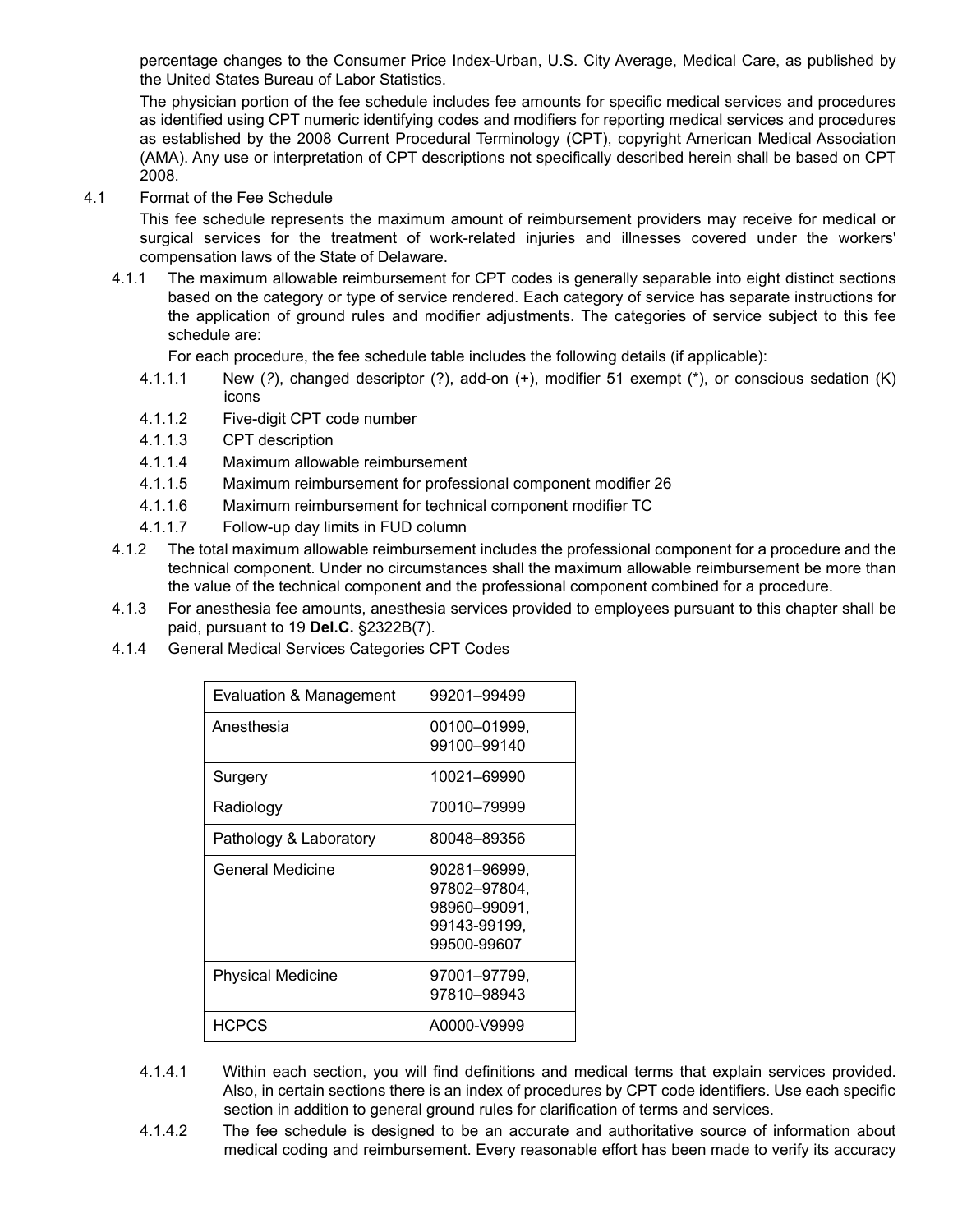and all information is believed reliable at the time of publication. Absolute accuracy and completeness, however, is neither intended nor guaranteed. The rules and guidelines described herein cannot specifically refer to every payment contingency; 19 **Del.C.** §2322B(5) will govern treatment provided under unusual circumstances.

#### 4.1.5 Reference Materials

The health care payment system and fee schedule is in accordance with the following documents, including codes, guidelines and modifiers:

- *Current Procedural Terminology*, copyright, American Medical Association, 515 N. State St., Chicago, IL 60610, Chicago, 2006;
- *HCPCS Level II*, U.S. Department of Health and Human Services, Centers for Medicare and Medicaid Services, 7500 Security Blvd., Baltimore, MD 21244, Baltimore, 2006;
- *National Correct Coding Policy Manual in Comprehensive Code Sequence for Part B Medicare Carriers, Version 12.0,* U.S. Department of Health and Human Services, Centers for Medicare and Medicaid Services, 7500 Security Blvd., Baltimore, MD 21244, Baltimore, 2006;
- Diagnosis-Related Group (DRG) classification system, Centers for Medicare and Medicaid Services (CMS), *Federal Register*, Vol. 70, No. 155, August 2005.
- The follow up days for post-operative care that have been adopted by the Delaware Office of Workers' Compensation for their Fee Schedule and Guidelines have been established by reference to CMS (Centers for Medicare and Medicaid Services).
- 4.2 HCPCS (Healthcare Common Procedure Coding System) (Level II)

The health care payment system requires that services be reported with the Healthcare Common Procedural Coding System Level 2 ("HCPCS Level 2"), CPT (Current Procedural Terminology), or CDT (Current Dental Terminology) codes that most comprehensively describe the services performed. Proprietary bundling edits more restrictive than the National Correct Coding Policy Manual in Comprehensive Code Sequence for Part B Medicare Carriers, Version 12.0, U.S. Department of Health and Human Services, Centers for Medicare and Medicare Services, 7500 Security Boulevard, Baltimore, Maryland, 21244, 2009, no later dates or editions, shall be prohibited. Bundling edits is the process of reporting codes so that they most comprehensively describe the services performed.

- 4.3 Professional Services/CPT Code Set
	- 4.3.1 Unless otherwise specified herein, the payment system for professional services shall conform to the Current Procedural Terminology ("CPT"), American Medical Association, 515 North State Street, Chicago, Illinois, 60610.
	- 4.3.2 The fee schedule defers to guides and descriptions in the CPT Code Set in establishing the correct classification for health care services.
	- 4.3.3 For codes that are deleted and bundled, the remaining/new code will be adjusted to reflect the value of the previously unbundled/deleted codes, so the charge is revenue neutral. For entire procedures that are bundled into a new code, the new code will include the value of the previously segregated codes. The Department of Labor will publish to its web site additional special instructions associated with the revenue neutral fee conversion, where applicable. Once revenue neutral fees are established, they will adjust with the annual CPI-U adjustment referenced in 19 **Del.C.** §2322(3).
- 4.4 Physician/Health Care Provider Services
	- 4.4.1 The maximum allowable payment for health care treatment and procedures shall be the lesser of the health care provider's actual charges or ninety percent (90%) of the 75<sup>th</sup> percentile of actual charges within the geozip where the service or treatment is rendered, utilizing information contained in employers' and insurance carriers' national databases. If an employer or insurance carrier contracts with a provider for the purpose of providing services under the Act, the rate negotiated in such contract shall prevail.
	- 4.4.2 Whenever the health care payment system does not set a specific fee for a procedure, treatment or service in the schedule, the amount of reimbursement shall be eighty-five percent (85%) of actual charge ("POC 85").
	- 4.4.3 The payment system will be adjusted yearly pursuant to 19 **Del.C.** §2322B(14).
- 4.5 Modifiers

Modifiers augment CPT codes to more accurately describe the circumstances of services provided. When applicable, the circumstances should be identified by a modifier code: a two-digit number placed after the usual procedure code. If more than one modifier is needed, place modifier 99 after the procedure code to indicate that two or more modifiers will follow. Some modifier descriptions in this fee schedule have been changed from the CPT language.

4.6 Ambulatory Surgical Treatment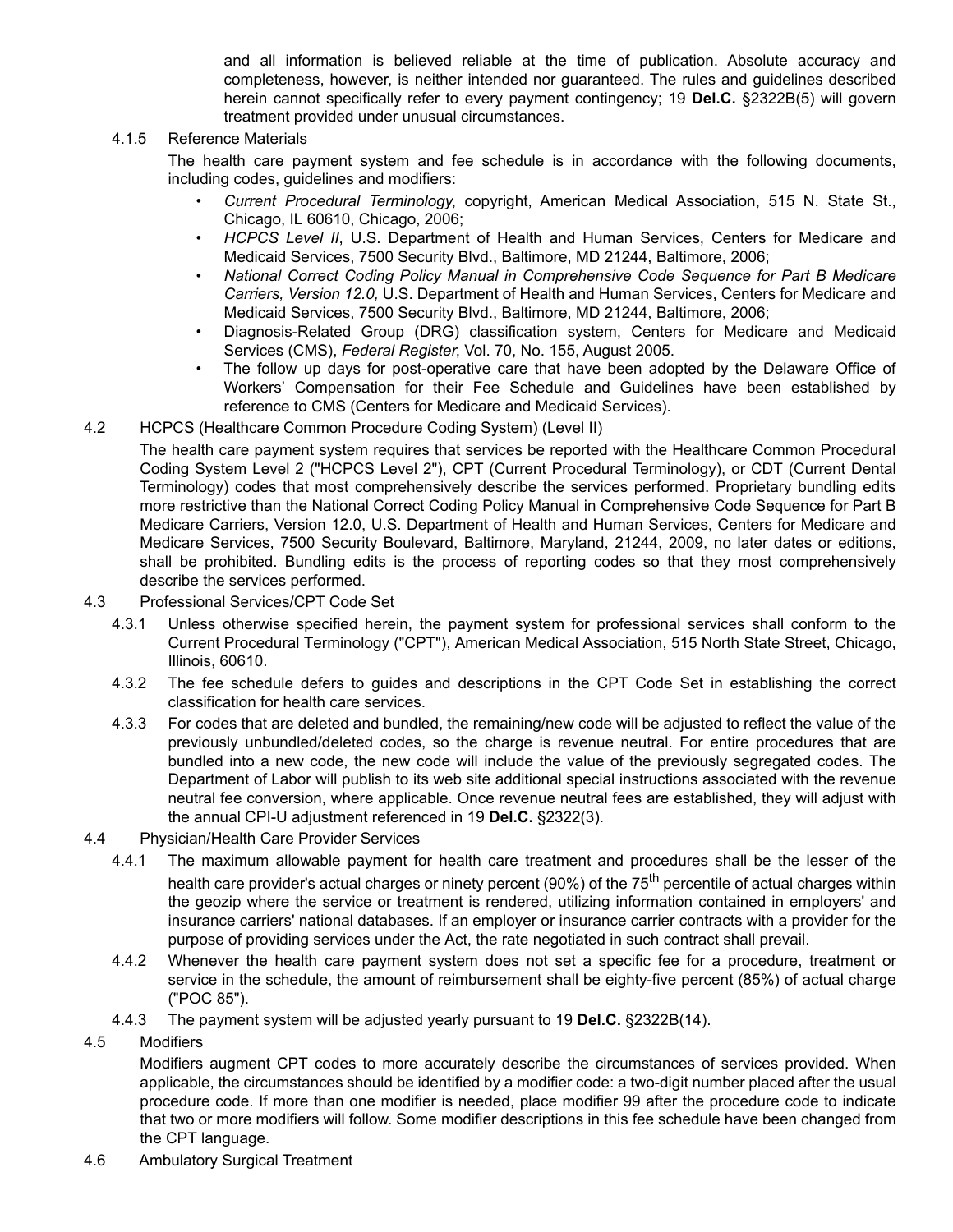4.6.1 Ambulatory Surgery Centers shall be reimbursed pursuant to 19 **Del.C.** §2322B(9).

# 4.7 Dental Services

- 4.7.1 Whenever the health care payment system does not set a specific fee for a dental treatment, procedure or service in the schedule, the amount of reimbursement shall be eighty-five percent (85%) of actual charge ("POC 85") for such service as of October 31, 2006, subject to verification, review and/or audit by the Department of Insurance. Reasonable costs of such review or audit shall be reimbursed to the Department of Insurance by the dental practitioner whose billing is audited.
- 4.7.2 The payment system will be adjusted pursuant to 19 **Del.C.** §2322B(14) for a dental treatment procedure or service in effect in January of that year.
- 4.8 Emergency Department of a Hospital
	- 4.8.1 Emergency services in a hospital shall be reimbursed pursuant to 19 **Del.C.** §2322B(8)(b).
- 4.9 Hospital
	- 4.9.1 Hospital fees shall be reimbursed pursuant to 19 **Del.C.** §2322B(8).
- 4.10 Allied Health Care Professional

An allied health care professional, such as a certified registered nurse anesthetist ("CRNA"), physician assistant ("PA") or nurse practitioner ("NP"), shall be reimbursed at the same rate as other health care professionals when the allied health care professional is performing, coding and billing for the same services as other health care professionals if a physician health care provider is physically present when the service or treatment is rendered, and shall be reimbursed at eight percent (80%) of the primary health care provider's rate if a physician health care provider is not physically present when the service or treatment is rendered.

- 4.11 Independently Operated Diagnostic Testing Facility
	- 4.11.1 Charges of an independently operated diagnostic testing facility shall be subject to the professional services and HCPCS Level II health care payment system where applicable. An independent diagnostic testing facility is an entity independent of a hospital or physician's office, whether a fixed location, a mobile entity, or an individual non-physician practitioner, in which diagnostic tests are performed by licensed or certified non-physician personnel under appropriate physician supervision.
	- 4.11.2 In the event that the professional services and HCPCS Level II health care payment system is inapplicable, the fee for reimbursement of independent diagnostic testing facility services shall be eightfive percent (85%) of actual charge ("POC 85").
	- 4.11.3 The payment system will be adjusted yearly pursuant to 19 **Del.C.** §2322B(14) for a procedure, treatment or service in effect in January of that year.
- 4.12 Pathology
	- 4.12.1 The maximum allowable payment for pathology services and procedures shall be the lesser of the health care provider's actual charges or eighty-five percent (85%) of ninety percent (90%) of the 75<sup>th</sup> percentile of actual charges within the geozip where the pathology service or procedure is rendered, utilizing information contained in employers' and insurance carriers' national databases. If an employer or insurance carrier contracts with a provider for the purpose of providing services under the Act, the rate negotiated in such contract shall prevail.
	- 4.12.2 Whenever the health care payment system does not set forth a specific fee for a pathology service or procedure in the schedule, the amount of reimbursement shall be eighty-five percent (85%) of actual charge ("POC 85").
	- 4.12.3 The payment system will be adjusted yearly pursuant to 19 **Del.C.** §2322B(14) for a procedure, treatment or service in effect in January of that year.
- 4.13 Pharmacy
	- 4.13.1 Prescribed drugs are capped at the lesser of the provider's usual charge; a negotiated contract amount; or the Average Wholesale Price (AWP) for the National Drug Code (NDC) for the prescription drug or medicine on the day it was dispensed minus twelve percent (12%) plus a dispensing fee of four dollars (\$4.00) for brand name drugs or medicines, or minus twenty percent (20%) plus a dispensing fee of five dollars (\$5.00) for generic drugs or medicines. If the actual charge is less than this amount, then it is the maximum allowed. Physicians dispensing drugs from their office do not receive the dispensing fee referenced above.
	- 4.13.2 Definitions:
		- 4.13.2.1 "**Average Wholesale Price**" or "**AWP**" means the average wholesale price of a prescription drug as provided in the most current release of the Red Book by Thomson Media or Medi-Span Master Drug Database by Wolters Kluwar Health on the day a prescription drug is dispensed or other nationally recognized drug pricing index adopted by the Health Care Advisory Panel (HCAP).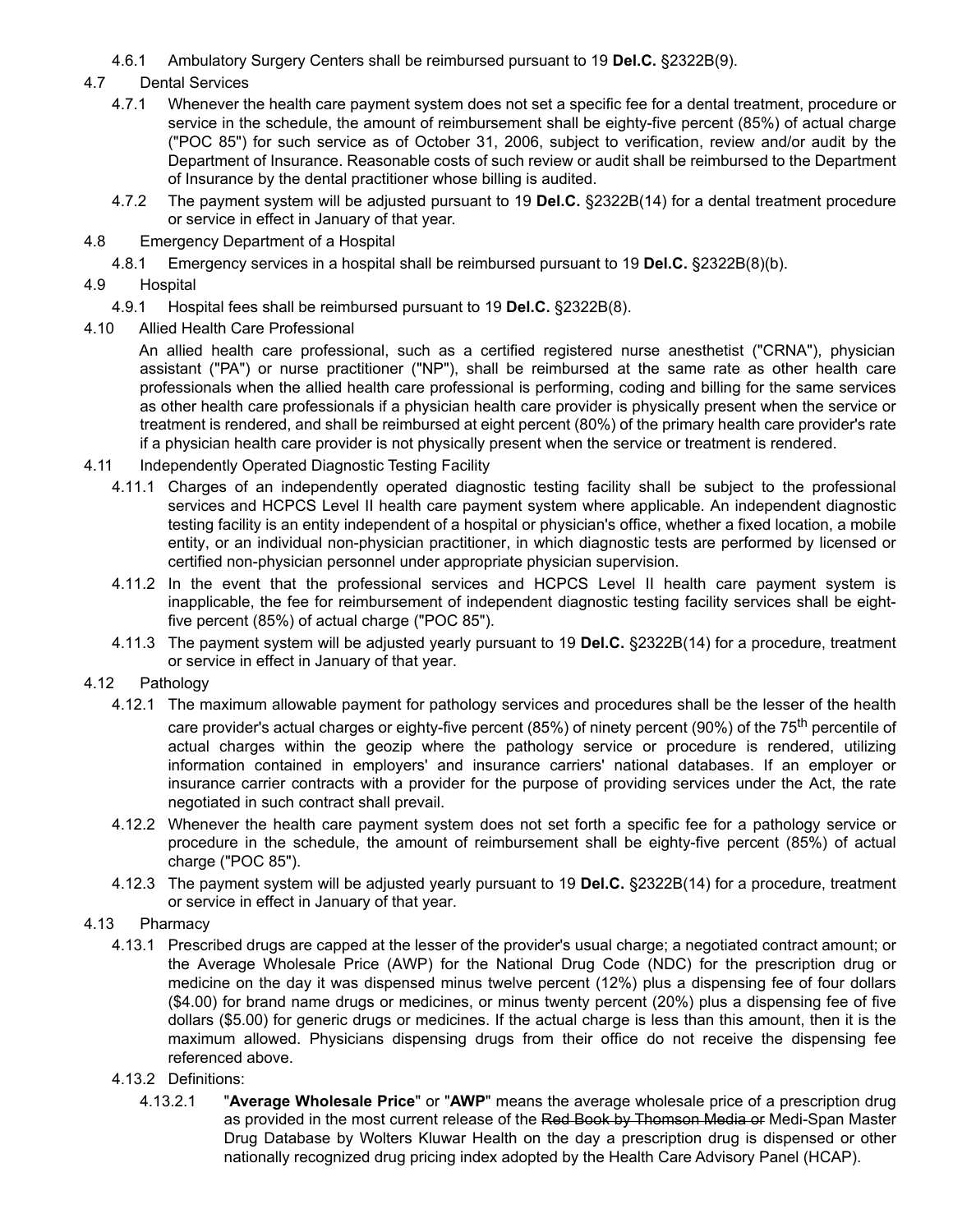- 4.13.2.2 "**Brand name drug**" means a drug for which an application is approved under the Federal Food, Drug, and Cosmetic Act Section 505(c).
- 4.13.2.3 "**Generic drug**" means a drug for which an application is approved under the Federal Food, Drug, and Cosmetic Act Section 505(j).
- 4.13.3 Notwithstanding any other provision, if a prescription drug or medicine has been repackaged, the Average Wholesale Price used to determine the maximum reimbursement in controverted and uncontroverted cases shall be the Average Wholesale Price for the underlying drug product, as identified by its national drug code, from the original labeler.
- 4.13.4 Compounding includes the preparation, mixing, assembling, packaging, or labeling of a drug or device as the result of a practitioner-patient-pharmacist relationship in the course of professional practice. Compound drugs shall be billed by listing each drug included in the compound and separately calculating the charge for each drug, using national drug codes (NDC). When compounding, a single compounding fee of ten dollars (\$10.00) per prescription shall be added to the calculated total.
- 4.13.5 As of the effective date of this Regulation, Oxycontin as well as oxycodone extended release; and Actiq, as well as transmucosal fentanyl, are not on the Preferred or Non-Preferred Medication List and may only be used with prior written approval of the employer or its insurance carrier. However, an employee on a stable dose of Oxycontin prior to the effective date of this Regulation may continue the use of this medication after the effective date of this Regulation.
- 4.13.6 The Fee Schedule created by this Regulation shall not apply to prescription drugs or medicines provided as part of treatment subject to the inpatient Fee Schedule set forth in 19 **Del.C.** §2322B(8).
- 4.13.7 Pursuant to this Regulation, the "Preferred Agents" and "Non-Preferred Agents" categories, as set forth on the Department of Labor (DOL) web site is hereby adopted. The Health Care Advisory Panel (HCAP) shall review on an annual basis, beginning July 1, 2014, those portions of the Preferred Drug List (PDL) referenced above.
- 4.13.8 When a brand name drug is prescribed to treat an injury for which a carrier or self-insured employer is liable, the pharmacist or medical provider dispensing the drug or medication shall substitute a preferred/ generic drug pursuant to this Regulation as set forth above. A physician may prescribe and a pharmacist must dispense a non-preferred/brand name drug or medication only upon the physician's or other authorized individual's completion of the "Justification For Use Of Non-Preferred Medication" form, approved by the Health Care Advisory Panel and set forth on the Department of Labor (DOL) web site. A provider may prescribe a medication from the Non-Preferred Agent list if the patient has trialled the use of two preferred agents and the trials have failed due to lack of efficacy or unacceptable side effects. Preferred agent trials should be documented in the medical record.
- 4.14 Total Component/Professional Component, Technical Component
	- 4.14.1 A total fee includes both the professional component and the technical component needed to accomplish the procedure. Explanations of the professional component and the technical component are listed below. The values listed in the Amount column represent the total reimbursement. Under no circumstance shall the combined amounts of the professional and technical components exceed the amount of the total component.
	- 4.14.2 Professional Component: The professional component represents the reimbursement allowance of the professional services of the physician and is identified by the use of modifier 26. This includes examination of the patient when indicated, performance or supervision of the procedure, interpretation and written report of the examination, and consultation with the referring physician. Values in the PC Amount column are intended for the services of the professional for the professional component only and do not include any other charges. To identify a charge for a professional component only, use the five-digit code followed by modifier 26.
	- 4.14.3 Technical Component: The technical component includes charges made by the institution or clinic to cover the services of the facilities. To identify a charge for a technical component only, use of the five-digit code followed by HCPCS Level II modifier TC.
- 4.15 Billing and Payment for Health Care Services
	- 4.15.1 Pursuant to 19 **Del.C.** §2322F**,** charges for medical evaluation, treatment and therapy, including all drugs, supplies, tests and associated chargeable items and events, shall be submitted to the employer or insurance carrier along with a bill or invoice for such charges, accompanied by records or notes, concerning the treatment or services submitted for payment, documenting the employee's condition and the appropriateness of the evaluation, treatment or therapy, with reference to the health care practice guidelines adopted pursuant to 19 **Del.C.** §2322C, or documenting the preauthorization of such evaluation, treatment or therapy. The initial copy of the supporting notes or records shall be produced without separate or additional charge to the employer, insurance carrier or employee.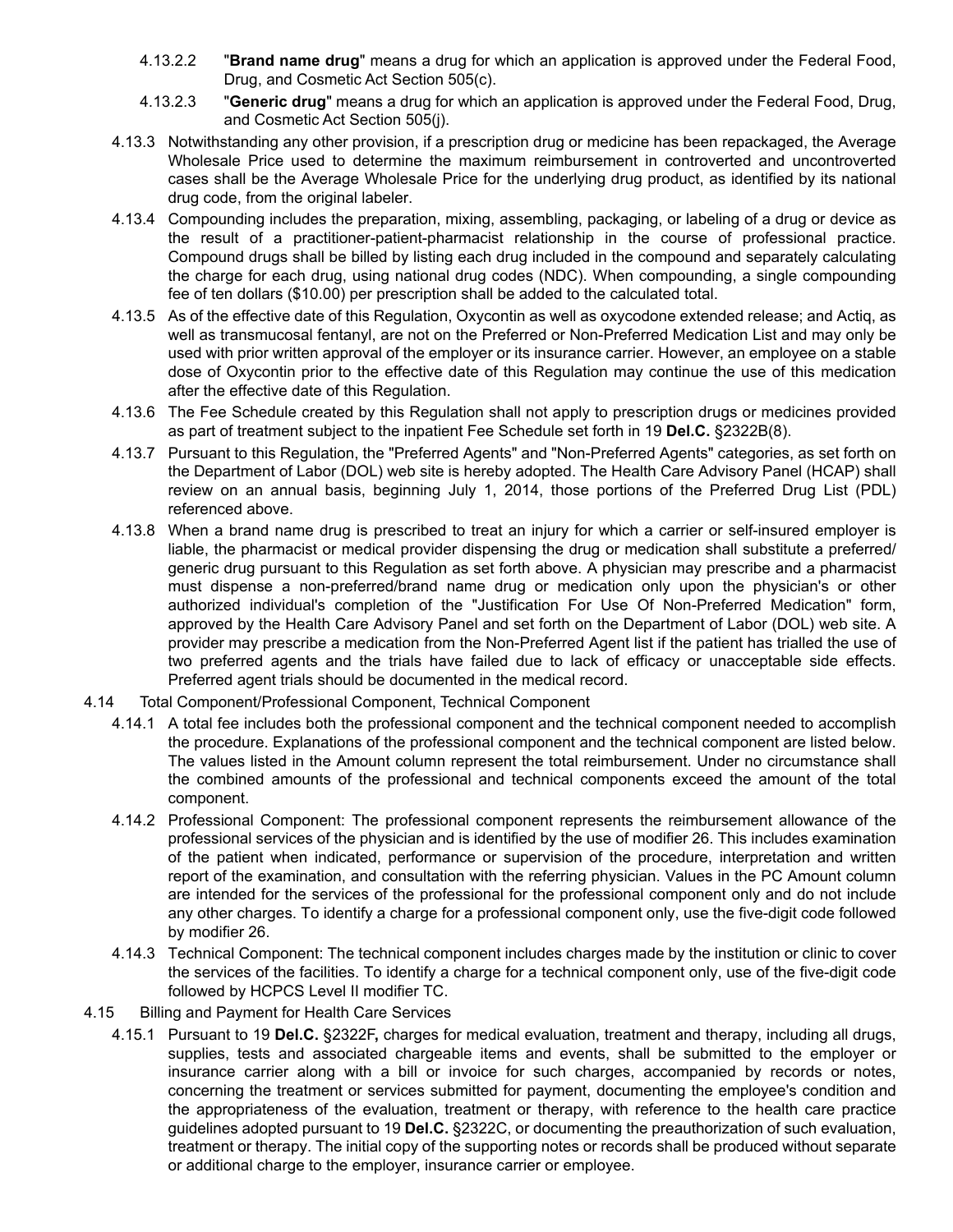- 4.15.2 Those healthcare providers who obtained certification pursuant to 19 **Del.C.** §2322D are not required to first preauthorize each health care procedure, office visit or health care service to be provided to an injured employee with the employer or insurance carrier.
- 4.15.3 Charges for hospital services and items supplied by a hospital, including all drugs, supplies, tests and associated chargeable items and events, shall be submitted to the employer or insurance carrier along with a bill or invoice which shall be documented in a nationally recognized uniform billing code format and as reference above, in sufficient detail to document the services or items provided, and any preauthorization of the services and items shall also be documented. The initial copy of the supporting medical notes or records shall be produced without separate or additional charge to the employer, insurance carrier or employee.
- 4.15.4 Payment for hospital services, including payment for invoices rendered for emergency department services, shall be made within thirty (30) days of the submission of a "clean claim" accompanied by notes documenting the employee's condition and the appropriateness of the evaluation, treatment or therapy.
- 4.15.5 Preauthorized evaluations, treatments or therapy shall be paid at the agreed fee within thirty (30) days of the date of submission of the invoice, unless the compliance with the preauthorization is contested, in good faith, pursuant to the utilization review system set forth in 19 **Del.C.** §2322F(j) [see the rules and regulation regarding Utilization Review].
- 4.15.6 Treatments, evaluations and therapy provided by a certified health care provider shall be paid within thirty (30) days of receipt of the health care provider's bill or invoice together with records or notes as provided above and pursuant to 19 **Del.C.** §2322F, unless compliance with the health care payment system or practice guidelines adopted pursuant to 19 **Del.C.** §§2322B or 2322C is contested, in good faith, pursuant to the utilization review system as referenced above.
- 4.15.7 Denial of payment of health care services provided pursuant to the Act, whether in whole or in part, shall be accompanied with written explanation for reason for denial.
- 4.15.8 In the event that a portion of a health care invoice is contested, the uncontested portion shall be paid without prejudice to the right to contest the remainder. The time limits set forth above and in §2322F shall apply to payment of all uncontested portions of health care payments.
- 4.15.9 An employer or insurance carrier shall be required to pay a health care invoice within thirty (30) days of receipt of the invoice as long as the claim contains substantially all the required data elements necessary to adjudicate the invoice, unless the invoice is contested in good faith. If the contested invoice pertains to an acknowledged compensable claim and the denial is based upon compliance with the health care payment system and/or health care practice guidelines, it shall be referred to utilization review. Unpaid invoices shall incur interest at a rate of one percent (1%) per month payable to the provider. A provider shall not hold an employee liable for costs related to non-disputed services for a compensable injury and shall not bill or attempt to recover from the employee the difference between the provider's charge and the amount paid by the employer or insurance carrier on a compensable injury.
- 4.15.10 If, following a hearing, the Industrial Accident Board determines that an employer, an insurance carrier, or health care provider failed in its responsibilities under 19 **Del.C.** §§2322B, 2322C, 2322D, 2322E or 2322F, it shall assess a fine of not less than \$1,000.00 nor more than \$5,000.00 for violations of said sections, such fines shall be payable to the Workers' Compensation Fund.
- 4.15.11 Payment Rates for Physicians and Hospitals (Fee Schedule)

**http://regulations.state.de.us/AdminCode/title19/1000/1300/1340/feeschedule.pdf Fee Schedule**

- 4.16 Fees for Non-Clinical Services
	- 4.16.1 Pursuant to 19 **Del.C.** §2322B(13), fees for certain non-clinical services are set as follows, and will be periodically revised upon recommendation of the Health Care Advisory Panel to reflect changes in the cost of providing such services:
		- 4.16.1.1 Retrieving, copying and transmitting existing medical reports and records, to include copying of medical notes and/or records supporting a bill or invoice for charges for treatment or services:
			- \$25.00 for search and retrieval
			- \$1.25 per page for first 20 pages
			- \$.90 per page for pages 21 through 60
			- \$.30 per page for pages 61 and thereafter
		- 4.16.1.2 Testimony by a physician for non-video deposition shall not exceed \$2,000.00; for video deposition: \$500.00 additional;
		- 4.16.1.3 Live testimony by a physician at any hearing or proceeding shall not exceed \$3,500.00;
		- 4.16.1.4 Completion and transmission of any Statutorily required report, form or document by a physician/ health care provider: \$30.00.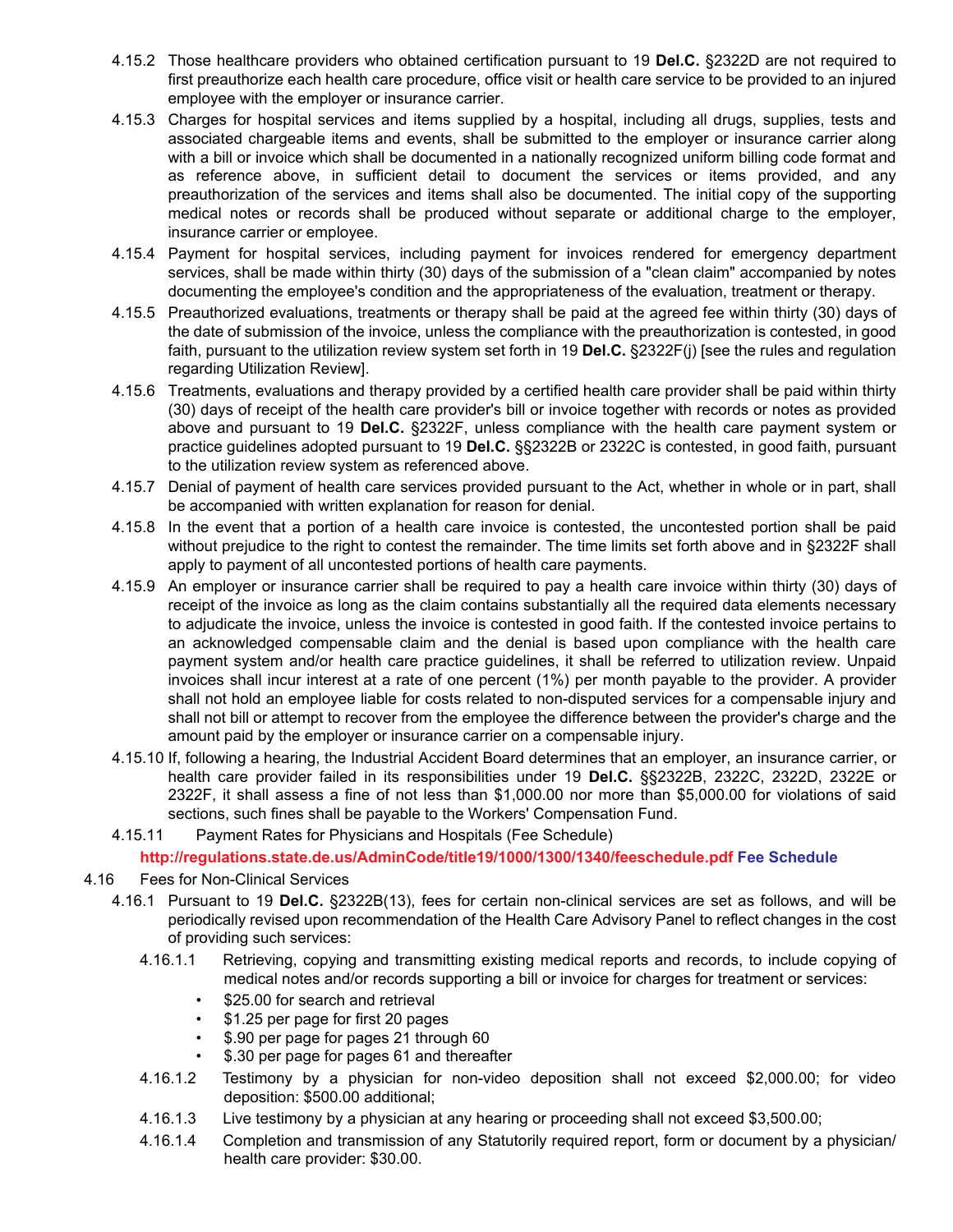### 4.17 Effective Date

- 4.17.1 The health care payment system shall apply to all services provided after the effective date of the health care payment system regulations and regardless of date of injury.
- 4.17.2 The Department of Labor of the State of Delaware reserves the authority to determine applicability of all rules of the fee schedule. Any physician, other medical professional, or other entity having questions regarding applicability to their individual reimbursement as it applies to the fee schedule, should direct any such question to the Department of Labor or to such other authority as directed by the Department of Labor.

#### 4.18 General Rules

### 4.18.1 Definitions

"**Adjust"** means that a payer or a payer's agent reduces or otherwise alters a health care provider's request for payment.

"**Appropriate care**" means health care that is suitable for a particular patient, condition, occasion, or place. "**Bill**" means a claim submitted by a provider to a payer for payment of health care services provided in connection with a covered injury or illness.

"**Bill adjustment**" means a reduction of a fee on a provider's bill, or other alteration of a provider's bill.

"**Carrier**" means any stock company, mutual company, or reciprocal or inter-insurance exchange authorized to write or carry on the business of Workers' Compensation Insurance in this State, or selfinsured group, or third-party payer, or self-insured employer, or uninsured employer.

"**CMS-1500**" means the CMS-1500 form and instructions that are used by non institutional providers and suppliers to bill for outpatient services. Use of the most current CMS-1500 form is required.

"**Case**" means a covered injury or illness occurring on a specific date and identified by the worker's name and date of injury or illness.

"**Consultation**" means a service provided by a physician whose opinion or advice regarding evaluation and/or management of a specific problem is requested by another physician or other appropriate source. If a consultant, subsequent to the first encounter, assumes responsibility for management of the patient's condition, that physician becomes a treating physician. The first encounter is a consultation and shall be billed and reimbursed as such. A consultant shall provide a written report of his/her findings. A second opinion is considered a consultation.

"**Critical care**" means care rendered in a variety of medical emergencies that requires the constant attention of the practitioner, such as cardiac arrest, shock, bleeding, respiratory failure, postoperative complications, and is usually provided in a critical care unit or an emergency department.

"**Day**" means a continuous 24-hour period.

"**Diagnostic procedure**" means a service that helps determine the nature and causes of a disease or injury.

"**Durable medical equipment (DME)**" means specialized equipment designed to stand repeated use, appropriate for home use, and used solely for medical purposes.

"**Expendable medical supply**" means a disposable article that is needed in quantity on a daily or monthly basis.

"**Follow-up care**" means the care which is related to the recovery from a specific procedure and which is considered part of the procedure's maximum reimbursement allowance, but does not include complications.

"**Follow-up days**" are the days of care following a surgical procedure which are included in the procedure's maximum reimbursement allowance amount, but which do not include complications. The follow-up day period begins on the day of the surgical procedure(s).

"**Independent procedure**" means a procedure that may be carried out by itself, completely separate and apart from the total service that usually accompanies it.

"**Inpatient services**" means services rendered to a person who is admitted as an inpatient to a hospital.

"**Medical record**" means a record in which the medical service provider records the subjective findings, objective findings, diagnosis, treatment rendered, treatment plan, and return to work status and/or goals and impairment rating as applicable.

"**Medical supply**" means either a piece of durable medical equipment or an expendable medical supply.

"**Observation services**" means services rendered to a person who is designated or admitted as observation status.

"**Operative report**" means the practitioner's written description of the surgery and includes all of the following: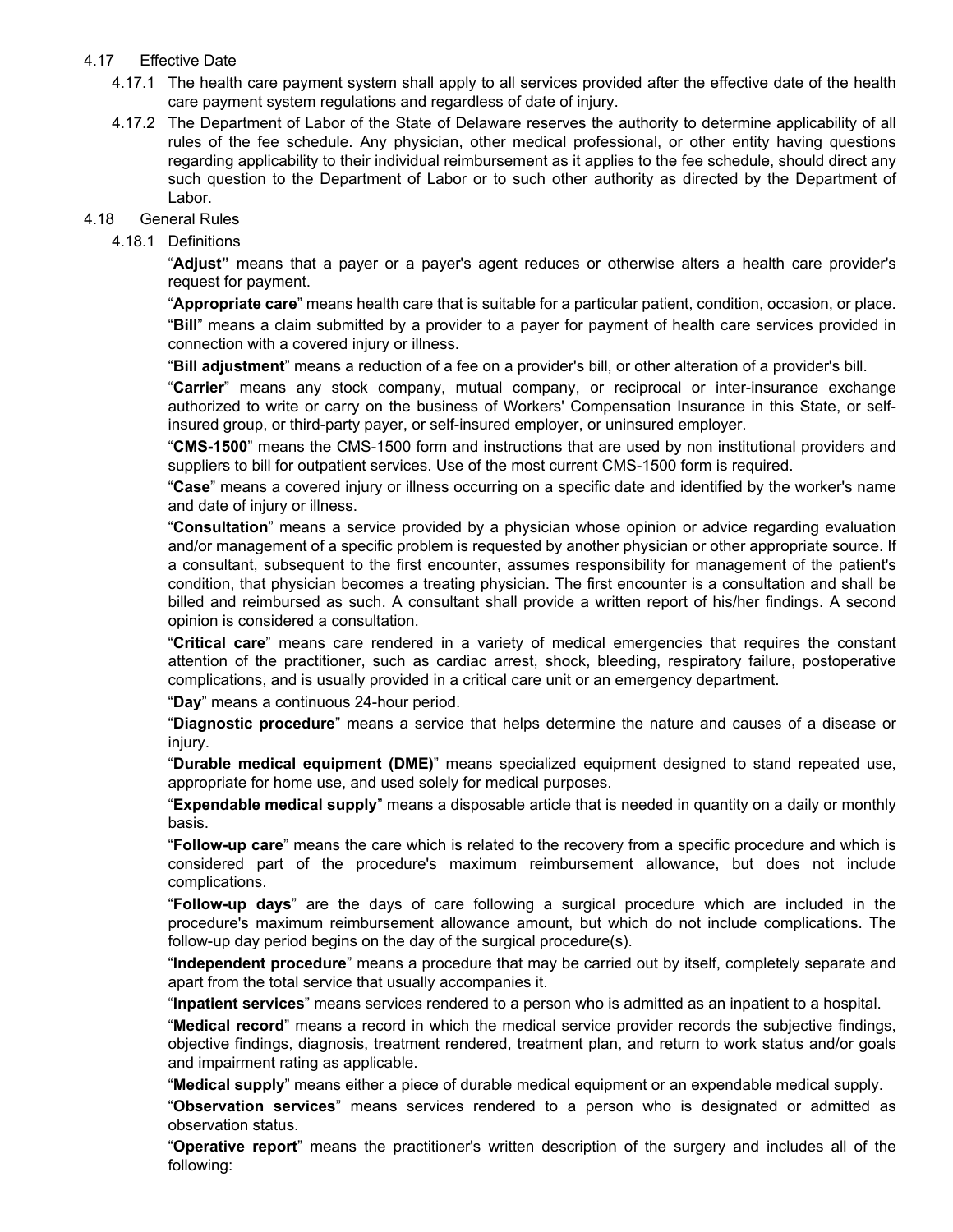- A preoperative diagnosis;
- A postoperative diagnosis;
- A step-by-step description of the surgery:
- A description of any problems that occurred in surgery; and
- The condition of the patient upon leaving the operating room.

"**Optometrist**" means an individual licensed to practice optometry.

"**Orthotic equipment**" means an orthopedic apparatus designed to support, align, prevent, or correct deformities, or improve the function of a movable body part.

"**Orthotist**" means a person skilled in the construction and application of orthotic equipment.

"**Outpatient service**" means services provided to patients at a time when they are not hospitalized as inpatients.

"**Payer**" means the employer or self-insured employed group, carrier, or third-party administrator (TPA) who pays the provider billings.

"**Pharmacy**" means the place where the science, art, and practice of preparing, preserving, compounding, dispensing, and giving appropriate instruction in the use of drugs is practiced.

"**Physician Specialty**". The rules and reimbursement allowances in the Delaware Workers' Compensation Medical Fee Schedule do not address physician specialization within a specialty. Payment is not based on the fact that a physician has elected to treat patients with a particular/specific problem. Reimbursement to qualified physicians is the same amount regardless of specialty.

"**Procedure code**" means a five-digit numerical sequence or a sequence containing an alpha character and preceded or followed by four digits, which identifies the service performed and billed.

"**Prosthesis**" means an artificial substitute for a missing body part.

"**Prosthetist**" means a person skilled in the construction and application of prostheses.

"**Provider**" means a facility, health care organization, or a practitioner who provides medical care or services.

"**Secondary procedure**" means a surgical procedure performed during the same operative session as the primary surgery but considered an independent procedure that may not be performed as part of the primary surgery.

#### 4.18.2 Injections

- 4.18.2.1 Reimbursement for injections includes charges for the administration of the drug and the cost of the supplies to administer the drug. Medications are charged separately.
- 4.18.2.2 The description must include the name of the medication, strength, and dose injected.
- 4.18.2.3 When multiple drugs are administered from the same syringe, reimbursement will be for a single injection.
- 4.18.2.4 Reimbursement for anesthetic agents such as Xylocaine and Carbocaine, when used for infiltration, is included in the reimbursement for the procedure performed and will not be separately reimbursed.
- 4.18.2.5 Anesthetic agents for local infiltration must not be billed separately; this is included in the reimbursement for the procedure.
- 4.18.2.6 Reimbursement for intra-articular and intra-bursal injections (steroids and anesthetic agents) may be separately billed. The description must include the name of the medication, strength, and volume given.
- 4.18.3 General Ground Rules
	- 4.18.3.1 Multiple Procedures. It is appropriate to designate multiple procedures that are rendered on the same date by separate entries. For Example, if a level three established patient office visit (99213) and an ECG (93000) are performed during the visit, it is appropriate to designate both the established patient office visit and the ECG. In this instance both 99213 and 93000 would be reported.
	- 4.18.3.2 Materials Supplied by Physician. Supplies and equipment used in conjunction with medication administration should be billed with the appropriate HCPCS codes and shall be reimbursed according to the Fee Schedule.
	- 4.18.3.3 Separate Procedures
		- 4.18.3.3.1 Some of the procedures or services listed in the CPT codebook that are commonly carried out as an integral component of a total service or procedure have been identified by the inclusion of the term "separate procedure." The codes designated as "separate procedure" should not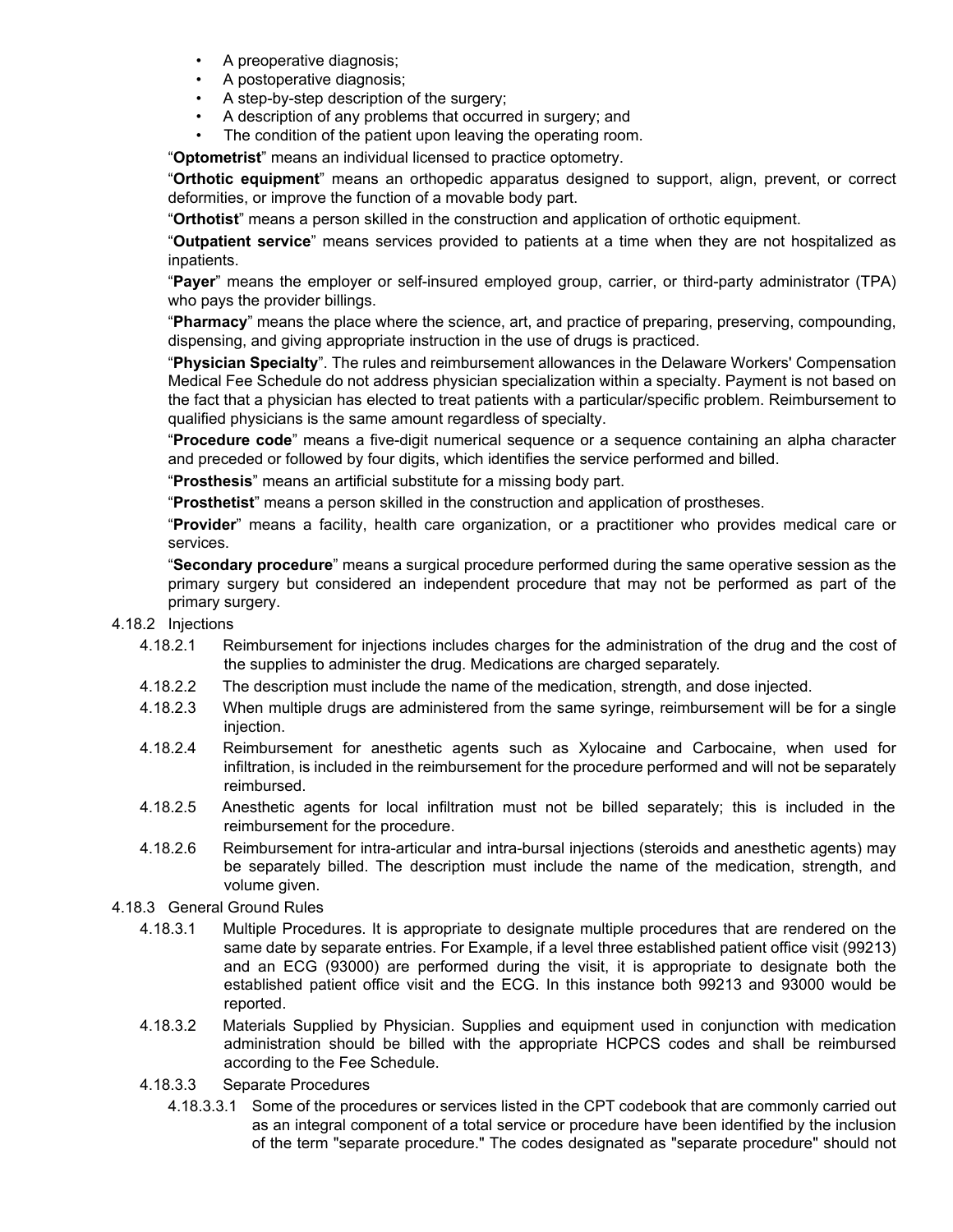be reported in addition to the code for the total procedure or service of which it is consider an integral component.

- 4.18.3.3.2 However, when a procedure or service that is designated as a "separate procedure" is carried out independently or considered to be unrelated or distinct from other procedure/services provided at that time, it may be reported by itself, or in addition to other procedures/services by appending modifier 59 to the specific "separate procedure" code to indicate that the procedure is not considered to be a component of another procedure, but is a distinct, independent procedure. This may represent a different session, different procedure or surgery, different site or organ system, separate incision/excision, separate lesion, or separate injury (or area of injury in extensive injuries).
- 4.18.3.4 Concurrent/Coordinating Care. Providing similar service (e.g., hospital visits by more than one physician) to the same injured employee on the same day for treatment of the same illness is concurrent care. When concurrent care is provided, no special reporting is required. Duplicate services, however, (e.g., visit by a physician of the same subspecialty for the same illness which is not a second opinion) will not be reimbursed. The authorized treating physician should coordinate care by all specialists.
- 4.18.3.5 Alternating Physicians. When physicians of similar skills alternate in the care of a patient (e.g., partners, groups, or same facility covering for another physician on weekends or vacation periods), each physician shall bill individually for the services each personally rendered and in accordance with the Medical Fee Schedule.
- 4.18.3.6 Ground Rules for Physician Assistants (PA) and Nurse Practitioners (NP)
	- 4.18.3.6.1 Physician Supervision

Definition of Supervision

The term "supervise," for billing purposes, encompasses the following supervision requirement:

Direct personal supervision in the office setting does not mean that the physician must be present in the same room with a PA or NP. However, the physician must be present in the office suite and immediately available to provide assistance and direction throughout the time the PA or NP is performing the services. In this instance, reimbursement should be made at the normal physician payment level as if the physician had provided the service. If the PA or NP provides care to the injured worker and the supervising physician is not immediately available, the reimbursements will be at 80% of the fee schedule rate.

- 4.18.3.6.2 Billing for PA or NP Service. The physician must render the bill for care, with the ensuing payment for the PA or NP service made directly to the physician employer.
- 4.18.3.6.3 Management of a New or Established Patient with a New Workers' Compensation Problem If the physician supervises the physician assistant's or nurse practitioner's evaluation, payment should be made at the physician's normal Workers' Compensation level for PA or NP services rendered in an outpatient setting.

Where on-site direct physician supervision is not available and the physician assistant or nurse practitioner providing patient care is only able to communicate with a physician supervisor by telephone or other effective means of communication, payment for this service should be made at 80% of the Physician Payment Schedule.

Physician assistants and nurse practitioners acting in the capacity of an assistant at surgery will receive 20% percent of the total allowance for the surgical procedures. Payment will be made to the physician assistant's or nurse practitioner's employer (the physician).

- 4.18.3.6.4 Follow-up Care of an Existing Patient with a Compensable Problem. If the physician supervises the physician assistant's or nurse practitioner's evaluation, payment should be made at the physician's normal reimbursement level for the PA or NP services rendered in the outpatient setting.
- 4.18.3.6.5 Modifiers for Physician Assistant and Nurse Practitioner Services. When a physician assistant (PA) or nurse practitioner (NP) bills for services other than assistant at surgery, modifiers "PA" or "NP" are used. Modifier 83, AS, is used to identify assistant at surgery services provided by a physician assistant or nurse practitioner.
- 4.18.3.7 Add-On Procedures

#### **Appendix D from the American Medical Association's 2009 CPT Codes Summary of CPT Add-on Codes**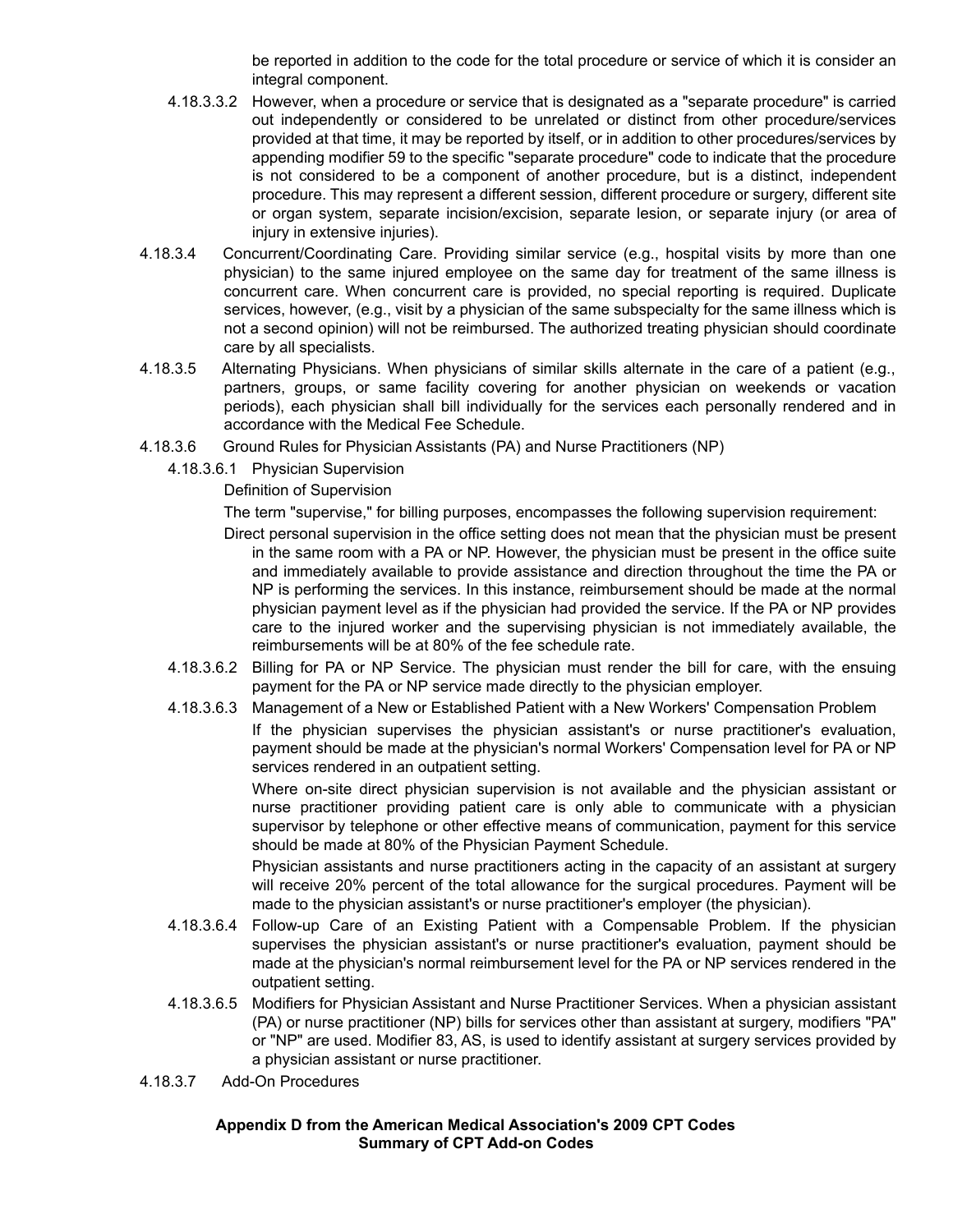| 01953 | 01968 | 01969 | 11001 | 11008 | 11101 | 11201 | 11732 | 11922 | 13102 |
|-------|-------|-------|-------|-------|-------|-------|-------|-------|-------|
| 13122 | 13133 | 13153 | 15003 | 15005 | 15101 | 15111 | 15116 | 15121 | 15131 |
| 15136 | 15151 | 15152 | 15156 | 15157 | 15171 | 15176 | 15201 | 15221 | 15241 |
| 15261 | 15301 | 15321 | 15331 | 15336 | 15341 | 15361 | 15366 | 15401 | 15421 |
| 15431 | 15787 | 15847 | 16036 | 17003 | 17312 | 17314 | 17315 | 19001 | 19126 |
| 19291 | 19295 | 19297 | 20930 | 20931 | 20936 | 20937 | 20938 | 20985 | 22103 |
| 22116 | 22208 | 22216 | 22226 | 22328 | 22522 | 22525 | 22527 | 22534 | 22585 |
| 22614 | 22632 | 22840 | 22841 | 22842 | 22843 | 22844 | 22845 | 22846 | 22847 |
| 22848 | 22851 | 26125 | 26861 | 26863 | 27358 | 27692 | 31620 | 31632 | 31633 |
| 31637 | 32501 | 33141 | 33225 | 33257 | 33258 | 33259 | 33508 | 33517 | 33518 |
| 33519 | 33521 | 33522 | 33523 | 33530 | 33572 | 33768 | 33884 | 33924 | 33961 |
| 34806 | 34808 | 34813 | 34826 | 35306 | 35390 | 35400 | 35500 | 35572 | 35600 |
| 35681 | 35682 | 35683 | 35685 | 35686 | 35697 | 35700 | 36218 | 36248 | 36476 |
| 36479 | 37185 | 37186 | 37206 | 37208 | 37250 | 37251 | 38102 | 38746 | 38747 |
| 43273 | 43635 | 44015 | 44121 | 44128 | 44139 | 44203 | 44213 | 44701 | 44955 |
| 47001 | 47550 | 48400 | 49326 | 49435 | 49568 | 49905 | 51797 | 56606 | 57267 |
| 58110 | 58611 | 59525 | 60512 | 61316 | 61517 | 61609 | 61610 | 61611 | 61612 |
| 61641 | 61642 | 61795 | 61797 | 61799 | 61800 | 61864 | 61868 | 62148 | 62160 |
| 63035 | 63043 | 63044 | 63048 | 63057 | 63066 | 63076 | 63078 | 63082 | 63086 |
| 63088 | 63091 | 63103 | 63295 | 63308 | 63621 | 64472 | 64476 | 64480 | 64484 |
| 64623 | 64627 | 64727 | 64778 | 64783 | 64787 | 64832 | 64837 | 64859 | 64872 |
| 64874 | 64876 | 64901 | 64902 | 65757 | 66990 | 67225 | 67320 | 67331 | 67332 |
| 67334 | 67335 | 67340 | 69990 | 74301 | 75774 | 75946 | 75964 | 75968 | 75993 |
| 75996 | 76125 | 76802 | 76810 | 76812 | 76814 | 76937 | 77001 | 77051 | 77052 |
| 78020 | 78478 | 78480 | 78496 | 78730 | 83901 | 87187 | 87904 | 88155 | 88185 |
| 88311 | 88312 | 88313 | 88314 | 90466 | 90468 | 90472 | 90474 | 92547 | 92608 |
| 92627 | 92973 | 92974 | 92978 | 92979 | 92981 | 92984 | 92996 | 92998 | 93320 |
| 93321 | 93325 | 93352 | 93571 | 93572 | 93609 | 93613 | 93621 | 93622 | 93623 |
| 93662 | 94645 | 95873 | 95874 | 95920 | 95962 | 95967 | 95973 | 95975 | 95979 |
| 96361 | 96366 | 96367 | 96368 | 96370 | 96371 | 96375 | 96376 | 96411 | 96415 |
| 96417 | 96423 | 96570 | 96571 | 97546 | 97811 | 97814 | 99100 | 99116 | 99135 |
| 99140 | 99145 | 99150 | 99292 | 99354 | 99355 | 99356 | 99357 | 99358 | 99359 |
| 99467 | 99602 | 99607 | 0054T | 0055T | 0063T | 0076T | 0079T | 0081T | 0092T |
| 0095T | 0098T | 0151T | 0159T | 0163T | 0164T | 0165T | 0172T | 0173T | 0174T |
| 0189T | 0190T | 0196T |       |       |       |       |       |       |       |

- 4.18.3.8 Exempt from Modifier 51 Codes
	- 4.18.3.8.1 The (\*) symbol is used to identify CPT codes that are exempt from the use of modifier 51, but have NOT been designated as CPT add-on procedures/services. As the description implies, modifier 51 exempt procedures are not subject to multiple procedure rules and as such modifier 51 does not apply. Fee schedule amounts for modifier 51 exempt codes are not subject to reduction and should be reimbursed at the lesser of 100 percent of the listed value or the billed amount.
	- 4.18.3.8.2 Modifier 51 exempt services and procedures can be found in Appendix E of CPT 2009 and include the following CPT codes:

### **Appendix E from the American Medical Association's 2009 CPT Codes Summary of CPT Codes Exempt from Modifier 51**

**Note:** Procedures on this list are often performed with another procedure or may be performed alone.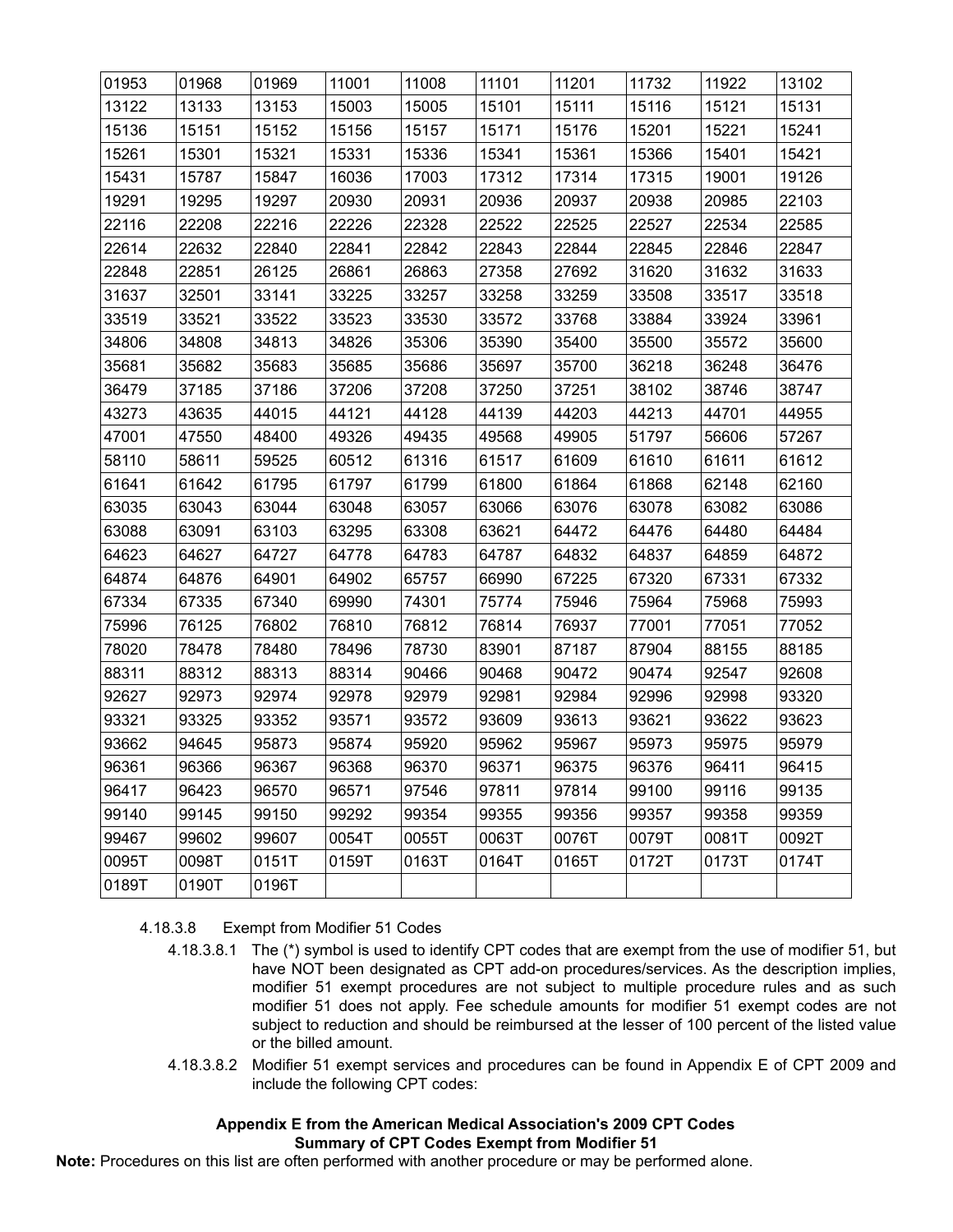| 17004  | 20697 | 20974 | 120975 | 31500 | 36620 | 44500 | 61107 | 93503 | 93539 |
|--------|-------|-------|--------|-------|-------|-------|-------|-------|-------|
| 93540  | 93544 | 93545 | 193555 | 93556 | 93600 | 93602 | 93603 | 93610 | 93612 |
| 93615  | 93616 | 93618 | 193631 | 94610 | 95900 | 95903 | 95904 | 95992 | 99143 |
| 199144 |       |       |        |       |       |       |       |       |       |

#### 4.18.3.9 Modifiers

Modifiers augment CPT codes to more accurately describe the circumstances of services provided. When applicable, the circumstances should be identified by a modifier code: a two-digit number placed after the usual procedure code. If more than one modifier is needed, place modifier 99 after the procedure code to indicate that two or more modifiers will follow. Some modifier descriptions in this fee schedule have been changed from the CPT language.

**21 Prolonged Evaluation and Management Services**: When the face-to-face or floor/unit service(s) provided is prolonged or otherwise greater than that usually required for the highest level of evaluation and management service within a given category, it may be identified by adding modifier 21 to the evaluation and management code number. A report may also be appropriate.

**22 Unusual Procedural Services**: When the service(s) provided is greater than that usually required for the listed procedure, it may be identified by adding modifier 22 to the usual procedure number. A report may also be appropriate. Add an additional 20% to the value of the code when billed with this modifier.

**23 Unusual Anesthesia**: Occasionally, a procedure, which usually requires either no anesthesia or local anesthesia, because of unusual circumstances must be done under general anesthesia. This circumstance may be reported by adding modifier 23 to the procedure code of the basic service.

**24 Unrelated Evaluation and Management Services by the Same Physician During a Postoperative Period:** The physician may need to indicate that an evaluation and management service was performed during a postoperative period for a reason(s) unrelated to the original procedure. This circumstance may be reported by adding modifier 24 to the appropriate level of E/ M service.

**25 Significant, Separately Identifiable Evaluation and Management Service by the Same Physician on the Same Day of the Procedure or Other Service**: It may be necessary to indicate that on the day a procedure or service identified by a CPT code was performed, the patient's condition required a significant, separately identifiable E/M service provided above or beyond the usual preoperative and postoperative care associated with the procedure that was performed. A significant, separately E/M service is defined or substantiated by documentation that satisfies the relevant criteria for the respective E/M service to be reported (see Evaluation and Management Services Guidelines for I instructions on determining level of E/M service). The E/M service may be prompted by the symptom or condition for which the procedure and/or service was provided. As such, different diagnoses are not required for reporting of the E/M service on the same date. This circumstance may be reported adding modifier 25 to the appropriate level E/M code. Note: This modifier is not used to report and E/M service that resulted in a decision to perform surgery. See modifier 57. For significant, separately identifiable non-E/M services, see modifier 59.

**26 Professional Component**: Certain procedures are a combination of a physician component and a technical component. When the physician component is reported separately, the service may be identified by adding modifier 26 to the usual procedure number.

**TC Technical Component**: Certain procedures are a combination of a physician component and a technical component. When the technical component is reported separately, the service may be identified by adding modifier TC to the usual procedure number.

**27 Multiple Outpatient Hospital E/M Encounters on the Same Date**: (This CPT modifier is for use by Ambulatory Surgery Center (ASC) and Hospital Outpatient Settings Only.) For hospital outpatient reporting purposes, utilization of hospital resources related to separate and distinct E/M encounters performed in multiple outpatient hospital settings on the same date may be reported by adding modifier 27 to each appropriate level outpatient and/or emergency department E/M code(s). This modifier provides a means of reporting circumstances involving evaluation and management services provided by physician(s) in more than one (multiple) outpatient hospital setting(s) (e.g., hospital emergency department, clinic). Note: This modifier is not to be used for physician reporting of multiple E/M services performed by the same physician on the same date.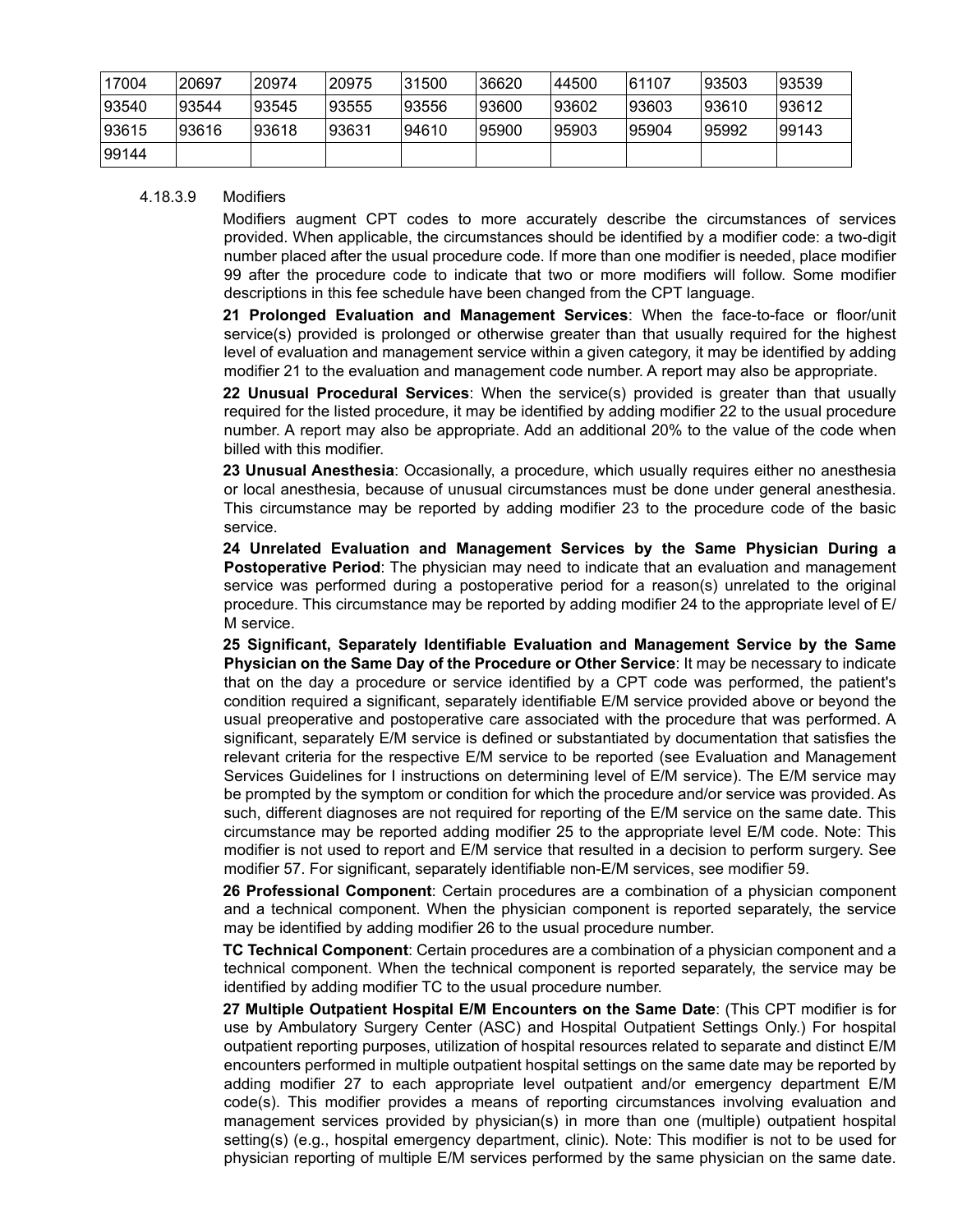For physician reporting of all outpatient evaluation and management services provided by the same physician on the same date and performed in multiple outpatient setting(s) (e.g., hospital emergency department, clinic), see Evaluation and Management, Emergency Department, or Preventive Medicine Services codes.

**32 Mandated Services**: Services related to mandated consultation and/or related services (e.g., PRO, third-party payer, governmental, legislative, or regulatory requirement) may be identified by adding modifier 32 to the basic procedure.

**47 Anesthesia by Surgeon**: Regional or general anesthesia provided by the surgeon may be reported by adding modifier 47 to the basic service. (This does not include local anesthesia.) Note: Modifier 47 would not be used as a modifier for the anesthesia procedures 00100-01999.

**50 Bilateral Procedure**: Unless otherwise identified in the listings, bilateral procedures that are performed at the same operative session should be identified by adding modifier 50 to the appropriate five-digit code.

**51 Multiple Procedures**: When multiple procedures, other than Evaluation and Management Services, are performed at the same session by the same provider, the primary procedure or service may be reported as listed. The additional procedure(s) or service(s) may be identified by appending modifier 51 to the additional procedure or service code(s). Note: This modifier should not be appended to designated "add-on" codes or modifier 51 exempt codes (See CPT Appendix D.)

**52 Reduced Services**: Under certain circumstances a service or procedure is partially reduced or eliminated at the physician's discretion. Under these circumstances the service provided can be identified by its usual procedure number and the addition of modifier 52, signifying that the service is reduced. This provides a means of reporting reduced services without disturbing the identification of the basic service. Note: For hospital outpatient reporting of a previously scheduled procedure/service that is partially reduced or cancelled as a result of extenuating circumstances or those that threaten the well-being of the patient prior to or after administration of anesthesia, see modifiers 73 and 74 (see modifiers approved for ASC hospital outpatient use).

**53 Discontinued Procedure**: Under certain circumstances the physician may elect to terminate a surgical or diagnostic procedure. Due to extenuating circumstances or those that threaten the wellbeing of the patient, it may be necessary to indicate that a surgical or diagnostic procedure was started but discontinued. This circumstance may be reported by adding modifier 53 to the code reported by the physician for the discontinued procedure. Note: This modifier is not used to report the elective cancellation of a procedure prior to the patient's anesthesia induction and/or surgical preparation in the operating suite. For outpatient hospital/ambulatory surgery center (ASC) reporting of a previously scheduled procedure/service that is partially reduced or cancelled as a result of extenuating circumstances or those that threaten the well-being of the patient prior to or after administration of anesthesia, see modifiers 73 and 74 (see modifiers approved for ASC hospital outpatient use).

**54 Surgical Care Only**: When one physician performs a surgical procedure and another provides preoperative and/or postoperative management, surgical services may be identified by adding modifier 54 to the usual procedure number.

**55 Postoperative Management Only**: When one physician performs the postoperative management and another physician has performed the surgical procedure, the postoperative component may be identified by adding modifier 55 to the usual procedure number.

**56 Preoperative Management Only**: When one physician performs the preoperative care and evaluation and another physician performs the surgical procedure, the preoperative component may be identified by adding modifier 56 to the usual procedure number.

**57 Decision for Surgery**: An evaluation and management service that resulted in the initial decision to perform the surgery may be identified by adding modifier 57 to the appropriate level of E/M service.

**58 Staged or Related Procedure or Service by the Same Physician During the Postoperative Period**: The physician may need to indicate that the performance of a procedure or service during the postoperative period was: a) planned prospectively at the time of the original procedure (staged); b) more extensive than the original procedure; or c) for therapy following a diagnostic surgical procedure. This circumstance may be reported by adding modifier 58 to the staged or related procedure. Note: This modifier is not used to report the treatment of a problem that requires a return to the operating room. See modifier 78.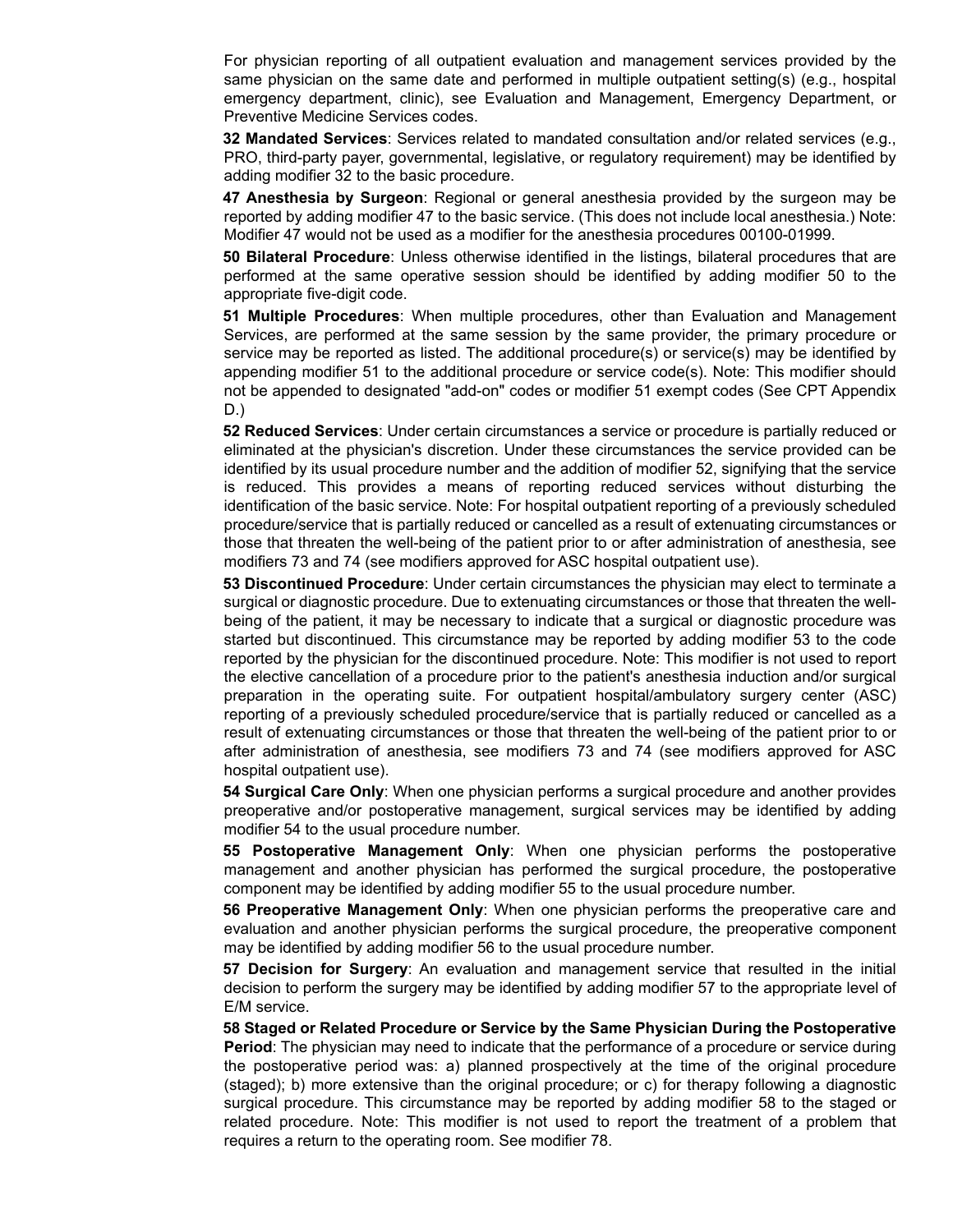**59 Distinct Procedural Service**: Under certain circumstances, the physician may need to indicate that a procedure or service was distinct or independent from other services performed on the same day. Modifier 59 is used to identify procedures/services that are not normally reported together, but are appropriate under the circumstances. This may represent a different session or patient encounter, different procedure or surgery, different site or organ system, separate incision/ excision, separate lesion, or separate injury (or area of injury in extensive injuries) not ordinarily encountered or performed on the same day by the same physician. However, when another already established modifier is appropriate, it should be used rather than modifier 59. Only if no more descriptive modifier is available, and the use of modifier 59 best explains the circumstances, should modifier 59 be used.

**62 Two Surgeons**: When two surgeons work together as primary surgeons performing distinct part(s) of a procedure, each surgeon should report his/her distinct operative work by adding modifier 62 to the procedure code and any associated add-on code(s) for that procedure as long as both surgeons continue to work together as primary surgeons. Each surgeon should report the co-surgery once using the same procedure code. If additional procedure(s) (including add-on procedure(s)) are performed during the same surgical session, separate code(s) may be reported with modifier 62 added. Note: If a co-surgeon acts as an assistant in the performance of an additional procedure(s) during the same surgical session, that service(s) may be reported using separate procedure code(s) with modifier 80 or modifier 81 added, as appropriate.

**66 Surgical Team**: Under some circumstances, highly complex procedures (requiring the concomitant services of several physicians, often of different specialties, plus other highly skilled, specially trained personnel, various types of complex equipment) are carried out under the "surgical team" concept. Such circumstances may be identified by each participating physician with the addition of modifier 66 to the basic procedure number used for reporting services.

**76 Repeat Procedure by the Same Physician**: The physician may need to indicate that a procedure or service was repeated subsequent to the original procedure or service. This circumstance may be reported by adding modifier 76 to the repeated procedure/service.

**77 Repeat Procedure by Another Physician**: The physician may need to indicate that a basic procedure or service performed by another physician had to be repeated. This situation may be reported by adding modifier 77 to the repeated procedure/service.

**78 Return to the Operating Room for a Related Procedure During the Postoperative Period**

The physician may need to indicate that another procedure was performed during the postoperative period of the initial procedure. When this subsequent procedure is related to the first, and requires the use of the operating room, it may be reported by adding modifier 78 to the related procedure. (For repeat procedures on the same day, see modifier 76.)

**79 Unrelated Procedure or Service by the Same Physician During the Postoperative Period**: The physician may need to indicate that the performance of a procedure or service during the postoperative period was unrelated to the original procedure. This circumstance may be reported by using modifier 79. (For repeat procedures on the same day, see modifier 76.)

**80 Assistant Surgeon**: Surgical assistant services may be identified by adding modifier 80 to the usual procedure number(s).

**81 Minimum Assistant Surgeon**: Minimum surgical assistant services are identified by adding modifier 81 to the usual procedure number.

**82 Assistant Surgeon (when qualified resident surgeon not available)**: The unavailability of a qualified resident surgeon is a prerequisite for use of modifier 82 appended to the usual procedure code number(s).

**83 Physician Assistant or Nurse Practitioner as Assistant Surgeon**: When a physician assistant or nurse practitioner performs services for assistants at surgery, identify the services by adding modifier 83 to the usual procedure code. Services of a physician assistant or nurse practitioner are reimbursed at 20 percent of the listed value of the surgical code and payable to the employing physician. This modifier is valid for surgery only.

**90 Reference (Outside) Laboratory**: When laboratory procedures are performed by a party other than the treating or reporting physician, the procedure may be identified by adding modifier 90 to the usual procedure number.

**91 Repeat Clinical Diagnostic Laboratory Test**: In the course of treatment of the patient, it may be necessary to repeat the same laboratory test on the same day to obtain subsequent (multiple) test results. Under these circumstances, the laboratory test performed can be identified by its usual procedure number with the addition of modifier 91. Note: This modifier may not be used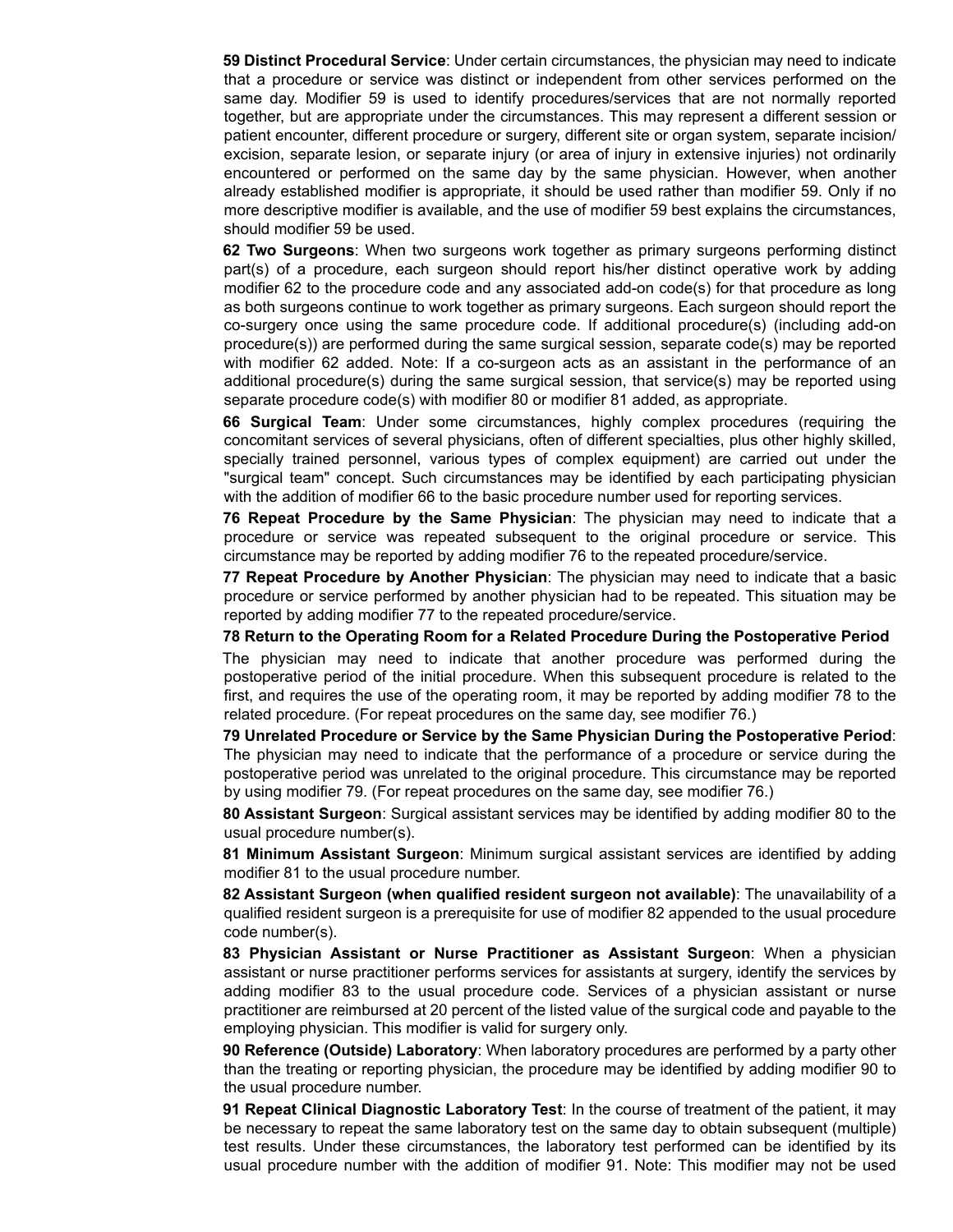when tests are rerun to confirm initial results due to testing problems with specimens or equipment, or for any other reason when a normal, one-time, reportable result is all that is required. This modifier may not be used when other code(s) describe a series of test results (e.g., glucose tolerance tests). This modifier may only be used for laboratory test(s) performed more than once on the same day on the same patient.

**92 Alternative Laboratory Platform Testing**: When laboratory testing is being performed using a kit or transportable instrument that wholly or in part consists of a single use, disposable analytical chamber, the service may be identified by adding modifier 92 to the usual laboratory procedure code (HIV testing 86701-86703). The test does not require permanent dedicated space, hence by its design may be hand carried or transported to the vicinity of the patient for immediate testing at that site, although location of the testing is not in itself determinative of the use of this modifier.

**99 Multiple Modifiers**: Under certain circumstances two or more modifiers may be necessary to completely delineate a service. In such situations modifier 99 should be added to the basic procedure, and other applicable modifiers may be listed as part of the description of the service.

**PA Services Performed by a Physician Assistant**: When services of a physician assistant are performed, identify the services by adding modifier PA to the usual procedure code.

**NP Services Performed by a Nurse Practitioner**: When services of a nurse practitioner are performed, identify the services by adding modifier NP to the usual procedure code.

- 4.19 Evaluation and Management
	- 4.19.1 Payment Ground Rules for E/M Category
		- 4.19.1.1 General Guidelines

The E/M section is divided into broad categories such as office visits, hospital visits, and consultations. Most of the categories are further divided into two or more subcategories of E/M services. For example, there are two subcategories of office visits (new patient and established patient) and there are two subcategories of hospital visits (initial and subsequent). The subcategories of E/M services are further classified into levels of E/M services that are identified by specific codes. This classification is important because the nature of a physician's work varies by type of service, place of service, and the injured employee's status.

Physicians should include CPT codes for specific performance of diagnostic tests/studies for which specific CPT codes are available. These CPT codes should be reported separately, in addition to the appropriate E/M code.

#### 4.19.1.2 Definitions

Certain key words and phrases are used throughout the E/M section. The following definitions are intended to reduce the potential for differing interpretations and to increase the consistency of reporting by physicians in differing specialties.

4.19.1.2.1 New and Established Patient

Solely for the purposes of distinguishing between a new and established patients, professional services are those face-to-face services rendered by a physician and reported by a specific CPT code(s). A new patient is one who has not received any professional services from the physician or another physician of the same specialty who belongs to the same group practice, with in the past three years.

An established patient is one who has received professional services from a physician or another physician of the same specialty who belongs to the same group practice, with the past three years.

### 4.19.1.2.2 On-Call or Substitute Physician

In the instance where a physician is on call for or is covering for the authorized treating physician, the injured employee's encounter will be classified as it would have been by the physician who is not available.

### 4.19.1.2.3 Emergency Situation

No distinction is made between new and established patients in the emergency room. Emergency room services should be reported for any patient (new or established) who presents for treatment in the emergency department.

### 4.19.1.2.4 Concurrent Care

Concurrent care is the provision of similar service (e.g., hospital visits) to the same patient by more than one physician on the same day. When concurrent care is provided, no special reporting is required.

4.19.1.2.5 Counseling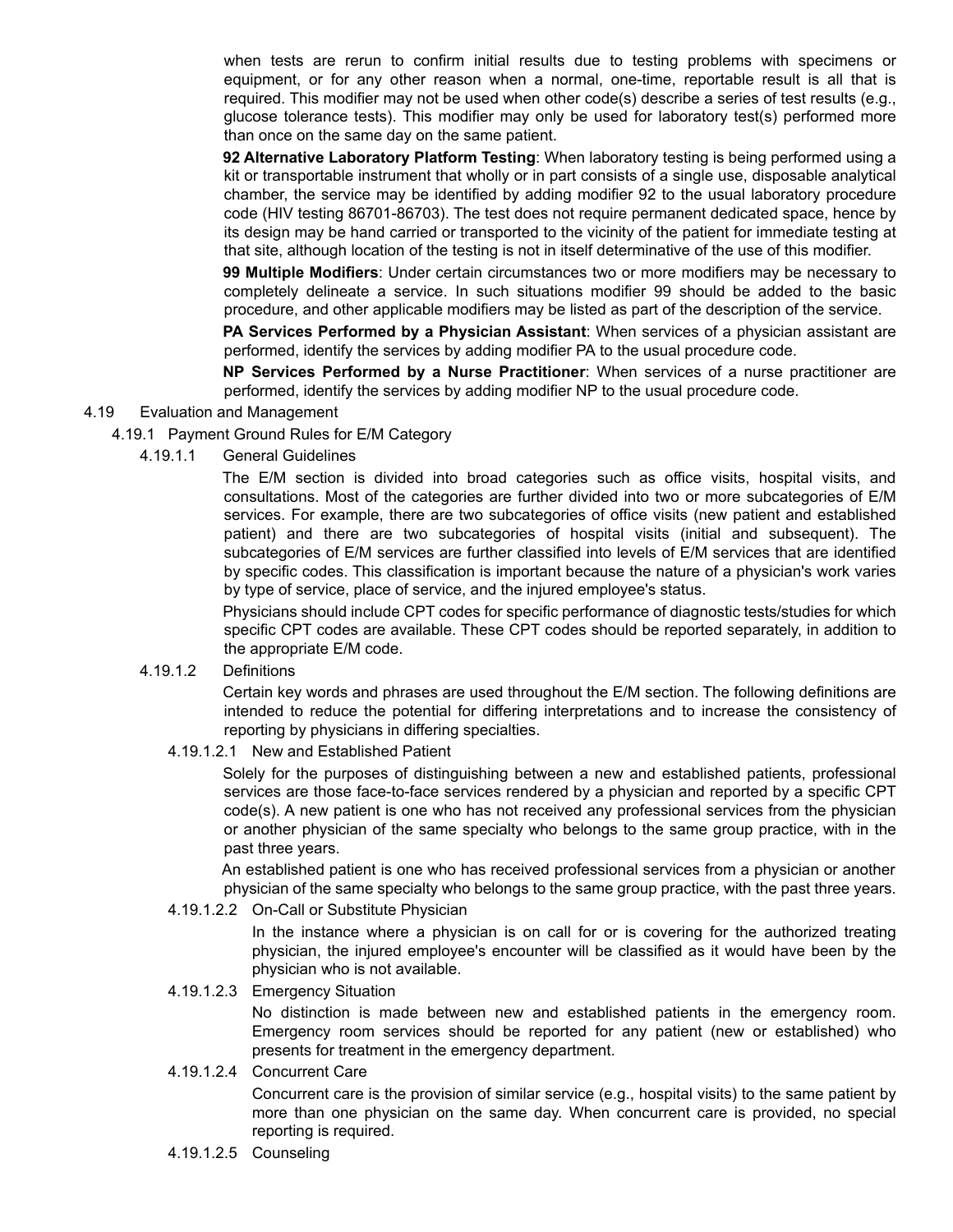Counseling is a discussion with an injured employee and/or family concerning one or more of the following areas:

- Diagnostic results, impressions, and/or recommended diagnostic studies
- **Prognosis**
- Risks and benefits of management (treatment) options
- Instructions for management (treatment) and/or follow-up
- Importance of compliance with chosen management (treatment) options
- Risk factor reduction
- Injured employee and family education.
- 4.19.1.2.6 Consultations

As defined in the CPT book, consultation is a type of service provided by a physician whose opinion or advice regarding evaluation and/or management of a specific problem is requested by another physician or appropriate source. Consultations are reimbursable only to physicians with the appropriate specialty for the services provided. A consulting physician shall only initiate diagnostic and/or therapeutic services with approval from the authorized treating physician. Following a consultation, if the consulting physician assumes responsibility for management of all or any part of the injured employee's condition(s), the injured employee becomes an "established patient" (rather than follow-up consultation) under the care of the consulting physician.

4.19.1.2.7 Time

The amount of time spent with a patient is a factor to be taken into consideration when selecting the appropriate E&M code. CPT guidelines are to be followed.

#### 4.19.2 Payment Modifiers for E/M Category

A modifier indicates that a service or procedure performed has been altered by some specific circumstance but has not changed its definition or code. The modifying circumstance shall be identified by the appropriate modifier following the procedure code. The two-digit modifier should be placed after the usual procedure number. If more than one modifier is used, place the "Multiple Modifiers" code 99 immediately after the procedure code. This indicates that one or more additional modifier codes will follow. Only certain modifiers in each of the categories (Evaluation and Management, Anesthesia, Surgery, Pathology/Laboratory, Radiology, General Medicine, and Physical Medicine) will be recognized for reimbursement purposes. It is understood that modifiers not only clarify the services performed, but that the fee may be adjusted accordingly based on the increase or decrease in service.

The modifiers listed below may differ from those published by the American Medical Association. Medical providers submitting workers' compensation billing shall use only the modifiers set out in the fee schedule. The following modifiers will be recognized for reimbursement by the fee schedule for Evaluation and Management (E/M) codes:

**24 Unrelated Evaluation and Management Service by the Same Physician during a Postoperative Period**: The physician may need to indicate that an E/M service was performed during a postoperative period for a reason(s) unrelated to the original procedure. This circumstance may be reported by adding modifier 24 to the appropriate level of E/M service.

**25 Significant, Separately Identifiable Evaluation and Management Service by the Same Physician on the Same Day of the Procedure or Other Service**: It may be necessary to indicate that on the day a procedure or service identified by a CPT code was performed, the patient's condition required a significant, separately identifiable E/M service provided or beyond the usual preoperative and postoperative care associated with the procedure that was performed. A significant, separately E/M service is defined or substantiated by documentation that satisfies the relevant criteria for the respective E/M service to be reported (see Evaluation and Management Services Guidelines for instructions on determining level of E/ M service). The E/M service may be prompted by the symptom or condition for which the procedure and/or service was provided. As such, different diagnoses are not required for reporting of the E/M service. Note: This modifier is not used to report and E/M service that resulted in a decision to perform surgery. See modifier 57. For significant, separately identifiable non-E/M services, see modifier 59.

**52 Reduced Services**: Under certain circumstances, a service or procedure is partially reduced or eliminated at the physician's election. Under these circumstances, the service provided can be identified by its usual procedure number and the addition of modifier 52, signifying that the service is reduced. This provides a means of reporting reduced services without disturbing the identification of the basic service. Note: For hospital outpatient reporting of a previously scheduled procedure/service that is partially reduced or canceled as a result of extenuating circumstances or those that threaten the well-being of the patient prior to or after administration of anesthesia, see modifiers 73 and 74 (see modifiers approved for ASC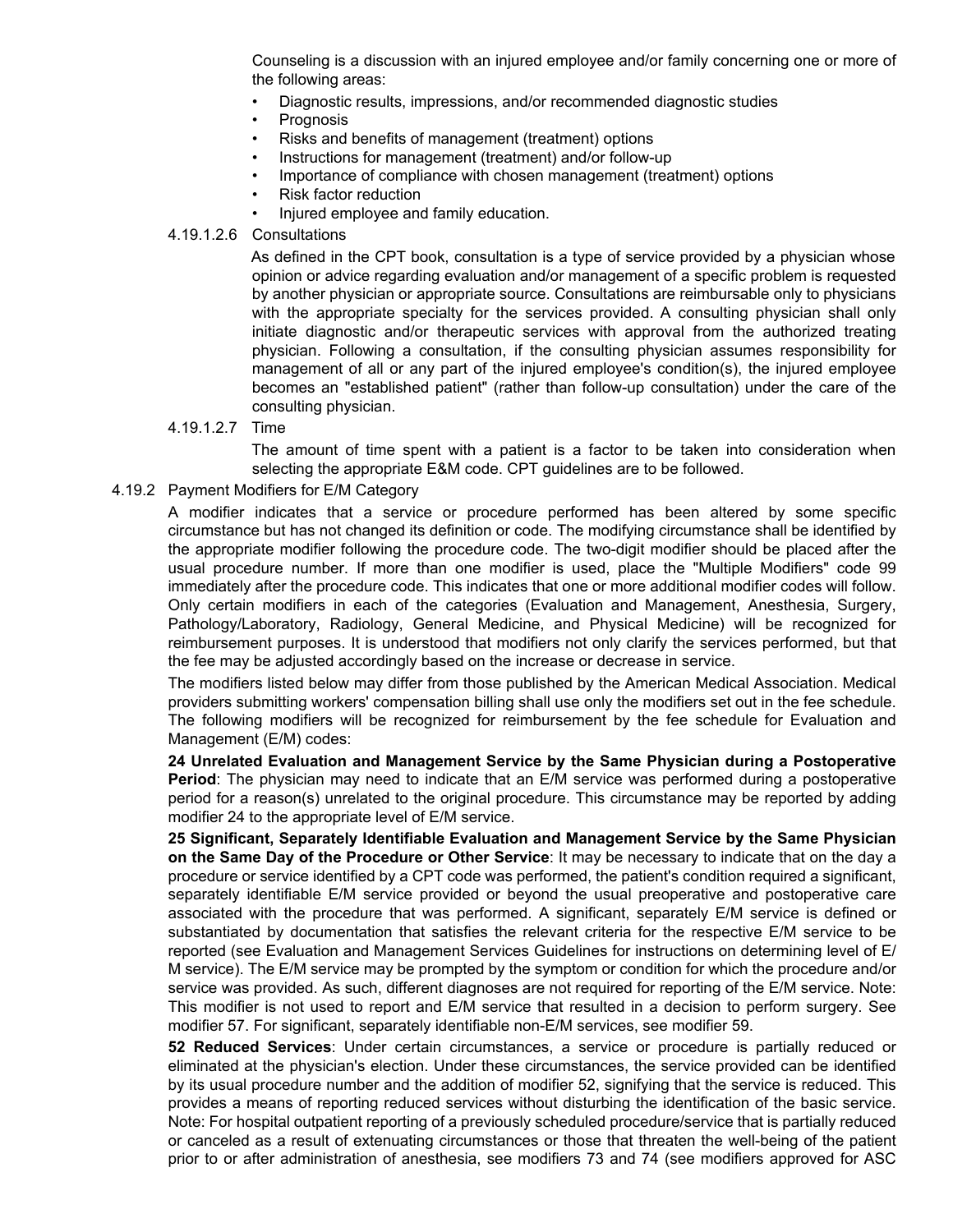hospital outpatient use). When reporting a reduced service, it is expected that the billed amount will be reduced by the provider. The amount of the reduction is at the discretion of the provider, but should reflect a level of reimbursement commensurate with the actual work done.

**53 Discontinued Procedure**: Under certain circumstances, the physician may elect to terminate a surgical or diagnostic procedure. Due to extenuating circumstances or those that threaten the well being of the patient, it may be necessary to indicate that a surgical or diagnostic procedure was started but discontinued. This circumstance may be reported by adding modifier 53 to the code reported by the physician for the discontinued procedure. Note: This modifier is not used to report the elective cancellation of a procedure prior to the patient's anesthesia induction and/or surgical preparation in the operating suite. For outpatient hospital/ambulatory surgery center (ASC) reporting of a previously scheduled procedure/ service that is partially reduced or canceled as a result of extenuating circumstances or those that threaten the well-being of the patient prior to or after administration of anesthesia, see modifiers 73 and 74 (see modifiers approved for ASC hospital outpatient use).

**57 Decision for Surgery**: An evaluation and management service that resulted in the initial decision to perform the surgery may be identified by adding modifier 57 to the appropriate level of E/M service.

**59 Distinct Procedural Service**: Under certain circumstances, it may be necessary to indicate that a procedure or service was distinct or independent from other non-E/M services, that are not normally reported together but are appropriate under the circumstances. Documentation must support a different session, different procedure or surgery, different site or organ system, separate incision or excision, separate lesion, organ system, separate incision or excision, separate lesion, or separate injury (or area of injury in extensive injuries) not ordinarily encountered or performed on the same day by the same individual. However, when another already established modifier is appropriate it should be used rather than modifier 59. Only if no more descriptive modifier available and use of modifier 59 best explains the circumstances should modifier 59 be used. Note: Modifier 59 should not be appended to an E/M service. To report a separate and distinct E/M service with a non-E/M service performed on the same date, see modifier 25.

#### 4.20 Anesthesia

- 4.20.1 Introduction
	- 4.20.1.1 Anesthesia services provided to employees pursuant to 19 **Del.C.** §2322B(7) shall be paid at a unit charge of one hundred dollars (\$100.00) per unit in geozip 197-198 and seventy-six dollars (\$76.00) per unit in geozip 199, with an annual CPI-U adjustment as referenced in 19 **Del.C.** §2322B(14).
		- 4.20.1.1.1 The formula to calculate anesthesia services is "Anesthesia fee = Total units X Conversion factor".
		- 4.20.1.1.2 Total units = base units + time units + physical status modifier + qualifying circumstances
		- 4.20.1.1.3 A time unit is a fifteen (15) minute increment.
			- 4.20.1.1.3.1 Partial Units are rounded 1) five (5) minutes or less round down to the previous unit; or 2) more than five (5) minutes round up to the next unit.
		- 4.20.1.1.4 "Conversion Factors" are one hundred dollars (\$100) per unit for geozip 197-198 and seventysix dollars (\$76) per unit for geozip 199. The annual CPI-U adjustment to these "Conversion Factors" referenced in 4.20.1.1 will be published on the Department of Labor web site.
	- 4.20.1.2 The health care payment system as to Anesthesia will be adjusted yearly pursuant to 19 **Del.C.** §2322B for anesthesia treatment, procedures and/or services in effect in January of that year.
- 4.20.2 Special Circumstances
	- 4.20.2.1 Physical Status Modifiers

Physical status modifiers are represented by the initial letter P followed by a single digit from one (1) to six (6) defined below:

Status Description Base Units

- P1 A normal healthy patient 0
- P2 A patient with mild systemic disease 0
- P3 A patient with severe systemic disease 1
- P4 A patient with severe systemic disease that is a constant threat to life 2
- P5 A moribund patient who is not expected to survive without the operation 3
- P6 A patient declared brain-dead whose organs are being removed for donor purposes 0

The above six levels are consistent with the American Society of Anesthesiologists' (ASA) ranking of patient physical status. Physical status is included in the CPT book to distinguish between various levels of complexity of the anesthesia service provided.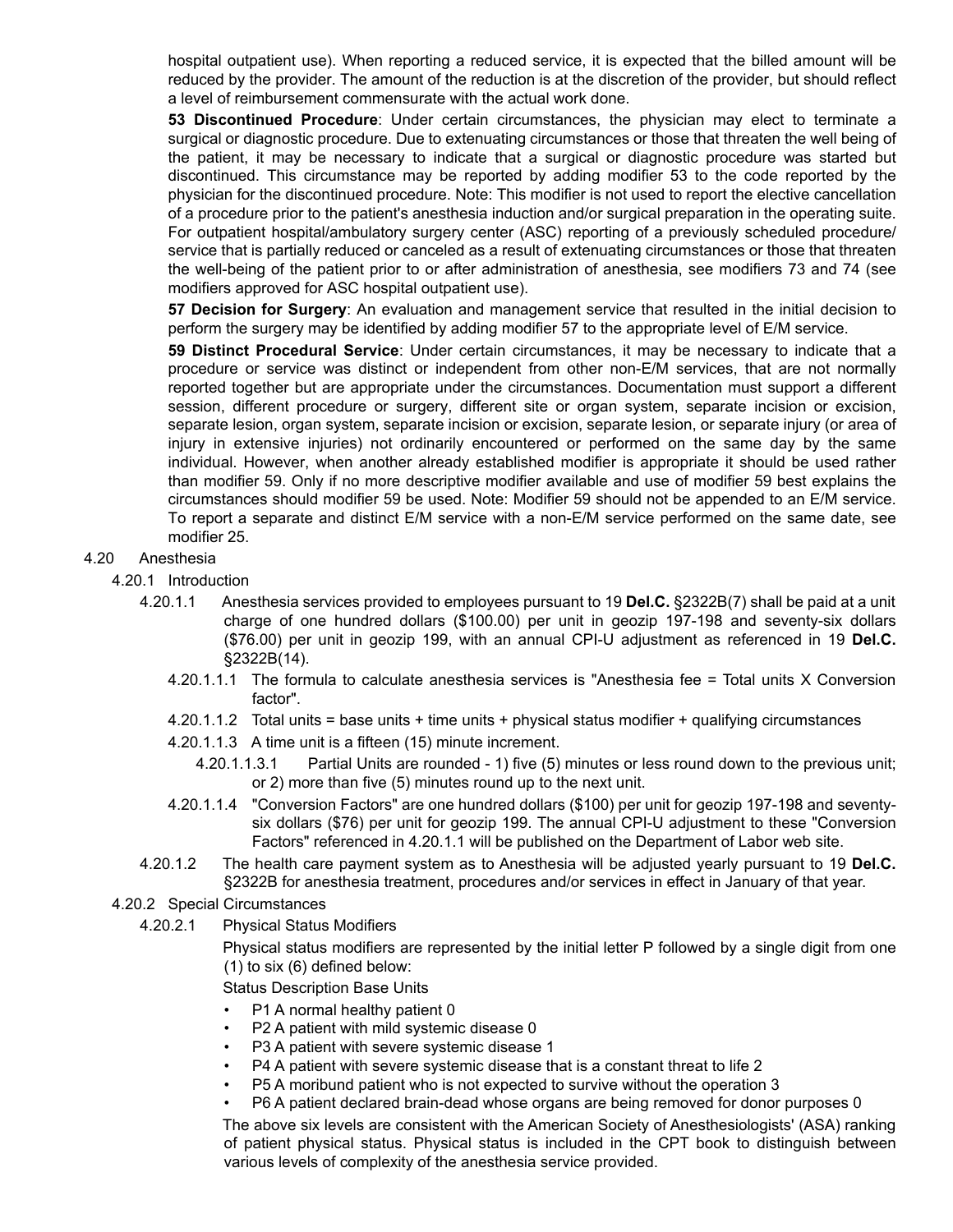### 4.20.2.2 Qualifying Circumstances

4.20.2.2.1 More than one qualifying circumstance may be selected.

Many anesthesia services are provided under particularly difficult circumstances, depending on factors such as extraordinary condition of patient, notable operative conditions, and/or unusual risk factors. This section includes a list of important qualifying circumstances that significantly affect the character of the anesthesia service provided. These procedures would not be reported alone but would be reported as additional procedure numbers qualifying an anesthesia procedure or service.

- **99100** Anesthesia for patient of extreme age, younger than one year and older than seventy (List separately in addition to code for primary anesthesia procedure) 1
- **99116** Anesthesia complicated by utilization of total body hypothermia (List separately in addition to code for primary anesthesia procedure) 5
- **99135** Anesthesia complicated by utilization of controlled hypotension (List separately in addition to code for primary anesthesia procedure) 5
- **99140** Anesthesia complicated by emergency conditions (specify conditions) (List separately in addition to code for primary anesthesia procedure) (An emergency is defined as existing when delay in treatment of a patient would lead to a significant increase in the threat to life or body part.) 2
- 4.20.2.2.2 Payers must utilize their medical consultants when there is a question regarding modifiers and/or special circumstances for anesthesia charges.
- 4.20.3 Monitored Anesthesia Care

Monitored anesthesia care occurs when the attending physician requests that an anesthesiologist be present during a procedure. This may be to insure compliance with accepted procedures of the facility. Monitored anesthesia care includes pre-anesthesia exam and evaluation of the patient. The anesthesiologist must participate or provide medical direction for the plan of care. The anesthesiologist, resident, or nurse anesthetist must be in continuous physical presence and provide diagnosis and treatment of emergencies. This will also include noninvasive monitoring of cardiocirculatory and respiratory systems with administration of oxygen and/or intravenous administration of medications. Reimbursement will be the same as if general anesthesia had been administered.

- 4.20.4 Reimbursement for Anesthesia Services
	- 4.20.4.1 Criteria for Reimbursement

Anesthesia services may be billed for any one of the three following circumstances:

- 4.20.4.1.1 An anesthesiologist provides total and individual anesthesia service.
- 4.20.4.1.2 An anesthesiologist directs a CRNA or AA.
- 4.20.4.1.3 Anesthesia provided by a CRNA or AA working independent of an anesthesiologist's supervision is covered under the following conditions:
	- The service falls within the CRNA's or AA's scope of practice and scope of license as defined by law.
	- The service is supervised by a licensed health care provider who has prescriptive authority in accordance with the clinical privileges individually granted by the hospital or other health care organization.

#### 4.20.4.2 Reimbursement

- 4.20.4.2.1 Reimbursement includes the usual pre- and postoperative visits, the care by the anesthesiologist during surgery, the administration of fluids and/or blood, and the usual monitoring services. Unusual forms of monitoring, such as central venous, intra-arterial, and Swan-Ganz monitoring, may be reimbursed separately.
- 4.20.4.2.2 When an unlisted service or procedure is provided, the value should be substantiated with a report. Unlisted services are identified in this Fee Schedule as by report.
- 4.20.4.2.3 When it is necessary to have a second anesthesiologist, the necessity should be substantiated.
- 4.20.4.2.4 Payment for covered anesthesia services is as follows:
	- When the anesthesiologist provides an anesthesia service directly, payment will be made in accordance with the billing reimbursement rules of this Fee Schedule.
	- When an anesthesiologist provides medical direction to the CRNA or AA providing the anesthesia service, then the reimbursement will be divided between the two of them at fifty percent (50%).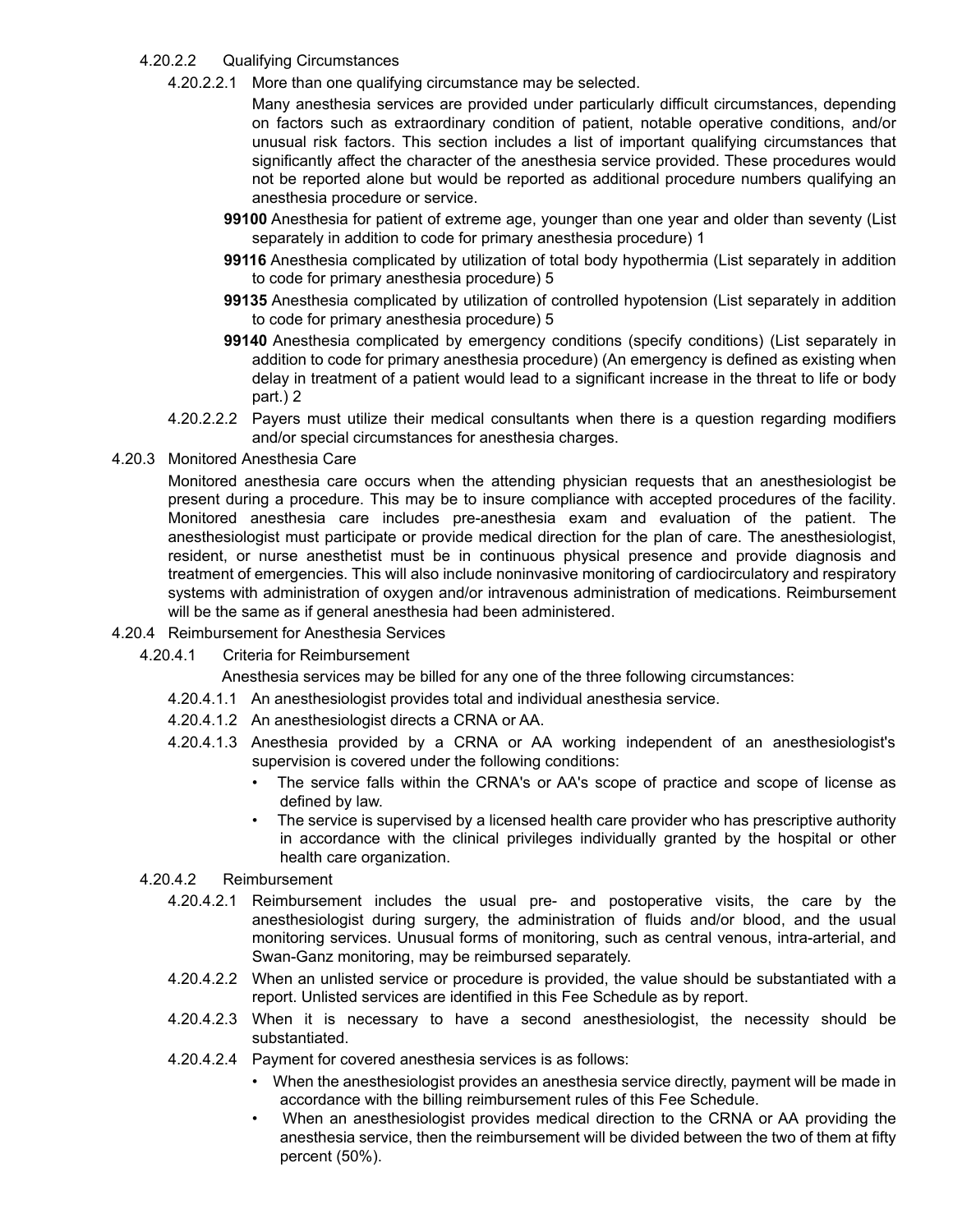- When the CRNA or AA provides the anesthesia service directly, then payment will be the lesser of the actual charge or the amount listed in the Fee Schedule for that procedure.
- 4.20.4.2.5 Anesthesiologists, CRNAs, and AAs must bill their services with the appropriate modifiers to indicate which one provided the service. Bills NOT properly coded may cause a delay or error in reimbursement by the payer. Application of the appropriate modifier to the bill for service is the responsibility of the provider, regardless of the place of service. Modifiers are as follows:
	- **AA** Anesthesiologist services performed personally by an anesthesiologist
	- **AD** Medical supervision by a physician: more than four concurrent anesthesia procedures
	- **QK** Medical direction of two, three, or four concurrent anesthesia procedures involving qualified individuals (CRNA or AA) by an anesthesiologist
	- **QX** CRNA or AA service: with medical direction by an anesthesiologist
	- **QY** Medical direction of one certified registered nurse anesthetist (CRNA or AA) by an anesthesiologist
	- **QZ** CRNA service: without medical direction by an anesthesiologist
- 4.20.5 Anesthesia Modifiers

All anesthesia services are reported by using the anesthesia five-digit procedure codes. The fee for most procedures may be modified under certain circumstances as listed below. When applicable, the modifying circumstances should be identified by the addition of the appropriate modifier (including the hyphen) after the usual anesthesia code. Certain modifiers require a special report for clarification of services provided.

Modifiers commonly used in anesthesia are as follows:

**22 Unusual Procedural Services**: When the service(s) provided is greater than that usually required for the listed procedure, it may be identified by adding modifier 22 to the usual procedure number. A report may also be appropriate.

**23 Unusual Anesthesia**: Occasionally, a procedure, which usually requires either no anesthesia or local anesthesia, because of unusual circumstances must be done under general anesthesia. This circumstance may be reported by adding modifier 23 to the procedure code of the basic service.

**32 Mandated Services**: Services related to mandated consultation and/or related services (eg, third-party payer, governmental, legislative, or regulatory requirement) may be identified by adding modifier 32 to the basic procedure.

**53 Discontinued Procedure**: Under certain circumstances the physician may elect to terminate a surgical or diagnostic procedure. Due to extenuating circumstances or those that threaten the well-being of the patient, it may be necessary to indicate that a surgical or diagnostic procedure was started but discontinued. This circumstance may be reported by adding modifier 53 to the code reported by the physician for the discontinued procedure. Note: This modifier is not used to report the elective cancellation of a procedure prior to the patient's anesthesia induction and/or surgical preparation in the operating suite.

**59 Distinct Procedural Service**: Under certain circumstances, it may be necessary to indicate that a procedure or service was distinct or independent from other non-E/M services that are not normally reported together but are appropriate under the circumstances. Documentation must support a different session, different procedure or surgery, different site or organ system, separate incision or excision, separate lesion, organ system, separate incision or excision, separate lesion, or separate injury (or area of injury in extensive injuries) not ordinarily encountered or performed on the same day by the same individual. However, when another already established modifier is appropriate it should be used rather than modifier 59. Only if no more descriptive modifier available and use of modifier 59 best explains the circumstances should modifier 59 be used. Note: Modifier 59 should not be appended to an E/M service with a non-E/M service with a non-E/M service performed on the same date, see modifier 25.

**AA Anesthesia Services Performed Personally by the Anesthesiologist**: Report modifier AA when the anesthesia services are personally performed by an anesthesiologist.

**AD Medical Supervision by a Physician**: More Than Four Concurrent Anesthesia Procedures: Report modifier AD when the anesthesiologist supervises more than four concurrent anesthesia procedures.

**QK Medical Direction of Two, Three, or Four Concurrent Anesthesia Procedures Involving Qualified Individuals**: Report modifier QK when the anesthesiologist supervises two, three, or four concurrent anesthesia procedures.

**QX CRNA or AA Service with Medical Direction by a Physician**: Regional or general anesthesia provided by the CRNA or AA with medical direction by a physician may be reported by adding modifier QX. **QY Medical Supervision by Physician of One CRNA or AA**: Report modifier QY when the anesthesiologist supervises one CRNA or AA.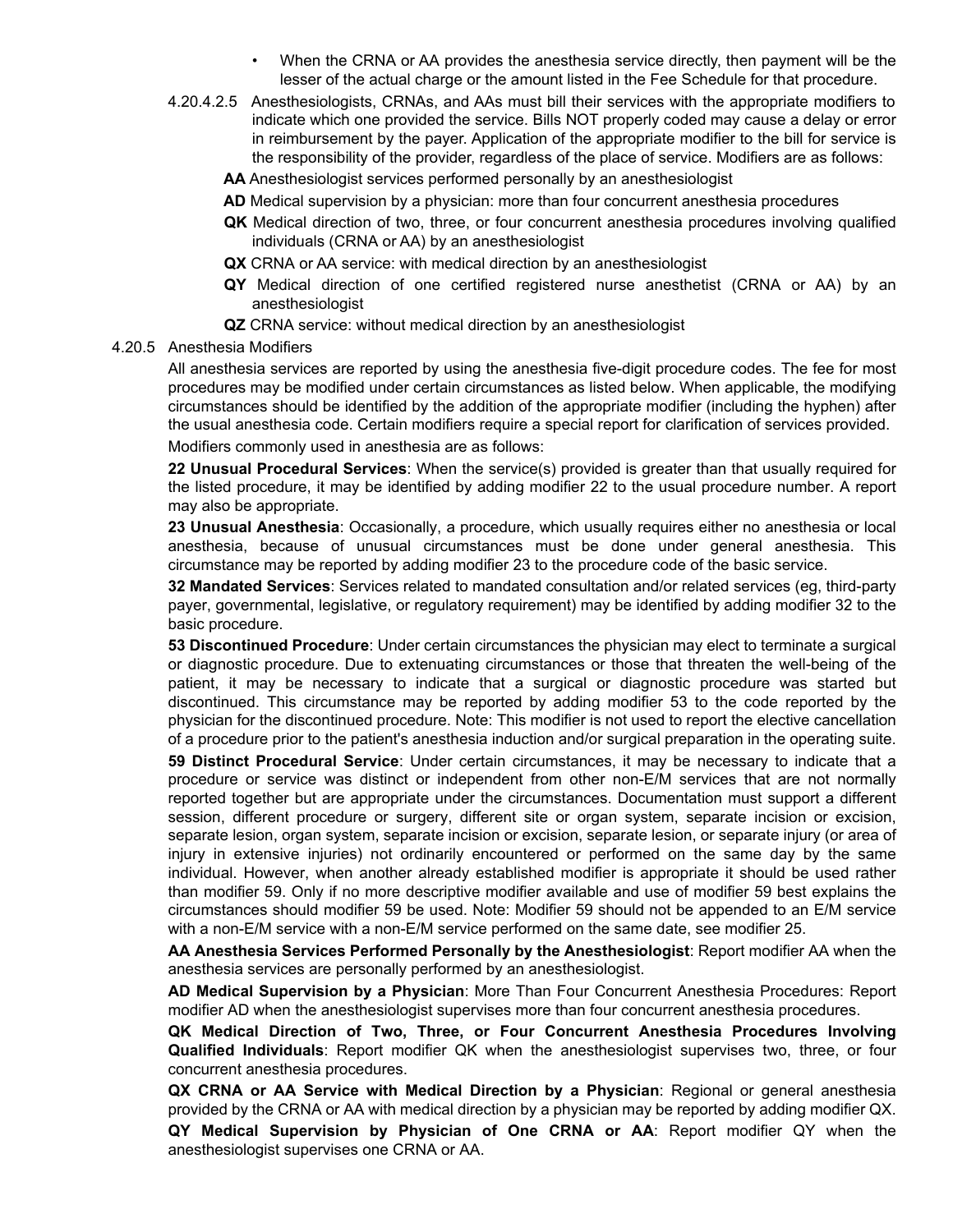**QZ CRNA or AA Service without Medical Direction by a Physician**: Regional or general anesthesia provided by the CRNA or AA without medical direction by a physician may be reported by adding modifier QZ.

- 4.20.6 Moderate (Conscious) Sedation
	- 4.20.6.1 CPT Codes that Include Moderate (Conscious) Sedation Moderate (conscious) sedation is a drug induced depression of consciousness during which patients respond purposefully to verbal commands, either alone or accompanied by light tactile stimulation. No interventions are required to maintain a patent airway, and spontaneous ventilation is adequate. Cardiovascular function is usually maintained.
	- 4.20.6.2 Moderate sedation does not include minimal sedation (anxiolysis), deep sedation or monitored anesthesia care (00100-01999).
	- 4.20.6.3 When providing moderate sedation, the following services are included and NOT reported separately:
		- 4.20.6.3.1 Assessment of the patient (not included in intraservice time);
		- 4.20.6.3.2 Establishment IV access and fluids to maintain patency, when performed;
		- 4.20.6.3.3 Administration of agent(s);
		- 4.20.6.3.4 Maintenance of sedation;
		- 4.20.6.3.5 Monitoring of oxygen saturation, heart rate and blood pressure; and
		- 4.20.6.3.6 Recovery (not included in intraservice time).
	- 4.20.6.4 Intraservice time starts with the administration of the sedation agent(s), require continuous face-toface attendance, and ends at the conclusion of personal contact by the physician providing the sedation.
	- 4.20.6.5 Do not report 99143-99150 in conjunction with 94760-94762.
	- 4.20.6.6 Do not report 99143-99145 in conjunction with codes listed in Appendix G. Do not report 99148- 99150 in conjunction with codes listed in Appendix G when performed in the non-facility setting.

#### **Appendix G from the American Medical Association's 2009 CPT Codes Summary of CPT Codes That Include Moderate (Conscious) Sedation**

**Note**: Because these codes include moderate sedation, it is not appropriate for the same physician to report both the service and the sedation codes 99143-99145.

If a physician other than the treating physician provides moderate sedation in a facility for one of the procedures on this list, the other physician should report codes 99148-99150. If this arrangement occurs in the provider's office, these codes would not be reported.

CPT codes 00100-01999 can be used to report associated anesthesia services regardless of whether the procedure is on this list.

| 19298 | 20982 | 22526 | 22527 | 31615 | 31620 | 31622 | 31623 | 31624 | 31625 |
|-------|-------|-------|-------|-------|-------|-------|-------|-------|-------|
| 31628 | 31629 | 31635 | 31645 | 31646 | 31656 | 31725 | 32201 | 32550 | 32551 |
| 33010 | 33011 | 33206 | 33207 | 33208 | 33210 | 33211 | 33212 | 33213 | 33214 |
| 33216 | 33217 | 33218 | 33220 | 33222 | 33223 | 33233 | 33234 | 33235 | 33240 |
| 33241 | 33244 | 33249 | 35470 | 35471 | 35472 | 35473 | 35474 | 35475 | 35476 |
| 36555 | 36557 | 36558 | 36560 | 36561 | 36563 | 36565 | 36566 | 36568 | 36570 |
| 36571 | 36576 | 36578 | 36581 | 36582 | 36583 | 36585 | 36590 | 36870 | 37184 |
| 37185 | 37186 | 37187 | 37188 | 37203 | 37210 | 37215 | 37216 | 43200 | 43201 |
| 43202 | 43204 | 43205 | 43215 | 43216 | 43217 | 43219 | 43220 | 43226 | 43227 |
| 43228 | 43231 | 43232 | 43234 | 43235 | 43236 | 43237 | 43238 | 43239 | 43240 |
| 43241 | 43242 | 43243 | 43244 | 43245 | 43246 | 43247 | 43248 | 43249 | 43250 |
| 43251 | 43255 | 43256 | 43257 | 43258 | 43259 | 43260 | 43261 | 43262 | 43263 |
| 43264 | 43265 | 43267 | 43268 | 43269 | 43271 | 43272 | 43273 | 43453 | 43456 |
| 43458 | 44360 | 44361 | 44363 | 44364 | 44365 | 44366 | 44369 | 44370 | 44372 |
| 44373 | 44376 | 44377 | 44378 | 44379 | 44380 | 44382 | 44383 | 44385 | 44386 |
| 44388 | 44389 | 44390 | 44391 | 44392 | 44393 | 44394 | 44397 | 44500 | 44901 |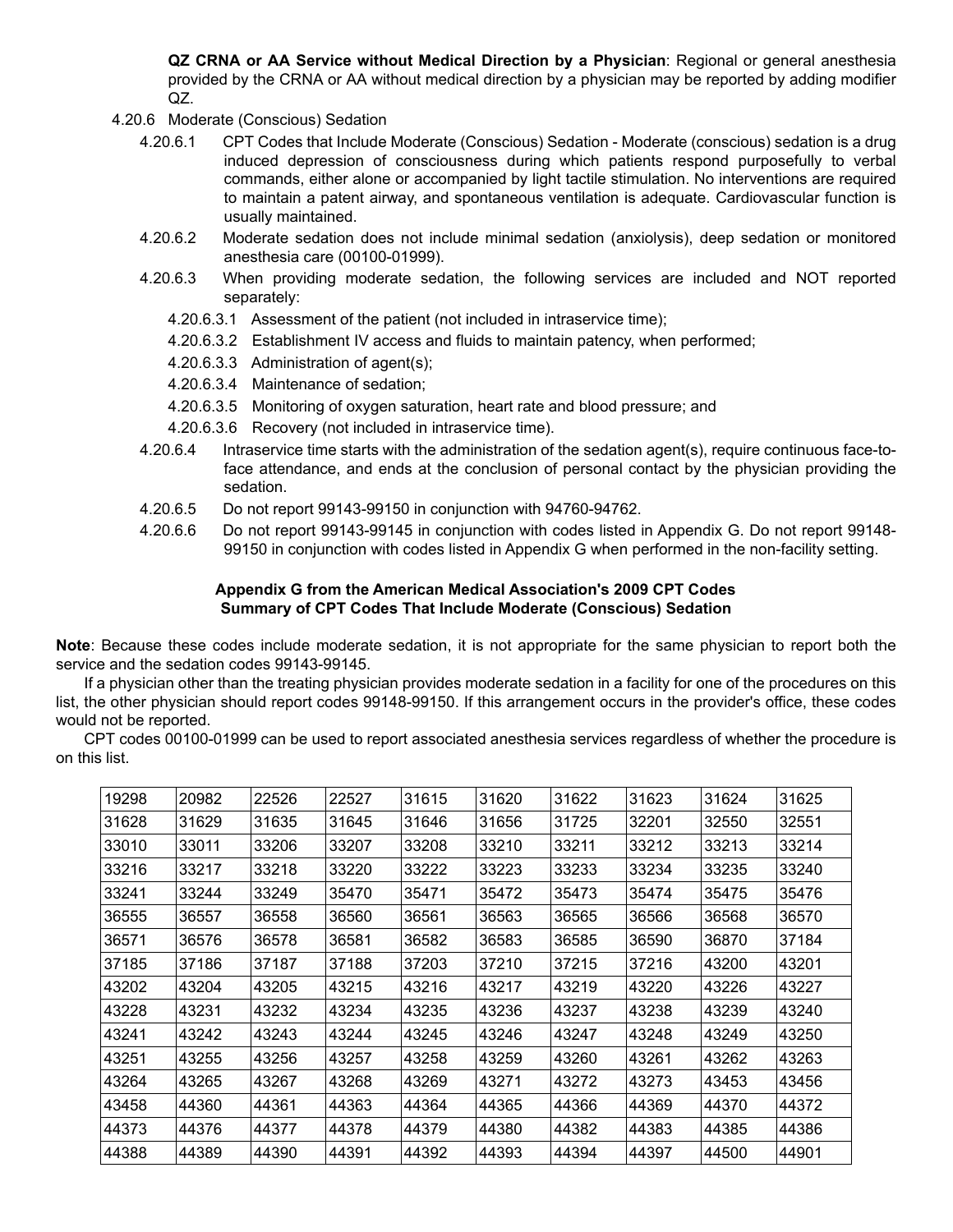| 45303 | 45305 | 45307 | 45308 | 45309 | 45315 | 45317 | 45320 | 45321 | 45327 |
|-------|-------|-------|-------|-------|-------|-------|-------|-------|-------|
| 45332 | 45333 | 45334 | 45335 | 45337 | 45338 | 45339 | 45340 | 45341 | 45342 |
| 45345 | 45355 | 45378 | 45379 | 45380 | 45381 | 45382 | 45383 | 45384 | 45385 |
| 45386 | 45387 | 45391 | 45392 | 47011 | 48511 | 49021 | 49041 | 49061 | 49440 |
| 49441 | 49442 | 49446 | 50021 | 50382 | 50384 | 50385 | 50386 | 50387 | 50592 |
| 50593 | 58823 | 66720 | 69300 | 77600 | 77605 | 77610 | 77615 | 92953 | 92960 |
| 92961 | 92973 | 92974 | 92975 | 92978 | 92979 | 92980 | 92981 | 92982 | 92984 |
| 92986 | 92987 | 92995 | 92996 | 93312 | 93313 | 93314 | 93315 | 93316 | 93317 |
| 93318 | 93501 | 93505 | 93508 | 93510 | 93511 | 93514 | 93524 | 93526 | 93527 |
| 93528 | 93529 | 93530 | 93539 | 93540 | 93541 | 93542 | 93543 | 93544 | 93545 |
| 93555 | 93556 | 93561 | 93562 | 93571 | 93572 | 93609 | 93613 | 93615 | 93616 |
| 93618 | 93619 | 93620 | 93621 | 93622 | 93624 | 93640 | 93641 | 93642 | 93650 |
| 93651 | 93652 |       |       |       |       |       |       |       |       |
|       |       |       |       |       |       |       |       |       |       |

- 4.20.6.7 When a second physician other than the healthcare professional performing the diagnostic or therapeutic services provides moderate sedation in the facility setting (e.g., hospital, outpatient hospital/ambulatory surgery center, skilled nursing facility) for the procedures listed in G, the second physician reports 99148-99150. However, for the circumstance in which these services are performed by the second physician in the non-facility setting (e.g., physician office, freestanding imaging center), codes 99148-99150 are not reported.
- 4.20.6.8 Some CPT codes include moderate (conscious) sedation as an inherent component of the procedure. These are identified in the CPT book with a K symbol. Because these services include moderate (conscious) sedation, special rules apply when reporting the moderate (conscious) sedation CPT codes 99143–99150. Moderate (conscious) sedation services provided by the same physician performing the diagnostic or therapeutic service that the sedation supports and requiring the presence of a second independent trained observer for monitoring purposes (CPT codes 99143–99145) may not be reported in conjunction with CPT codes identified with a K symbol and listed in Appendix G.
- 4.20.6.9 In rare instances a second physician other than the physician performing the diagnostic or therapeutic service may be required to provide the moderate (conscious) sedation service (CPT codes 99148–99150). When these sedation services are performed in a facility setting (e.g., hospital, outpatient hospital/ambulatory surgery center, skilled nursing facility), the second physician may report the moderate (conscious) sedation service with CPT code(s) 99148–99150 in conjunction with CPT codes identified with a K symbol and listed in Appendix G. However, when the second physician performs the moderate (conscious) sedation services in a non facility setting (e.g., physician office, freestanding imaging center) CPT code(s) 99148–99150 should not be reported separately and are not in **Delaware Workers' Compensation Medical Fee Schedule.** CPT code(s) 99148–99150 should not be reported separately and are not reimbursable when performed in conjunction with CPT codes identified with a K symbol and listed in Appendix G. See Appendix G in *CPT 2008* for a list of CPT codes that includes moderate (conscious) sedation.

# 4.21 **Surgery**

# 4.21.1 **General Guidelines**

### 4.21.1.1 **Global Reimbursement**

The reimbursement allowances for surgical procedures are based on a global reimbursement concept that covers performing the basic service and the normal range of care required after surgery.

- 4.21.1.1.1 Global reimbursement includes:
	- The operation per se
	- Local infiltration, metacarpal/metatarsal/digital block or topical anesthesia
	- Immediate postoperative care, including dictating operative notes, talking with the family and other physicians
	- Writing orders
	- Evaluating the patient in the post anesthesia recovery area
	- Normal, uncomplicated follow-up care for the time periods indicated in the follow- up days (FUD) column to the right of each procedure code. The number in that column establishes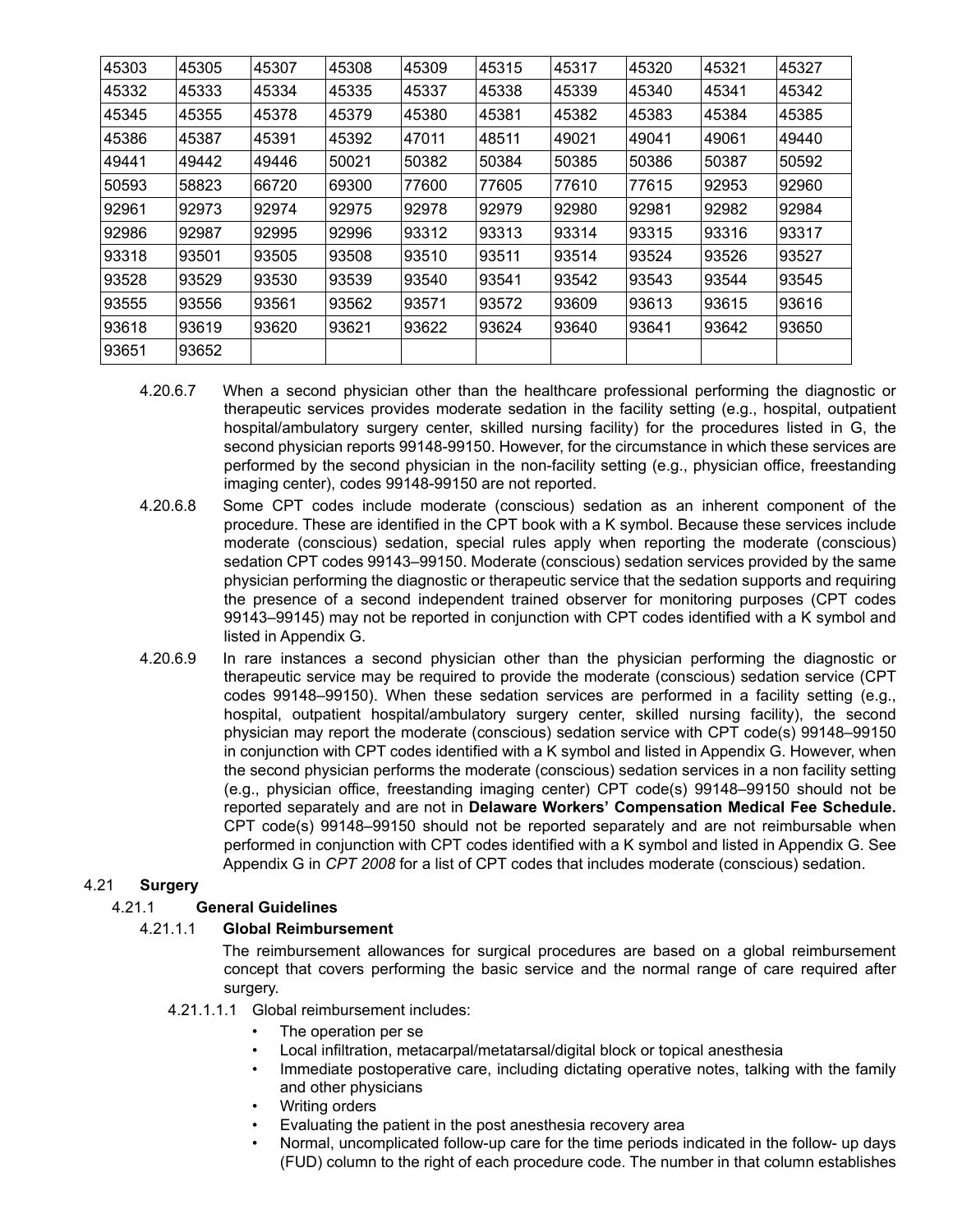the days during which no additional reimbursement is allowed for the usual care provided following surgery, absent complications or unusual circumstances.

- The maximum reimbursement allowances cover all normal postoperative care, including the removal of sutures by the surgeon or associate. Follow-up days are specified by procedure.
- 4.21.1.1.2 Follow-up days listed are for 0, 10, or 90 days and are listed in the Fee Schedule as 000, 010, or 090.

### 4.21.1.2 **Follow-up Care for Diagnostic Procedures**

Follow-up care for diagnostic procedures (e.g., endoscopy, arthroscopy, injection procedures for radiography) includes only the care related to recovery from the diagnostic procedure itself. Care of the condition for which the diagnostic procedure was performed or of other concomitant conditions is not included and may be listed separately.

#### 4.21.1.3 **Follow-up Care for Therapeutic Surgical Procedures**

Follow-up care for therapeutic surgical procedures includes only care that is usually part of the surgical procedure. Complications, exacerbations, recurrence, or the presence of other diseases or injuries requiring additional services should be reported separately.

#### 4.21.1.4 **Separate Procedures**

Some of the procedures or services listed in the CPT codebook that are commonly carried out as an integral component of a total service or procedure have been identified by the inclusion of the term "separate procedure". The codes designated as "separate procedure" should not be reported in addition to the code for the total procedure or service of which it is considered an integral component.

#### 4.21.1.5 **Biopsy Procedures**

A biopsy of the skin and another surgical procedure performed on the same lesion on the same day must be billed as one procedure.

### 4.21.1.6 **Repair of Nerves, Blood Vessels, and Tendons with Wound Repairs**

The repair of nerves, blood vessels, and tendons is usually reported under the appropriate system. The repair of associated wounds is included in the primary procedure unless it qualifies as a complex wound, in which case modifier 51 may be applied. Simple exploration of nerves, blood vessels, and tendons exposed in an open wound is also considered part of the essential treatment of the wound closure and is not a separate procedure unless appreciable dissection is required.

#### 4.21.1.7 **Suture Removal**

Billing for suture removal by the operating surgeon is not appropriate as this is considered part of the global fee.

### 4.21.1.8 **Supplies and Materials**

Supplies and materials provided by the physician (e.g., sterile trays/drugs) over and above those usually included with the office visit may be listed separately using CPT code 99070 or specific HCPCS Level II codes.

#### 4.21.1.9 **Implants**

Implants of any type are to be billed as part of the hospital or ASC billing. Bone morphogenetic protein is an FDA approved biologic fusion and fracture healing aid. Its use in spine and fracture surgery represents the standard of care in our community, and in both on-label and off-label applications is accepted and to be reimbursed to the facility providing the implant, at rates consistent with implant payment rates determined under the respective ASC and hospital reimbursement guidelines.

#### 4.21.1.10 **Aspirations and Injections**

Puncture of a cavity or joint for aspiration followed by injection of a therapeutic agent is one procedure and should be billed as such.

#### 4.21.1.11 **Surgical Assistant**

4.21.1.11.1 **Physician surgical assistant** — For the purpose of reimbursement, a physician who assists at surgery is reimbursed as a surgical assistant. Assistant surgeons should use modifier 80 and are allowed twenty percent (20%) of the maximum reimbursement allowance (MRA) for the procedure(s).

#### 4.21.1.11.2 **Registered Nurse Surgical Assistant or Physician Assistant**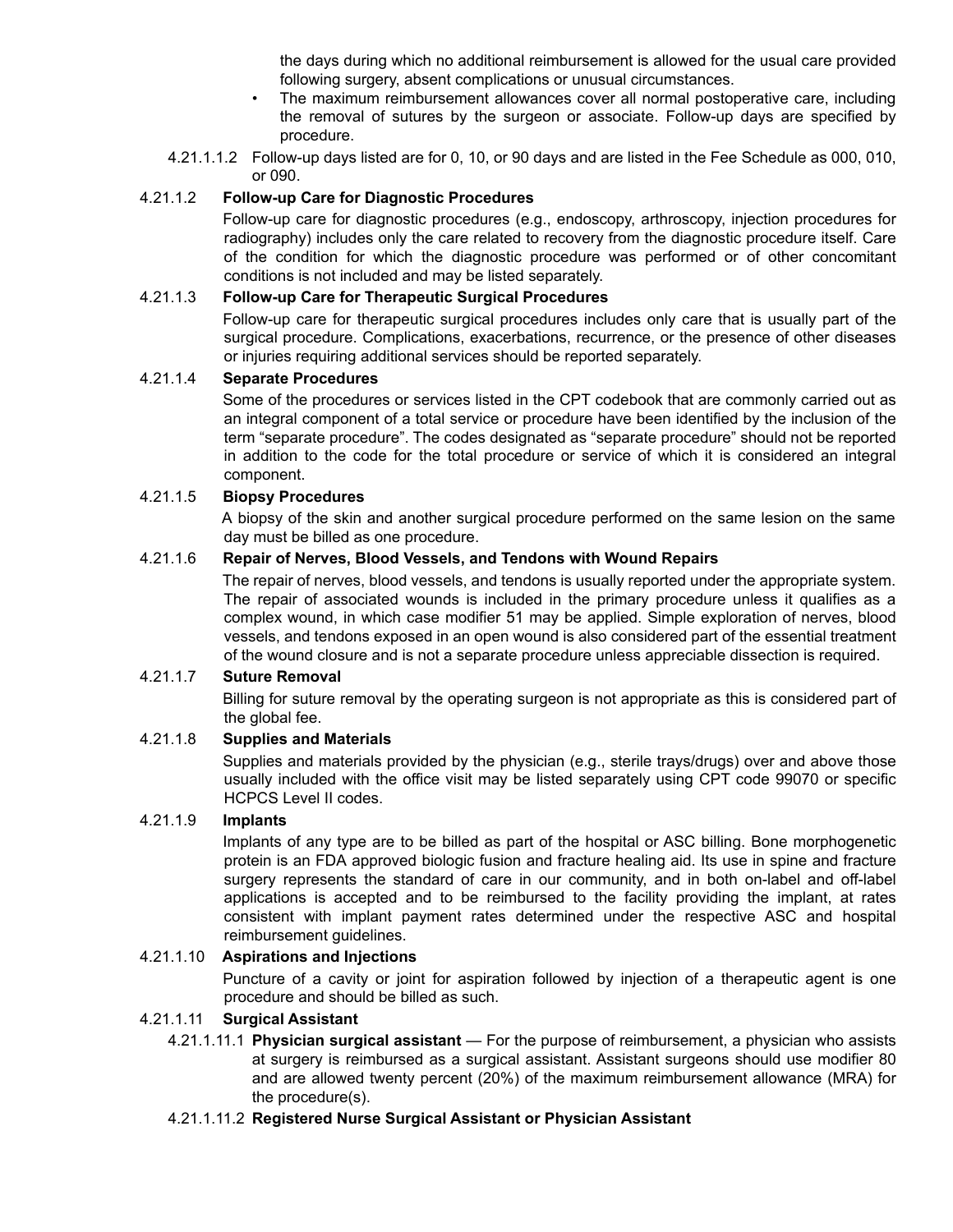- A physician assistant (PA), or registered nurses (NP) who have completed an approved first assistant training course, may be allowed a fee when assisting a surgeon in the operating room (O.R.).
- The maximum reimbursement allowance for the physician assistant or the registered nurse first assistant (RNFA) is twenty percent (20%) of the surgeon's fee for the procedure(s) performed.
- Under no circumstances will a fee be allowed for an assistant surgeon and a physician assistant or RNFA at the same surgical encounter.
- Registered nurses on staff in the O.R. of a hospital, clinic, or outpatient surgery center do not qualify for reimbursement as an RNFA.

#### 4.21.1.12 **Operative Reports**

An operative report must be submitted to the payer before reimbursement can be made for the surgeon's or assistant surgeon's services.

#### 4.21.1.13 **Needle Procedures**

Needle procedures (lumbar puncture, thoracentesis, jugular or femoral taps, etc.) should be billed in addition to the medical care on the same day.

#### 4.21.1.14 **Therapeutic Procedures**

Therapeutic procedures (injecting into cavities, nerve blocks, etc.) (CPT codes 20526–20610, 64400, and 64450) may be billed in addition to the medical care for a new patient. (Use appropriate level of service plus injection.) In follow-up cases for additional therapeutic injections and/or aspirations, an office visit is only indicated if it is necessary to re-evaluate the patient. In this case, a minimal visit may be listed in addition to the injection. Documentation supporting the office visit charge must be submitted with the bill to the payer. This is clarified in the treatment guidelines in a more specific manner. Trigger point injection is considered one procedure and reimbursed as such regardless of the number of injection sites. Two codes are available for reporting trigger point injections. Use 20552 for injection(s) of single or multiple trigger point(s) in one or two muscles or 20553 when three or more muscles are involved.

#### 4.21.1.15 **Anesthesia by Surgeon**

In certain circumstances it may be appropriate for the attending surgeon to provide regional or general anesthesia. Anesthesia by the surgeon is considered to be more than local or digital anesthesia. Identify this service by adding modifier 47 to the surgical procedure code.

#### 4.21.1.16 **Therapeutic/Diagnostic Injections**

Injections are considered incidental to the procedure when performed with a related invasive procedure.

### 4.21.1.17 **Intervertebral Biomechanical Device(s) and Use of Code 22851**

Code 22851 describes the application of an intervertebral biomechanical device to a vertebral defect or interspace. Code 22851 should be listed in conjunction with a primary procedure without the use of modifier 51. The use of 22851 is limited to one instance per single interspace or single vertebral defect regardless of the number of devices applied and infers additional qualifying training, experience, sizing, and/or use of special surgical appliances to insert the biomechanical device. Qualifying devices include manufactured synthetic or allograft biomechanical devices, or methyl methacrylate constructs, and are not dependant on a specific manufacturer, shape, or material of which it is constructed. Qualifying devices are machine cut to specific dimensions for precise application to an intervertebral defect. (For example, the use of code 22851 would be appropriate during a cervical arthrodesis (22554) when applying a synthetic alloy cage, a threaded bone dowel, or a machine cut hexahedron cortical, cancellous, or corticocancellous allograft biomechanical device. Surgeons utilizing generic non-machined bony allografts or autografts are referred to code sets 20930–20931, 20936–20938 respectively.)

### 4.21.1.18 **Spinal and Cranial Services Require Additional Surgeon**

Certain spinal and cranial procedures require the services of an additional surgeon of a different specialty to gain exposure to the spine and brain. These typically are vascular, thoracic and ENT. The surgical exposure portion of these procedures will be billed, dictated and followed separately by the exposure surgeon for their portion of the procedure. Since the exposure surgeon is required based upon the type of surgery recommended by the treating surgeon, it is intended that an approval for the primary procedure includes the approach, and no separate pre-approval or preauthorization is required. The exposure surgeon is bound by the fee schedule regarding reimbursement and all other rules delineated above.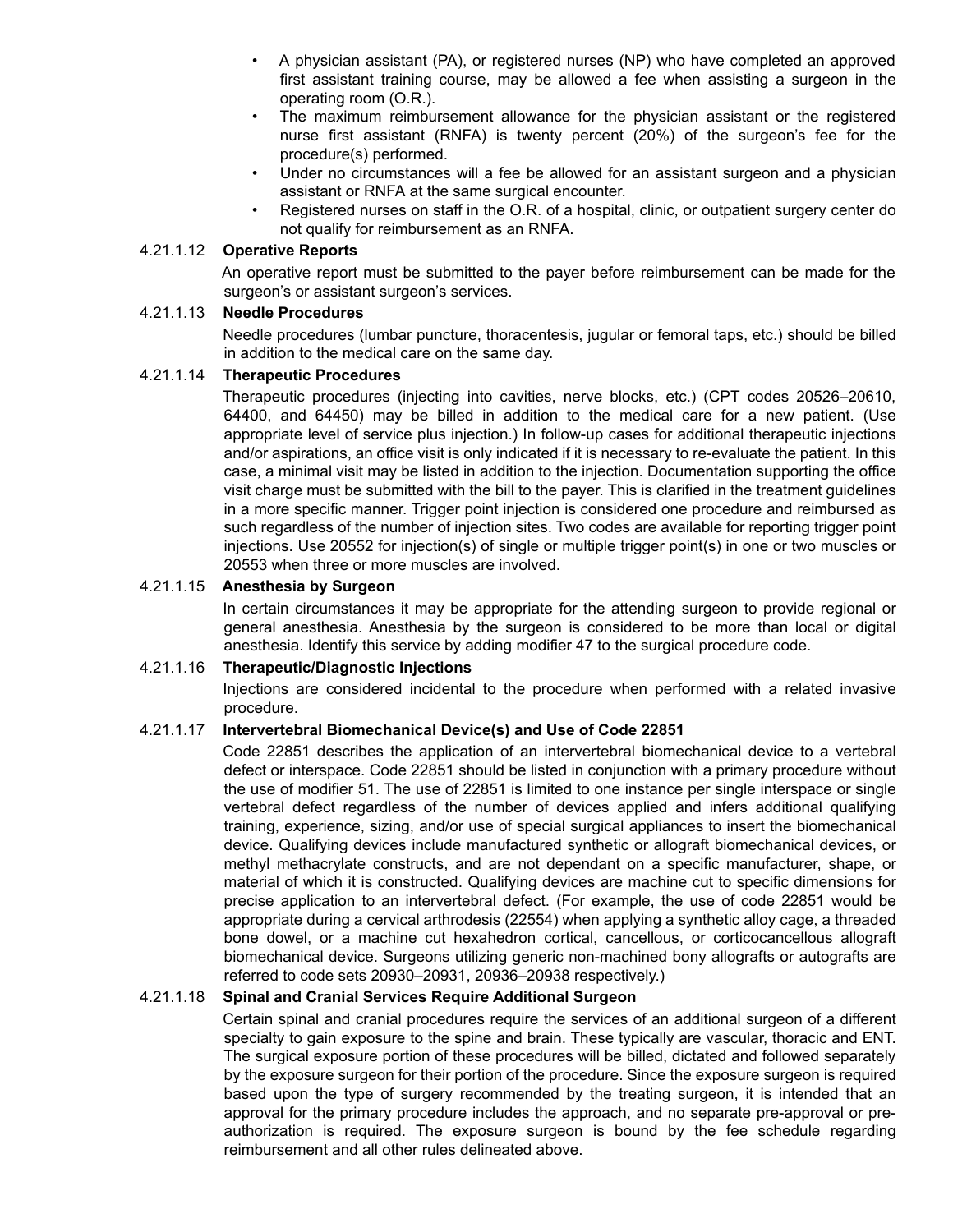### 4.22 **Ambulatory Surgery Centers**

### 4.22.1 **Definition**

For purposes of this section of the Fee Schedule, "ambulatory surgery center" means an establishment with an organized medical staff of physicians; with permanent facilities that are equipped and operated primarily for the purpose of performing surgical procedures; with continuous physicians and registered nurses on site when the facility is open. An ambulatory surgery center may be a freestanding facility or may be attached to a hospital facility. For purposes of Workers' Compensation reimbursement to ASCs, the facility must be an approved Medicare ASC, or certified by AAA.

### 4.22.2 **Coding and Billing Rules**

- 4.22.2.1 Facility fees for ambulatory surgery must be billed on the UB-04 form.
- 4.22.2.2 The CPT/HCPCS code(s) of the procedure(s) performed determines the reimbursement for the facility fee. Report all procedures performed.
- 4.22.2.3 The payment rate for an ASC surgical procedure includes all facility services directly related to the procedure performed on the day of surgery. Facility services include:
	- Nursing and technician services
	- Use of the facility
	- Drugs, biologicals, surgical dressings, splints, casts and equipment directly related to the provision of the surgical procedure
	- Materials for anesthesia
	- Administration, record keeping and housekeeping items and services.
- 4.22.2.4 Disposable injection supplies under \$75 are included in the facility fee. Those over \$75 are reimbursed at 85% of the ASC fee for the item.
- 4.22.2.5 Separate payment is not made for the following services that are directly related to the surgery:
	- **Pharmacy**
	- Medical/surgical supplies other than 5 and 6 above in this section,
	- Sterile supplies
	- Operating room services
	- Ambulatory surgical care
	- Recovery room
	- Treatment or Observation room
- 4.22.2.6 Facility fees do not include physician services, x-rays, diagnostic procedures, laboratory procedures, CRNA or anesthesia physician services, prosthetic devices, ambulance services, braces, artificial limbs or DME for use in the patient's home. These items will be reimbursed according to Fee Schedule.

### 4.22.3 **Modifiers Approved for Ambulatory Surgery Center (ASC) Hospital Outpatient Use**

**25 Significant, Separately Identifiable Evaluation and Management Service by the Same Physician on the Same Day of the Procedure or Other Service:** It may be necessary to indicate that on the day a procedure or service identified by a CPT code was performed, the patient's condition required a significant, separately identifiable E/M service provided above or beyond the usual preoperative and postoperative care associated with the procedure that was performed. A significant, separately E/M service is defined or substantiated by documentation that satisfies the relevant criteria for the respective E/M service to be reported (see Evaluation and Management Services Guidelines for I instructions on determining level of E/ M service). The E/M service may be prompted by the symptom or condition for which the procedure and/or service was provided. As such, different diagnoses are not required for reporting of the E/M service on the same date. This circumstance may be reported adding modifier 25 to the appropriate level E/M code. Note: This modifier is not used to report and E/M service that resulted in a decision to perform surgery. See modifier 57. For significant, separately identifiable non-E/M services, see modifier 59.

**27 Multiple Outpatient Hospital E/M Encounters on the Same Date:** For hospital outpatient reporting purposes, utilization of hospital resources related to separate and distinct E/M encounters performed in multiple outpatient hospital settings on the same date may be reported by adding modifier 27 to each appropriate level outpatient and/or emergency department E/M code(s). This modifier provides a means of reporting circumstances involving evaluation and management services provided by physician(s) in more than one (multiple) outpatient hospital setting(s) (e.g., hospital emergency department, clinic). **Note:** This modifier is not to be used for physician reporting of multiple E/M services performed by the same physician on the same date. For physician reporting of all outpatient evaluation and management services provided by the same physician on the same date and performed in multiple outpatient setting(s) (e.g., hospital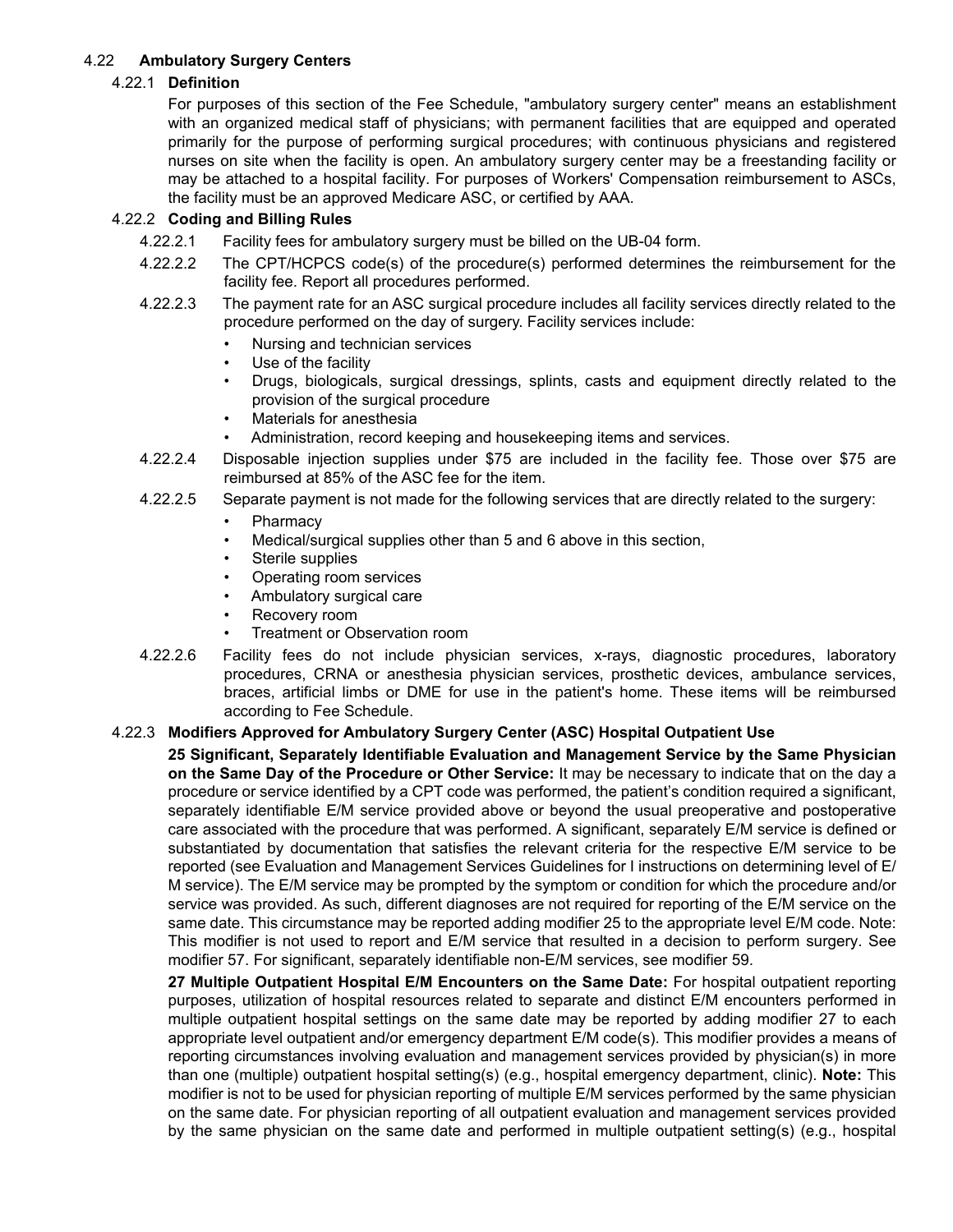emergency department, clinic), see Evaluation and Management, Emergency Department, or Preventive Medicine Services codes.

**50 Bilateral Procedure:** Unless otherwise identified in the listings, bilateral procedures that are performed at the same operative session should be identified by adding modifier 50 to the appropriate five digit code. **52 Reduced Services:** Under certain circumstances a service or procedure is partially reduced or eliminated at the physician's discretion. Under these circumstances the service provided can be identified by its usual procedure number and the addition of modifier 52, signifying that the service is reduced. This provides a means of reporting reduced services without disturbing the identification of the basic service. **Note:** For hospital outpatient reporting of a previously scheduled procedure/service that is partially reduced or cancelled as a result of extenuating circumstances or those that threaten the well-being of the patient prior to or after administration of anesthesia, see modifiers 73 and 74 (see modifiers approved for ASC hospital outpatient use).

**58 Staged or Related Procedure or Service by the Same Physician During the Postoperative** Period: It may be necessary to indicate that the performance of a procedure or service during the postoperative period was (a) planned or anticipated (staged); (b) more extensive than the original procedure; or (c) for therapy following a surgical procedure. This circumstance may be reported by adding modifier 58 to the staged or related procedure. **Note:** For treatment of a problem that requires a return to the operating or procedure room (e.g., unanticipated clinical condition), see modifier 78.

**59 Distinct Procedural Service:** Under certain circumstances, it may be necessary to indicate that a procedure or service was distinct or independent from other non-E/M services that are not normally reported together but are appropriate under the circumstances. Documentation must support a different session, different procedure or surgery, different site or organ system, separate incision or excision, separate lesion, organ system, separate incision or excision, separate lesion, or separate injury (or area of injury in extensive injuries) not ordinarily encountered or performed on the same day by the same individual. However, when another already established modifier is appropriate it should be used rather than modifier 59. Only if no more descriptive modifier available and use of modifier 59 best explains the circumstances should modifier 59 be used. Note: Modifier 59 should not be appended to an E/M service with a non-E/M service with a non-E/M service performed on the same date, see modifier 25.

**73 Discontinued Out-Patient Hospital/ Ambulatory Surgery Center (ASC) Procedure Prior to the Administration of Anesthesia:** Due to extenuating circumstances or those that threaten the well-being of the patient, the physician may cancel a surgical or diagnostic procedure subsequent to the patient's surgical preparation (including sedation when provided, and being taken to the room where the procedure is to be performed), but prior to the administration of anesthesia (local, regional block(s) or general). Under these circumstances, the intended service that is prepared for but cancelled can be reported by its usual procedure number and the addition of modifier 73. **Note:** The elective cancellation of a service prior to the administration of anesthesia and/or surgical preparation of the patient should not be reported. For physician reporting of a discontinued procedure, see modifier 53.

**74 Discontinued Out-Patient Hospital/ Ambulatory Surgery Center (ASC) Procedure After Administration of Anesthesia:** Due to extenuating circumstances or those that threaten the well-being of the patient, the physician may terminate a surgical or diagnostic procedure after the administration of anesthesia (local, regional block(s), general) or after the procedure was started (incision made, intubation started, scope inserted, etc). Under these circumstances, the procedure started but terminated can be reported by its usual procedure number and the addition of modifier 74. **Note:** The elective cancellation of a service prior to the administration of anesthesia and/or surgical preparation of the patient should not be reported. For physician reporting of a discontinued procedure, see modifier 53.

**76 Repeat Procedure or Service by Same Physician:** It may be necessary to indicate that a procedure or service was repeated subsequent to the original procedure or service. This circumstance may be reported by adding modifier 76 to the repeated procedure/service.

**77 Repeat Procedure by Another Physician:** The physician may need to indicate that a basic procedure or service performed by another physician had to be repeated. This situation may be reported by adding modifier 77 to the repeated procedure/service.

**78 Unplanned Return to the Operating/Procedure Room by the Same Physician Following Initial Procedure for a Related Procedure During the Postoperative Period:** It may be necessary to indicate that another procedure was performed during the postoperative period of the initial procedure (unplanned procedure following initial procedure). When this procedure is related to the first and require the use of an operating or procedure room, it may be reported by adding modifier 78 to the related procedure. (For repeat procedures, see modifier 76.)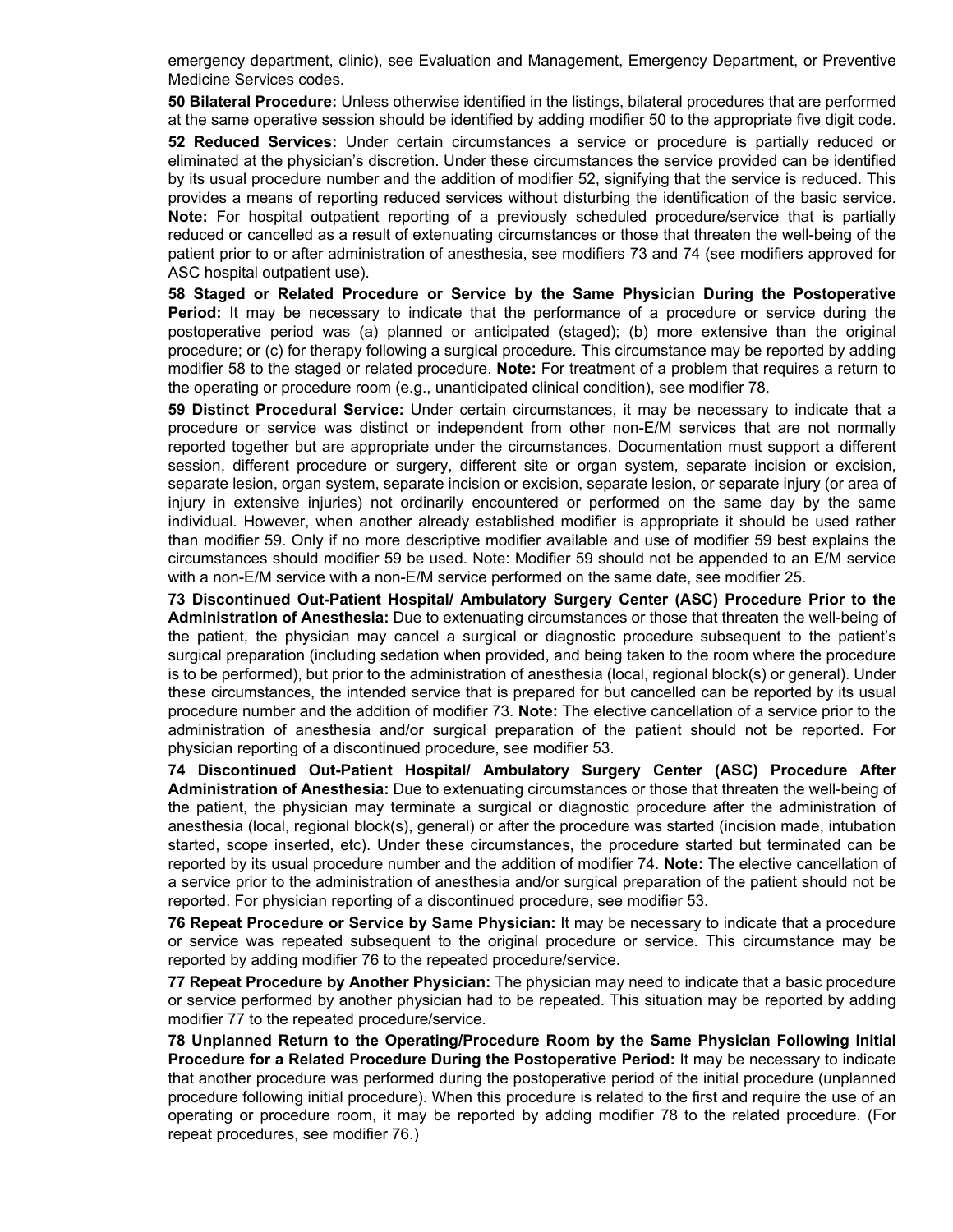**79 Unrelated Procedure or Service by the Same Physician During the Postoperative Period:** The physician may need to indicate that the performance of a procedure or service during the postoperative period was unrelated to the original procedure. This circumstance may be reported by using modifier 79. (For repeat procedures on the same day, see modifier 76.)

**91 Repeat Clinical Diagnostic Laboratory Test:** In the course of treatment of the patient, it may be necessary to repeat the same laboratory test on the same day to obtain subsequent (multiple) test results. Under these circumstances, the laboratory test performed can be identified by its usual procedure number and the addition of modifier 91. **Note:** This modifier may not be used when tests are rerun to confirm initial results; due to testing problems with specimens or equipment; or for any other reason when a normal, onetime, reportable result is all that is required. This modifier may not be used when other code(s) describe a series of test results (e.g., glucose tolerance tests, evocative/suppression testing). This modifier may only be used for laboratory test(s) performed more than once on the same day on the same patient.

### 4.23 **Multiple Procedures**

### 4.23.1 **Multiple Procedure Reimbursement Rules**

Multiple procedures performed during the same operative session at the same operative site are reimbursed as follows:

- One hundred percent (100%) of the allowable fee for the primary procedure
- One hundred percent (100%) of the allowable fee for the second and subsequent procedures

### 4.23.2 **Bilateral Procedure Reimbursement Rule**

Physicians and staff are sometimes confused by the definition of bilateral. Bilateral procedures are identical procedures (i.e., use the same CPT code) performed on the same anatomic site but on opposite sides of the body.

### 4.23.3 **Multiple Procedure Billing Rules**

- The primary procedure, which is defined as the procedure with the highest RVU, must be billed with the applicable CPT code.
- The second or lesser or additional procedure(s) may be billed by adding modifier 51 to the codes unless the procedure(s) is exempt from modifier 51 or qualifies as an add-on code.

#### 4.24 **Repair of Wounds**

#### 4.24.1 **Definitions**

Wound repairs are classified as simple, intermediate, or complex.

- 4.24.1.1 **Simple repair.** Simple repair is repair of superficial wounds involving primarily epidermis and dermis or subcutaneous tissues without significant involvement of deeper structures and simple one layer closure/suturing. This includes local anesthesia and chemical or electro cauterization of wounds not closed.
- 4.24.1.2 **Intermediate repair.** Intermediate repair is repair of wounds that requires layered closure of one or more of the subcutaneous tissues and superficial (non-muscle) fascia, in addition to the skin (epidermal and dermal) closure. Single-layer closure of heavily contaminated wounds that require extensive cleaning or removal of particulate matter also constitutes intermediate repair.
- 4.24.1.3 **Complex repair.** Complex repair is repair of wounds requiring more than layered closure, scar revision, debridement (e.g., traumatic lacerations or avulsions), extensive undermining, stents or retention sutures. It may include creation of the defect and necessary preparation for repairs or the debridement and repair of complicated lacerations or avulsions.

### 4.24.2 **Reporting**

The following instructions are for reporting services at the time of the wound repair:

- 4.24.2.1 The repaired wound(s) should be measured and recorded in centimeters, whether curved, angular, or stellate.
- 4.24.2.2 When multiple wounds are repaired, add together the lengths of those in the same classification (see above) and anatomical grouping and report as a single item. When more than one classification of wound is repaired, list the more complicated as the primary procedure and the less complicated as the secondary procedure using modifier 51.
- 4.24.2.3 Debridement is considered a separate procedure only when gross contamination requires prolonged cleansing, when appreciable amounts of devitalized or contaminated tissue are removed, or when debridement is carried out separately without immediate primary closure (extensive debridement of soft tissue and/or bone).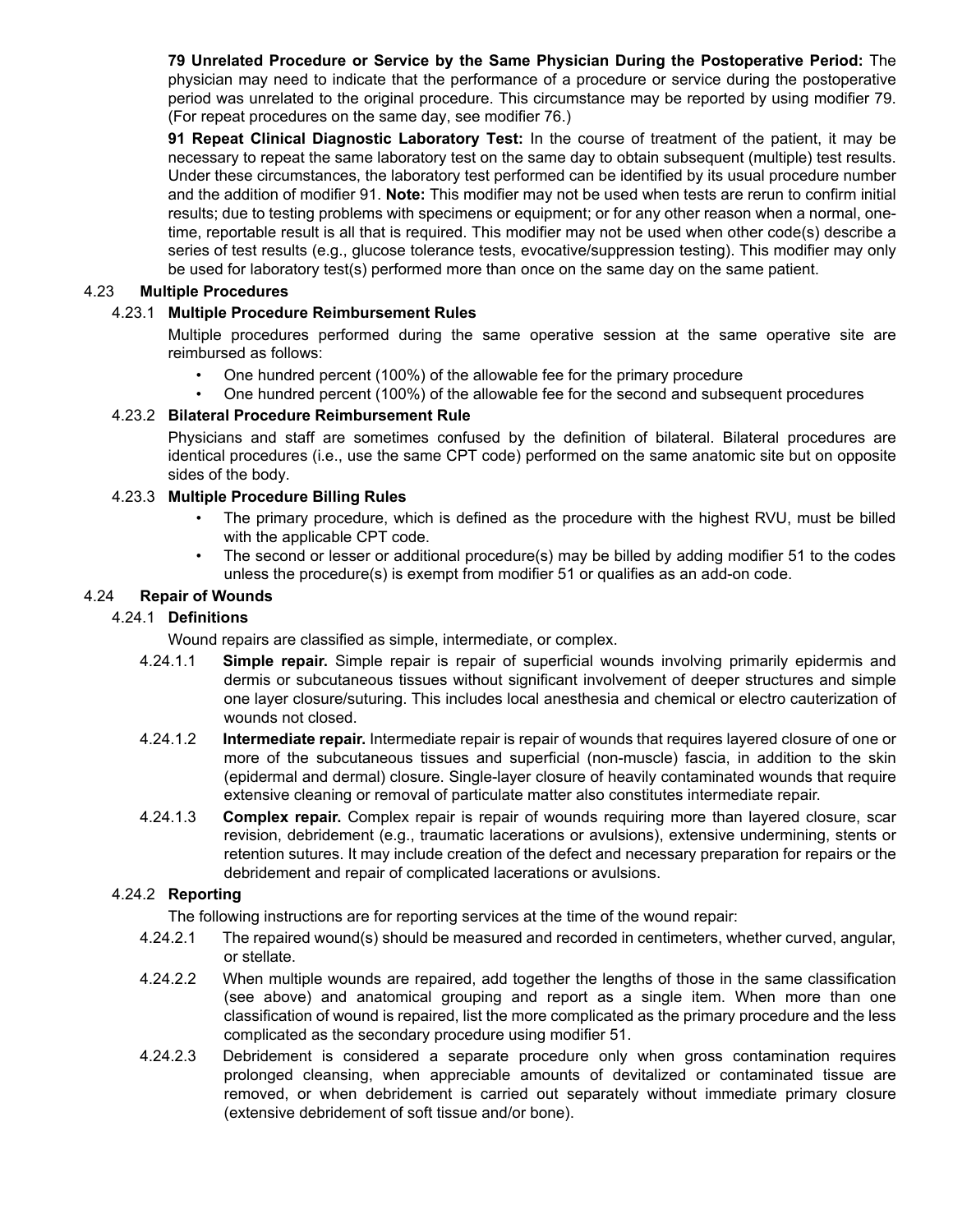- 4.24.2.4 Report involvement of nerves, blood vessels, and tendons under the appropriate system (nervous, musculoskeletal, etc.) for repair. The repair of these wounds is included in the fee for the primary procedure unless it qualifies as a complex wound, in which case modifier 51 applies.
- 4.24.2.5 Simple ligation of vessels in an open wound is considered part of any wound closure, as is simple exploration of nerves, blood vessels, or tendons.
- 4.24.2.6 Adjacent tissue transfers, flaps and grafts include such procedures as Z-plasty, W- plasty, V-4 plasty or rotation flaps. Reimbursement is based on the size of the defect. Closing the donor site with a skin graft is considered an additional procedure and will be reimbursed in addition to the primary procedure. Excision of a lesion prior to repair by adjacent tissue transfer is considered "bundled" into the tissue transfer procedure and is not reimbursed separately.
- 4.24.2.7 Wound exploration codes should not be billed with codes that specifically describe a repair to major structure or major vessel. The specific repair code supersedes the use of a wound exploration code.

### 4.25 **Musculoskeletal System**

### 4.25.1 **Casting and Strapping**

This applies to severe muscle sprains or strains that require casting or strapping.

- 4.25.1.1 Initial (new patient) treatment for soft tissue injuries must be billed under the appropriate office visit code.
- 4.25.1.2 When a cast or strapping is applied during an initial visit, supplies and materials (e.g., stockinet, plaster, fiberglass, ace bandages) may be itemized and billed separately using the appropriate HCPCS Level II code.
- 4.25.1.3 When initial casting and/or strapping is applied for the first time during an established patient visit, reimbursement may be made for the itemized supplies and materials in addition to the appropriate established patient visit.
- 4.25.1.4 Replacement casts or strapping provided during a follow-up visit (established patient) includes reimbursement for the replacement service as well as the removal of casts, splints, or strapping. If a cast is damaged or destroyed and must be replaced, the supplies and the office visit are reimbursed. Office notes should substantiate medical necessity of the visit. Cast supplies may be billed using the appropriate HCPCS Level II code and reimbursed separately.

### 4.25.2 **Fracture Care**

- 4.25.2.1 Fracture care is a global service. It includes the examination, restoration or stabilization of the fracture, application of the first cast, and cast removal. Casting material is not considered part of the global package and may be reimbursed separately. It is inappropriate to bill an office visit since the reason for the encounter is for fracture care. However, if the patient requires surgical intervention, additional reimbursement can be made for the appropriate E/M code to properly evaluate the patient for surgery. Use modifier 57 with the E/M code.
- 4.25.2.2 Reimbursement for fracture care includes the application and removal of the first cast or traction device only. Replacement casting during the period of follow-up care is reimbursed separately.
- 4.25.2.3 The phrase "with manipulation" describes reduction of a fracture.
- 4.25.2.4 Re-reduction of a fracture performed by the primary physician may be identified by the addition of modifier 76 to the usual procedure code to indicate "repeat procedure" by the same physician.
- 4.25.2.5 The term "complicated" appears in some musculoskeletal code descriptions. It implies an infection occurred or the surgery took longer than usual. Be sure the medical record documentation supports the "complicated" descriptor to justify reimbursement.

### 4.25.3 **Arthroscopy**

**Note:** Surgical arthroscopy always includes a diagnostic arthroscopy. Only in the most unusual case is an increased fee justified because of increased complexity of the intra-articular surgery performed.

- 4.25.3.1 Diagnostic arthroscopy should be billed at fifty percent (50%) when followed by open surgery.
- 4.25.3.2 Diagnostic arthroscopy is not billed when followed by arthroscopic surgery.
- 4.25.3.3 If there are only minor findings that do not confirm a significant preoperative diagnosis, the procedure should be billed as a diagnostic arthroscopy.

### 4.25.4 **Arthrodesis Procedures**

Many revisions have occurred in CPT coding for arthrodesis procedures. References to bone grafting and fixation are now procedures which are listed and reimbursed separately from the arthrodesis codes. To help alleviate any misunderstanding about when to code a discectomy in addition to an arthrodesis, the statement "including minimal discectomy" to prepare interspace has been added to the anterior interbody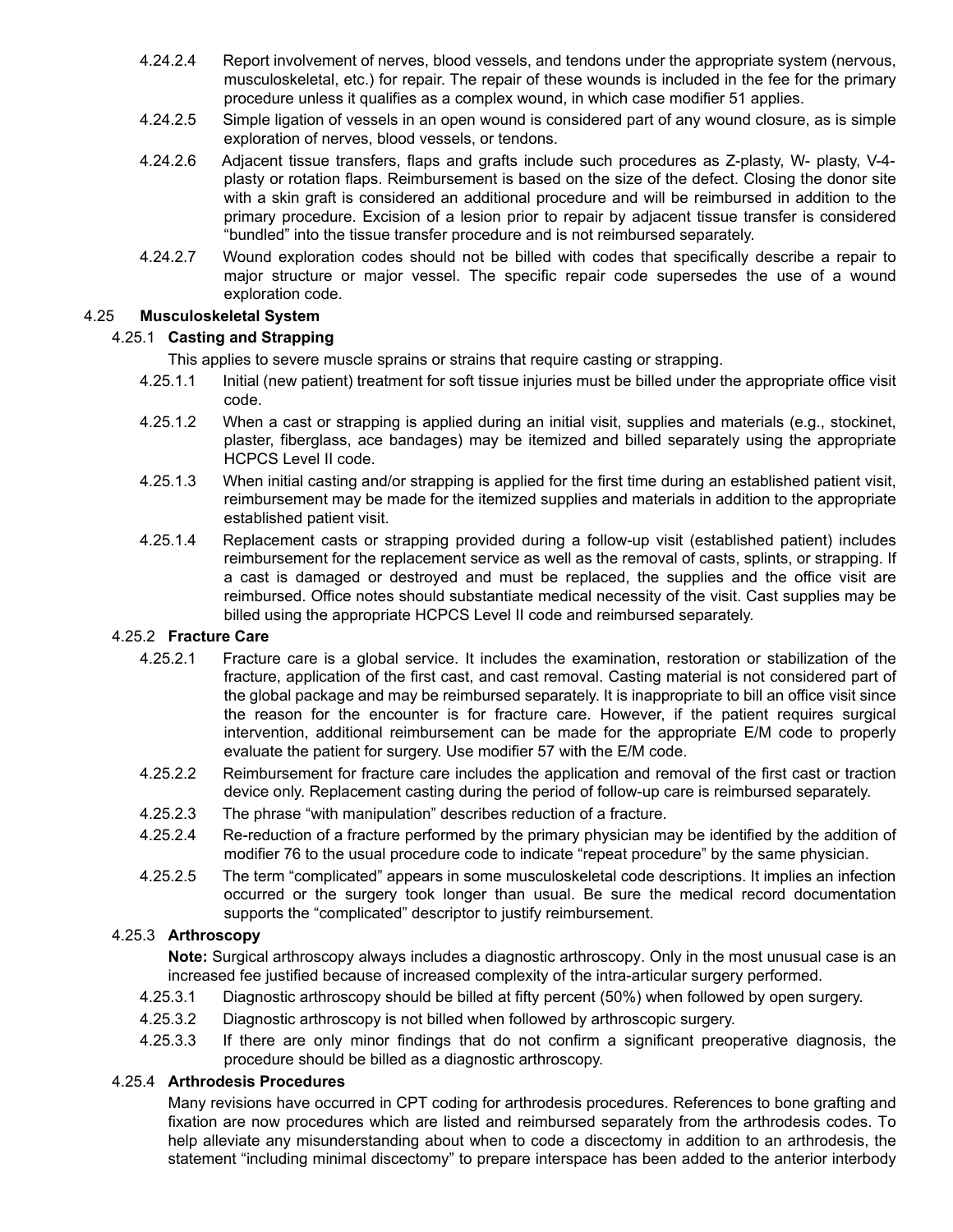technique. If the disk is removed for decompression of the spinal cord, the decompression should be coded and reimbursed separately.

### 4.25.5 **External Spinal Stimulators Post Fusion**

The following criteria is established for the medically accepted standard of care when determining applicability for the use of an external spinal stimulator.

- 4.25.5.1 Patient has had a previously failed spinal fusion, and/or
- 4.25.5.2 Patient is scheduled for revision or repair of pseudo arthrosis, and/or
- 4.25.5.3 The patient smokes greater than a pack of cigarettes per day and is scheduled for spinal fusion
- 4.25.5.4 The patient is metabolically in poor health, with other medical comorbidities such as diabetes, Rheumatoid arthritis, lupus or other illnesses requiring oral steroids or cytotoxic medications.
- 4.25.5.5 Pre certification is required for use of the external spinal stimulator if the planned use falls outside the above indications.

#### 4.25.6 **Carpal Tunnel Release**

The following intra operative services are included in the global service package for carpal tunnel release and should not be reported separately and do not warrant additional reimbursement:

- Surgical approach
- Isolation of neurovascular structures
- Video imaging
- Stimulation of nerves for identification
- Application of dressing, splint, or cast
- Tenolysis of flexor tendons
- Flexor tenosynovectomy
- Excision of lipoma of carpal canal
- Division of transverse carpal ligament
- Use of endoscopic equipment
- Placement and removal of surgical drains or suction device
- Closure of wound

### 4.26 **Radiology**

#### 4.26.1 **Payment Ground Rules for Diagnostic and Therapeutic Radiological Services**

#### 4.26.1.1 **General Guidelines**

- 4.26.1.1.1 The maximum allowable payment for health care treatment and procedures shall be the lesser of the health care provider's actual charges or eighty-five percent (85%) of ninety percent (90%) of the  $75<sup>th</sup>$  percentile of actual charges within the geozip where the service or treatment is rendered, utilizing information contained in employers' and insurance carriers' national databases. If an employer or insurance carrier contracts with a provider for the purpose of providing services under the Act, the rate negotiated in such contract shall prevail.
- 4.26.1.1.2 Whenever the health care payment system does not set a specific fee for a procedure, treatment or service in the schedule, the amount of reimbursement shall be eighty-five percent (85%) of actual charge ("POC 85").
- 4.26.1.1.3 The payment system will be adjusted yearly pursuant to 19 **Del.C.** §2322B(14).
- 4.26.1.1.4 The maximum allowed rate column for a radiological procedure includes the professional component (PC) and the technical component (TC). Under no circumstances shall the maximum allowed rate for a procedure be more than the combined value of the TC and the PC. This value is applicable in any situation in which a single charge is made to include both professional services and the technical cost of providing that service. Identification of a procedure without modifier 26 indicates that the charge includes both the "professional" and the "technical" components.
- 4.26.1.1.5 The PC fee amount represents the value of the professional radiological services of the physician. This component is applicable in any situation in which the physician submits a bill for these professional services only. It does not include the cost of personnel, materials, space, equipment, or other facilities.
- 4.26.1.1.6 A written report, signed by the interpreting physician, is considered an integral part of a radiological procedure or interpretation and shall not be reimbursed separately. To identify a charge for the PC, use the five-digit CPT procedure code followed by modifier 26. If a "0" fee amount appears in the PC column, the procedure is assumed to be purely technical in nature and no PC charge will be allowed.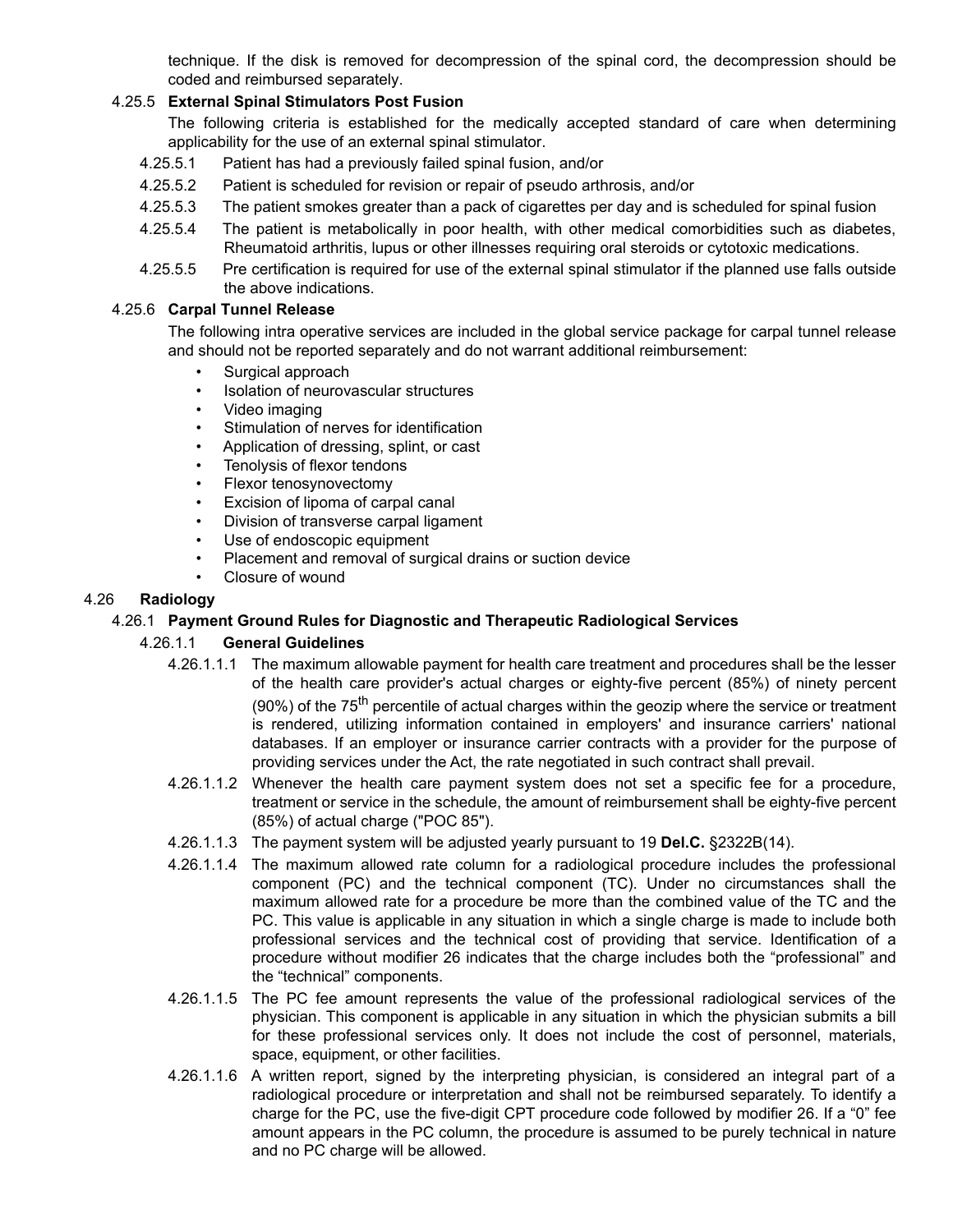- 4.26.1.1.7 The TC includes the charges for personnel, materials, including ionic contrast media and drugs, film or xerography, space, equipment, and other facility resources. The technical component maximum allowable reimbursement excludes radioisotope cost. To identify a charge for the TC only, use the procedure code followed by modifier TC.
- 4.26.1.1.8 A complete examination includes all of the necessary views for optimal examination of the body part for the suspected condition. If the reimbursement of multiple single views exceeds the cost of a complete examination, reimbursement shall be based on the complete examination value.

#### 4.26.1.2 **Definitions and items unique to radiology are listed below:**

- 4.26.1.2.1 Noninvasive/interventional diagnostic imaging includes standard radiographs, single or multiple views, contrast studies, computerized tomography, and magnetic resonance imaging. In the event that radiographs have to be repeated in the course of a radiographic encounter due to substandard quality, only one unit of service for the code can be billed.
- 4.26.1.2.2 Interventional/invasive diagnostic imaging—When a contrast can be administered orally (upper GI) or rectally (barium enema), the administration is included as part of the procedure and no administration service is billed. When contrast material is parenterally administered, whether the timing of the injection has to correlate with the procedure or not (e.g., IVP, CT scans, gadolinium), the administration and the injection (e.g., CPT codes 36000, 36406, 36410, and 90772–90774) are included in the contrast studies.

#### 4.26.1.3 **Subject Listings**

Subject listings apply when radiological services are performed by or under the responsible supervision of a physician.

#### 4.26.1.3.1 **Supervision and Interpretation**

When two physicians perform a procedure, the radiological portion of the procedure is designated as "radiological supervision and interpretation." When a physician performs both the procedure and provides imaging supervision and interpretation, a combination of CPT procedure codes outside the 70000 series and imaging supervision and interpretation codes are to be used. Note: The Radiological Supervision and Interpretation codes are not applicable to the radiation oncology subsection.

#### 4.26.1.3.2 **Review of Diagnostic Studies**

No separate charge is warranted for prior studies reviewed in conjunction with a visit, consultation, record review, or other evaluation by the medical practitioner or other medical personnel; neither the professional component value modifier 26 nor the radiological consultation CPT code 76140 is reimbursable. The review of diagnostic tests is included in the evaluation and management codes.

#### 4.26.1.3.3 **Written Report(s)**

A written report, signed by the interpreting physician, should be considered an integral part of a radiological procedure or interpretation.

### 4.26.1.3.4 **Unbundling of "Entrance" Fees**

Unbundling of fees to free standing diagnostic radiology centers will not be allowed. Any entrance fees billed in addition to the global or testing procedure code will not be reimbursed.

#### 4.26.1.3.5 **Injection Procedure**

Fees include all usual pre- and post-injection care specifically related to the injection procedure, necessary local anesthesia, placement of needle or catheter, and injection of contrast media with or without auto power injection. The phrase "with contrast" used in the codes for procedures performed using contrast for imaging enhancement represents contrast material administered intravascularly, intra-articularly, or intrathecally.

For intra-articular injection, use the appropriate joint injection code. If radiographic arthrography is performed, also use the arthrography supervision and interpretation code for the appropriate joint (which includes fluoroscopy). If CT or MR arthrography is performed without radiographic arthrography, use the appropriate joint injection code, the appropriate CT or MR code ("with contrast" or "without followed by contrast"), and the appropriate imaging guidance code for needle placement for contrast injection.

For spine examinations using computed tomography, magnetic resonance imaging, magnetic resonance angiography, "with contrast" includes intrathecal or intravascular injection. For intrathecal injection, use also CPT code 61055 or 62284. Injection intravascular (IV) contrast material is part of the "with contrast" CT, CTA, MRI, MRA procedure and shall not be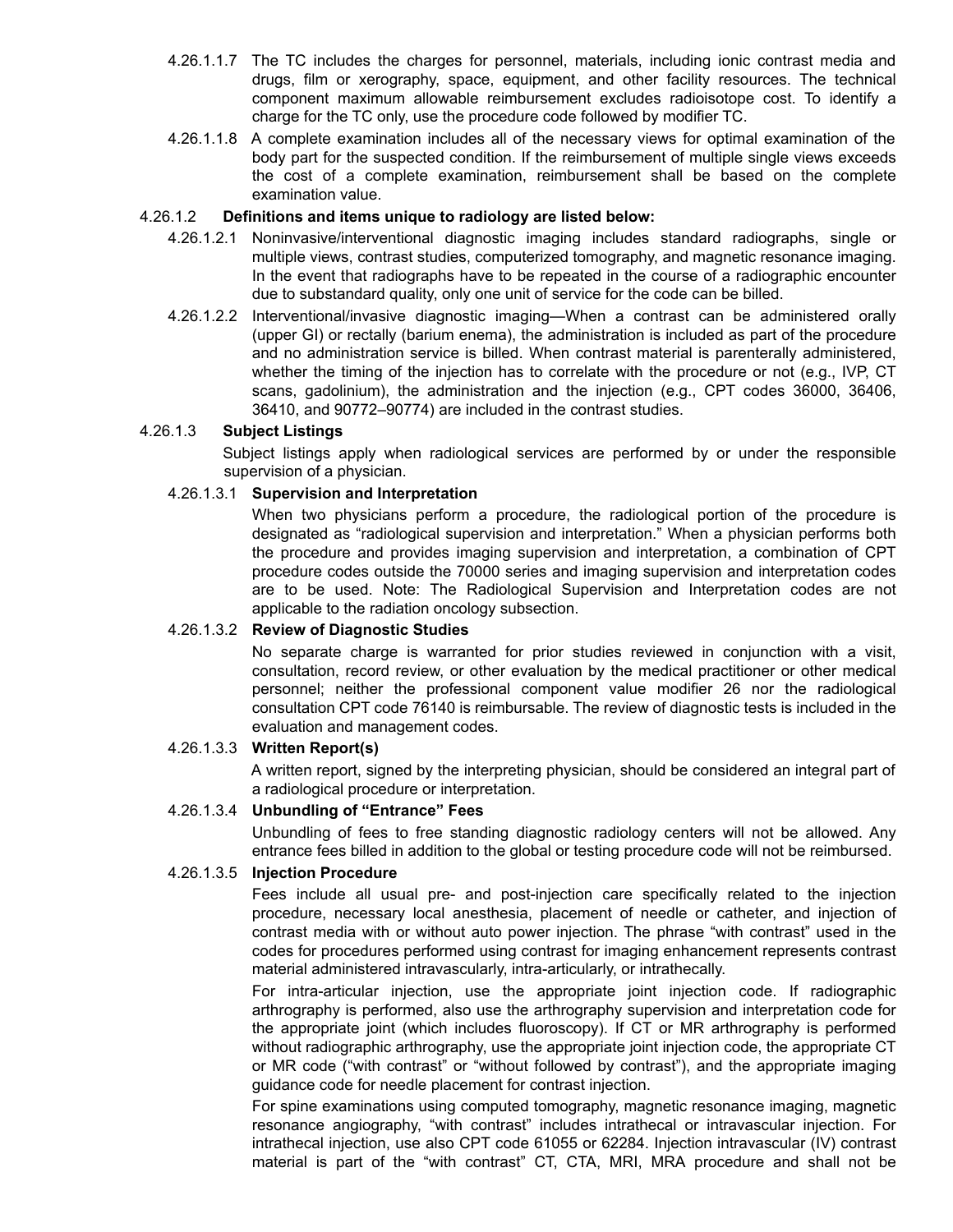reimbursed separately. When introducing additional materials through the same puncture site, reimbursement shall be allowed for the materials only. Title 19 Section 2322B(5) will apply to such charges. Oral and/or rectal contrast administration alone does not qualify as a study "with contrast."

#### 4.26.2 **Payment Modifiers for Diagnostic and Therapeutic Radiological Services**

- 4.26.2.1 A modifier indicates a service or procedure performed has been altered by some specific circumstance but has not changed its definition or code. The modifying circumstance shall be identified by the appropriate modifier following the procedure code. When two modifiers are applicable to a single code, indicate each modifier on the bill. If more than one modifier is used, place the "Multiple Modifiers" modifier 99 immediately after the procedure code. This indicates that one or more additional modifier codes will follow.
- 4.26.2.2 Only certain modifiers in each of the categories (Evaluation and Management Services, Anesthesia, Surgery, Pathology/Laboratory, Radiology, General Medicine, and Physical Medicine) will be recognized for reimbursement purposes. The modifiers listed below may differ from those published by the American Medical Association. Medical providers submitting workers' compensation billing shall use only the modifiers set out in the fee schedule.
- 4.26.2.3 The following modifiers will be recognized for reimbursement by the fee schedule for diagnostic and therapeutic radiology services codes:

**22 Increased Procedural Services:** When the work required to provide a service is substantially greater than typically required, it may be identified by adding modifier 22 to the usual procedure code. Documentation must support the substantial additional work and the reason for the additional work (i.e., increased intensity, time, technical difficulty of procedure, and severity of patient's condition, physical and mental effort required). Note: This modifier should not be appended to an E/M. Add an additional 20% to the value of the procedure code when billed with this modifier.

**26 Professional Component Only:** Certain procedures are a combination of a physician component and a technical component. When the physician component is reported separately, the service may be identified by adding modifier 26 to the usual procedure number.

**50 Bilateral Procedure:** Unless otherwise identified in the listings, bilateral procedures that are performed at the same operative session should be identified by adding modifier 50 to the appropriate five-digit code.

**52 Reduced Services:** Under certain circumstances, a service or procedure is partially reduced or eliminated at the physician's discretion. Under these circumstances, the service provided can be identified by its usual procedure number and the addition of modifier 52 signifying that the service is reduced. This provides a means of reporting reduced services without disturbing the identification of the basic service. Note: For hospital outpatient reporting of a previously scheduled procedure/service that is partially reduced or cancelled as a result of extenuating circumstances or those that threaten the well-being of the patient prior to or after administration of anesthesia, see modifiers 73 and 74 (see modifiers approved for ASC hospital outpatient use).

**53 Discontinued Procedure:** Under certain circumstances, the physician may elect to terminate a surgical or diagnostic procedure. Due to extenuating circumstances or those that threaten the wellbeing of the patient, it may be necessary to indicate that a surgical or diagnostic procedure was started but discontinued. This circumstance may be reported by adding modifier 53 to the code for the discontinued procedure. Note: This modifier is not used to report the elective cancellation of a procedure before the patient's anesthesia induction and/or surgical preparation in the operating suite. For outpatient hospital/ambulatory surgery center (ASC) reporting of a previously scheduled procedure/service that is partially reduced or cancelled as a result of extenuating circumstances or those that threaten the well-being of the patient prior to or after administration of anesthesia, see modifier 73 and 74 (see modifiers approved for ASC hospital outpatient use).

**59 Distinct Procedural Service:** Under certain circumstances, it may be necessary to indicate that a procedure or service was distinct or independent from other non-E/M services that are not normally reported together but are appropriate under the circumstances. Documentation must support a different session, different procedure or surgery, different site or organ system, separate incision or excision, separate lesion, organ system, separate incision or excision, separate lesion, or separate injury (or area of injury in extensive injuries) not ordinarily encountered or performed on the same day by the same individual. However, when another already established modifier is appropriate it should be used rather than modifier 59. Only if no more descriptive modifier available and use of modifier 59 best explains the circumstances should modifier 59 be used.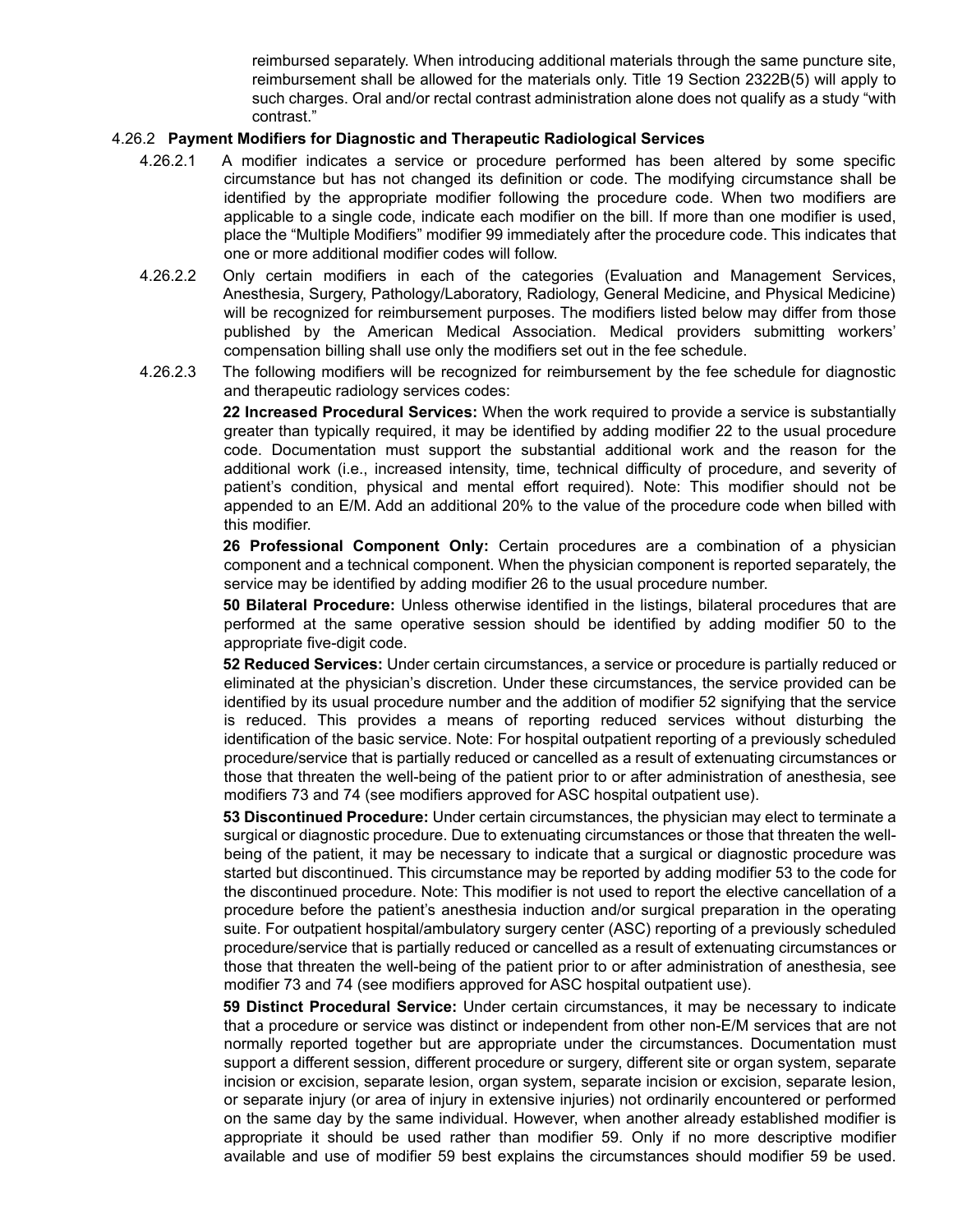Note: Modifier 59 should not be appended to an E/M service with a non-E/M service with a non-E/ M service performed on the same date, see modifier 25.

**76 Repeat Procedure or Service by Same Physician:** It may be necessary to indicate that a procedure or service was repeated subsequent to the original procedure or service. This circumstance may be reported by adding modifier 76 to the repeated procedure/service.

**77 Repeat Procedure by Another Physician:** The physician may need to indicate that a basic procedure or service performed by another physician had to be repeated. This situation may be reported by adding modifier 77 to the repeated procedure/service.

**99 Multiple Modifiers:** Under certain circumstances, two or more modifiers may be necessary to completely delineate a service. In such situations, modifier 99 should be added to the basic procedure and other applicable modifiers may be listed as part of the description of the service.

**LT Left Side:** Used to identify procedures performed on the left side of the body.

**RT Right Side:** Used to identify procedures performed on the right side of the body.

**TC Technical Component Only:** Certain procedures are a combination of a physician component and a technical component. When the technical component is reported separately, the service may be identified by adding modifier TC to the usual procedure number.

### 4.27 **Laboratory/Pathology**

#### 4.27.1 **Payment Ground Rules for Pathology and Laboratory Services**

#### 4.27.1.1 **General Guidelines**

- 4.27.1.1.1 The maximum allowable payment for health care treatment and procedures shall be the lesser of the health care provider's actual charges or eighty-five percent (85%) of ninety percent (90%) of the  $75<sup>th</sup>$  percentile of actual charges within the geozip where the service or treatment is rendered, utilizing information contained in employers' and insurance carriers' national databases. If an employer or insurance carrier contracts with a provider for the purpose of providing services under the Act, the rate negotiated in such contract shall prevail.
- 4.27.1.1.2 Whenever the health care payment system does not set a specific fee for a procedure, treatment or service in the schedule, the amount of reimbursement shall be eighty-five percent (85%) of actual charge ("POC 85").
- 4.27.1.1.3 The payment system will be adjusted yearly pursuant to 19 **Del.C.** §2322B(14).
- 4.27.1.1.4 Physicians should include CPT codes for specific performance of diagnostic tests/studies for which specific CPT codes are available. Items used by all physicians in reporting their services are presented in the introduction. Definitions and explanations unique to pathology and laboratory are included below.
- 4.27.1.1.5 The maximum number of times that drug screening, testing, or the like, may occur is four (4) samples per year absent written pre-authorization by the employer or its insurance carrier. If the point of care testing is not consistent with that which the prescriber expected based on the drug or medicine prescribed, then, and only then, will confirmatory testing be permitted and subject to payment. A maximum charge of one hundred dollars (\$100.00) for point of care testing, or the provider's actual charge, whichever is less, shall be permitted, regardless of the number of drugs being screened for and/or the number of dip sticks, testing instruments, materials, or the like, used.

#### 4.27.1.2 **Services in Pathology & Laboratory**

Services are those provided by the pathologist or by the technologists under responsible supervision of a physician. The fees listed in this section include recording of the specimen, performance of the test, and reporting of the result. The fees do not include specimen collection, specimen transfer, or individual patient administrative services.

#### 4.27.1.3 **Review of Diagnostic Studies**

The medical practitioner or other medical personnel warrant no separate charge for the review of prior studies in conjunction with a visit, consultation, record review, or other evaluation. Neither the professional component modifier 26 nor the pathology consultation CPT codes 80500 and 80502 are reimbursable under this circumstance. The review of diagnostic tests is included in the evaluation and management (E/M) codes.

#### 4.27.1.4 **Referral Laboratory Tests**

The laboratory tests and services listed in this section when performed by other than the billing physician shall be billed at the value charged by the referral (outside) laboratory under the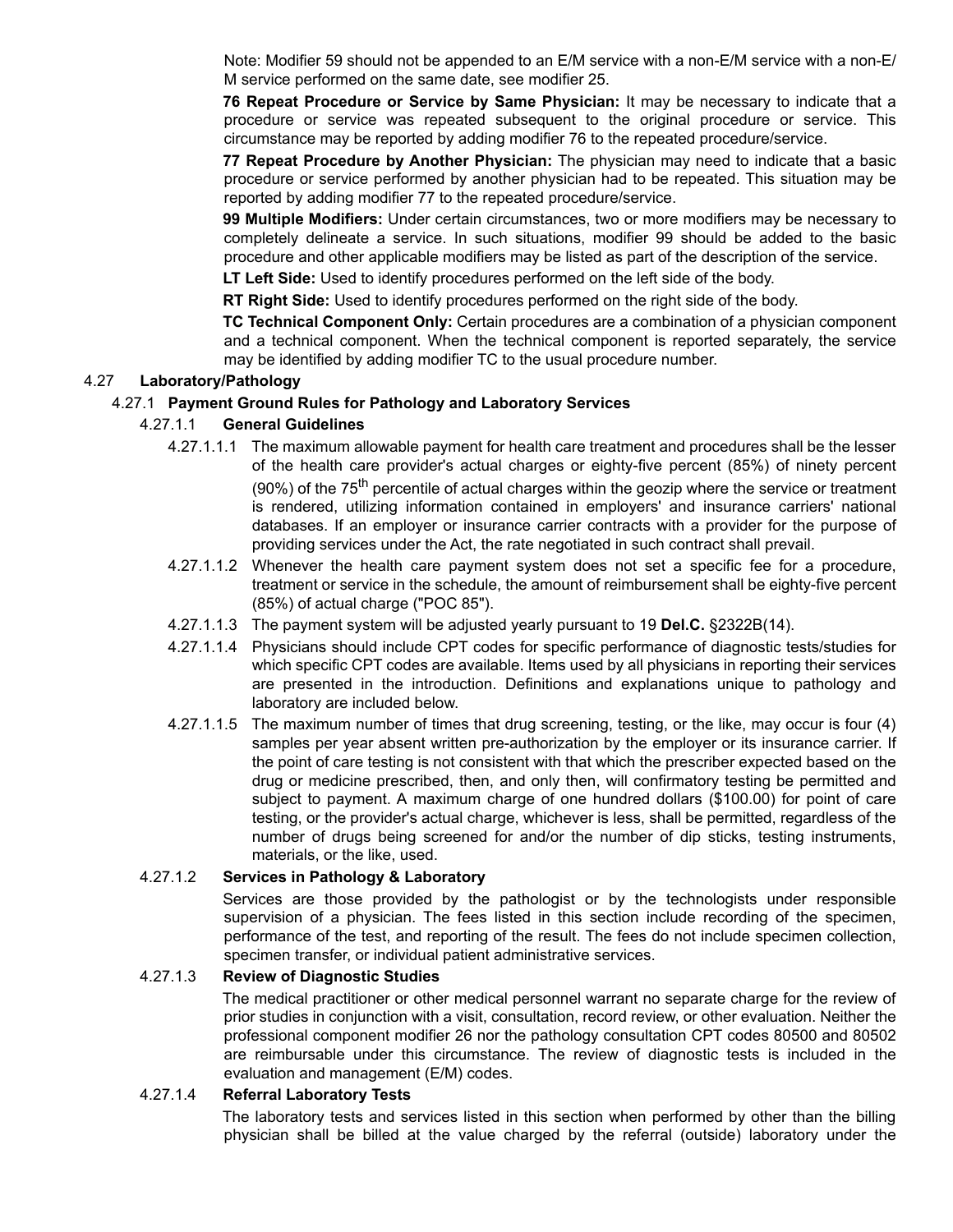applicable procedure number with the appropriate modifier 90; the name of the referral laboratory and the charge made by that laboratory should also be identified.

#### 4.27.1.5 **Collection and Handling Procedures**

Fees assigned to each test represent only the cost of performing the individual test, whether it is manual or automated (mechanized). The collection, handling, and patient administrative services have been assigned separate fees and separate code numbers.

- 4.27.1.5.1 Report a collection, handling, and patient administrative service separately, where applicable. For venipuncture, see CPT code 36415. For collection of capillary blood specimen, see CPT code 36416. For collection of blood specimen from a completely implantable venous access device, see CPT code 36540. For handling, see CPT codes 99000 and 99001.
- 4.27.1.5.2 Only the physician or laboratory drawing the blood or obtaining the specimen is entitled to a collection and handling fee.
- 4.27.1.5.3 Relative value units for specimen collection, handling, and patient administrative service are assigned in relation to the complexity of the process.
- 4.27.1.5.4 Although there is no billing for the test itself, the physician or laboratory performing the service can report a collection and handling charge. The test ordered and the name of the testing facility should be indicated.
- 4.27.1.5.5 When collection and handling are performed at the testing facility (laboratory), the laboratory may include separate charges for these services.

#### 4.27.1.6 **Professional Component**

The maximum allowable reimbursement includes the professional component (PC) plus the technical component (TC). This value is applicable in any situation in which a single charge is made to include both professional services and the technical cost of providing that service.

- 4.27.1.6.1 Identification of a procedure by the five-digit CPT code without modifier 26 indicates that the charge includes both the professional and technical components. The professional component percentage represents the value of the professional pathology services of the physician. This includes: examination of the injured employee, when indicated performance and/or supervision of the procedure, interpretation, and written report of the laboratory procedure, and consultation with he authorized treating physician. This component is applicable in any situation in which the physician submits a bill for these professional services only. It does not include the cost of personnel, materials, space, equipment, or other facilities. To identify the charge for the professional component, use the five-digit CPT code followed by modifier 26.
- 4.27.1.6.2 The technical component includes the charges for personnel, materials, space, equipment, and other facilities, and should be reported using modifier TC. In no instance will the sum of the charges for the professional and technical components of a service be greater than the value of the total service listed.

### 4.27.1.7 **Separate or Multiple Procedures**

It is appropriate to designate multiple procedures that are rendered at the same session by separate entries.

#### 4.27.1.8 **Unusual Service or Procedure**

Services that may necessitate skills and time of the physician over and above that usually required should be substantiated by special report (detailed below).

#### 4.27.1.9 **Unlisted Service or Procedure**

When an unlisted service or procedure is provided, the values used should be substantiated by special report (detailed below). Identify by name or description.

#### 4.27.1.10 **Special Report**

A service that is rarely provided, unusual, variable, or new may require a special report in determining medical appropriateness of the service. Pertinent information should include an adequate definition or description of the nature, extent, and need for the procedure; and the time, effort, and equipment necessary to provide the service. Additional items that may be included are:

- Complexity of symptoms
- Final diagnosis
- Pertinent physical findings
- Diagnostic and therapeutic procedures
- Concurrent problems
- Follow-up care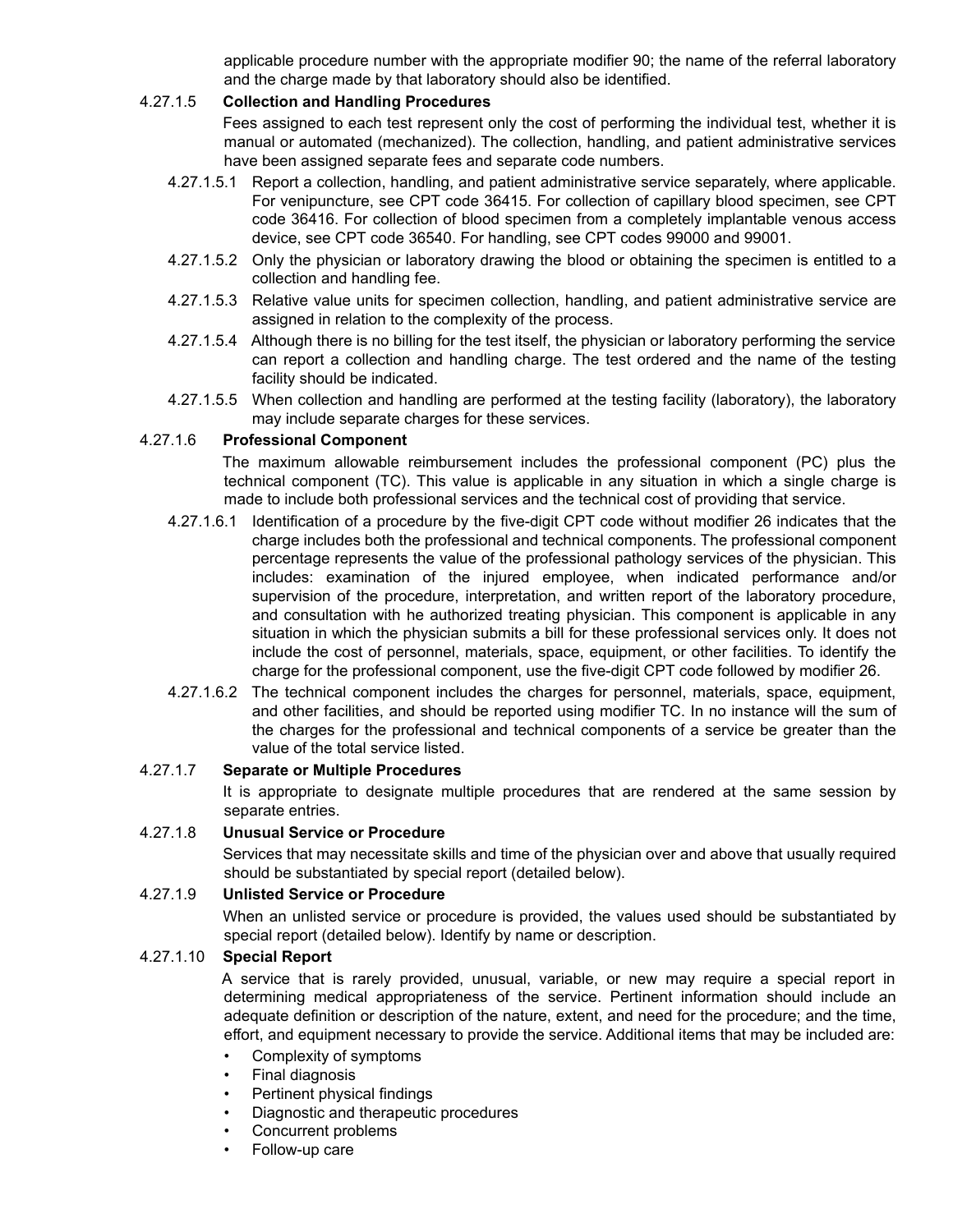#### 4.27.2 **Payment Modifiers for Pathology and Laboratory Services**

- 4.27.2.1 A modifier indicates a service or procedure performed has been altered by some specific circumstance but has not changed its definition or code. The modifying circumstance shall be identified by use of the appropriate modifier following the procedure code. When two modifiers are applicable to a single code, indicate each modifier on the bill. If more than one modifier is used, place the "Multiple Modifiers" code 99 immediately after the procedure code. This indicates that one or more additional modifier codes will follow. Only certain modifiers in each of the categories (Evaluation and Management Services, Anesthesia, Surgery, Pathology/Laboratory, Radiology, General Medicine, and Physical Medicine) will be recognized for reimbursement purposes.
- 4.27.2.2 The modifiers listed below may differ from those published by the American Medical Association. Providers submitting workers' compensation billing shall use only the modifiers set out in the fee schedule.
- 4.27.2.3 The following modifiers will be recognized for reimbursement by the fee schedule for pathology and laboratory codes:

**22 Increased Procedural Services:** When the work required to provide a service is substantially greater than typically required, it may be identified by adding modifier 22 to the usual procedure code. Documentation must support the substantial additional work and the reason for the additional work (i.e., increased intensity, time, technical difficulty of procedure, and severity of patient's condition, physical and mental effort required). Note: This modifier should not be appended to an E/M. Add an additional 20% to the value of the procedure code when billed with this modifier.

**26 Professional Component Only:** Certain procedures are a combination of a physician component and a technical component. When the physician component is reported separately, the service may be identified by adding modifier 26 to the usual procedure number.

**53 Discontinued Procedure:** Under certain circumstances, the physician may elect to end a surgical or diagnostic procedure. Due to extenuating circumstances or those that threaten the wellbeing of the patient, it may be necessary to indicate that a surgical or diagnostic procedure was started but discontinued. This circumstance may be reported by adding modifier 53 to the code for the discontinued procedure. Note: This modifier is not used to report the elective cancellation of a procedure before the patient's anesthesia induction and/or surgical preparation in the operating suite. For outpatient hospital/ambulatory surgery center (ASC) reporting of a previously scheduled procedure/service that is partially reduced or cancelled as a result of extenuating circumstances or those that threaten the well-being of the patient prior to or after administration of anesthesia, see modifier 73 and 74 (see modifiers approved for ASC hospital outpatient use).

**59 Distinct Procedural Service:** Under certain circumstances, it may be necessary to indicate that a procedure or service was distinct or independent from other non-E/M services that are not normally reported together but are appropriate under the circumstances. Documentation must support a different session, different procedure or surgery, different site or organ system, separate incision or excision, separate lesion, organ system, separate incision or excision, separate lesion, or separate injury (or area of injury in extensive injuries) not ordinarily encountered or performed on the same day by the same individual. However, when another already established modifier is appropriate it should be used rather than modifier 59. Only if no more descriptive modifier available and use of modifier 59 best explains the circumstances should modifier 59 be used. Note: Modifier 59 should not be appended to an E/M service with a non-E/M service with a non-E/ M service performed on the same date, see modifier 25.

**90 Reference (Outside) Laboratory:** When laboratory procedures are performed by a party other than the treating or reporting physician, the procedure may be identified by adding modifier 90 to the usual procedure number.

**91 Repeat Clinical Diagnostic Laboratory Test:** In the course of treatment of the patient, it may be necessary to repeat the same laboratory test on the same day to obtain subsequent (multiple) test results. Under these circumstances, the laboratory test performed can be identified by its usual procedure number and the addition of modifier 91. Note: This modifier may not be used when tests are rerun to confirm initial results; due to testing problems with specimens or equipment; or for any other reason when a normal, one-time, reportable result is all that is required. This modifier may not be used when other code(s) describe a series of test results (e.g., glucose tolerance tests, evocative/suppression testing). This modifier may only be used for laboratory test(s) performed more than once on the same day on the same patient.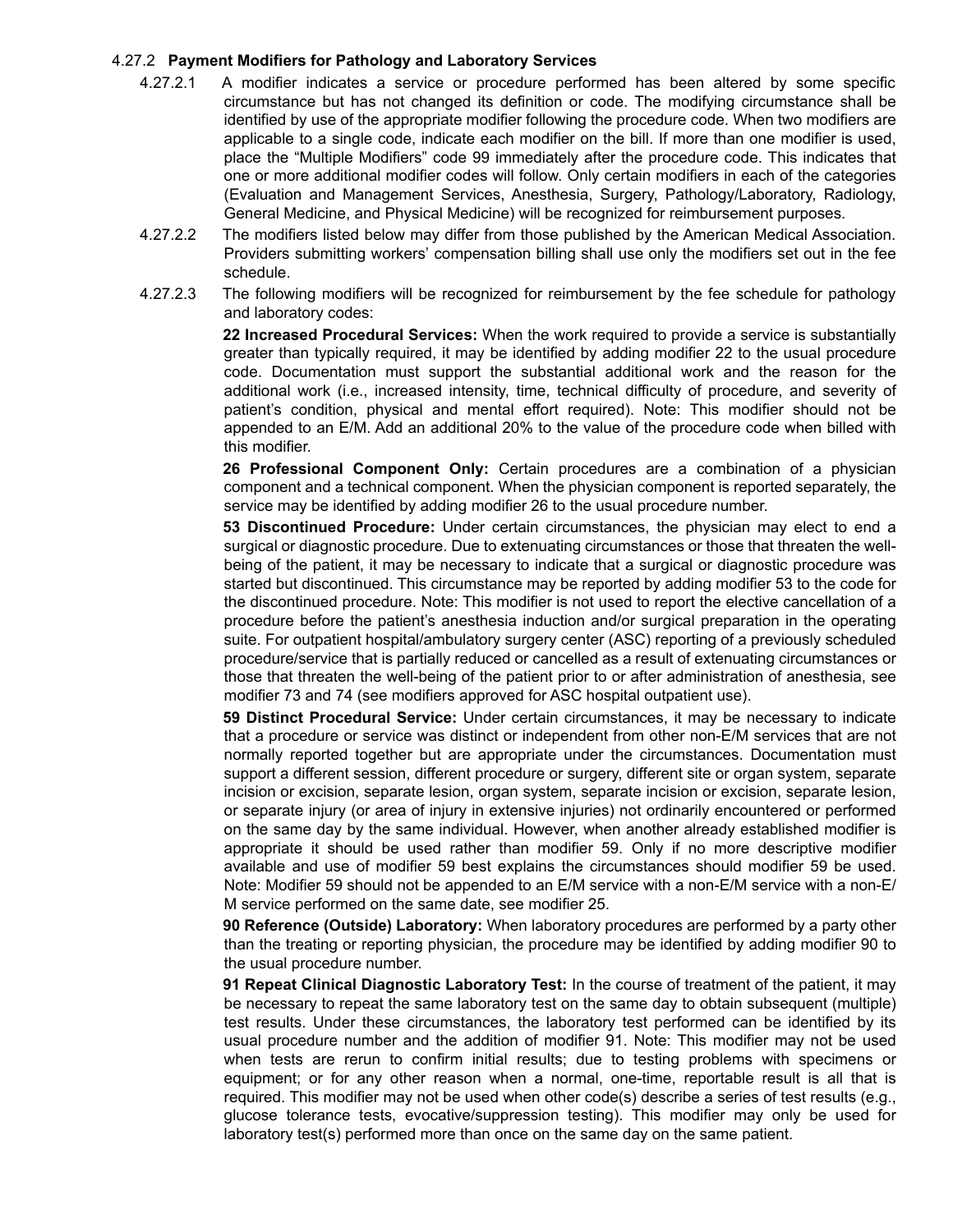**92 Alternative Laboratory Platform Testing:** When laboratory testing is being performed using a kit or transportable instrument that wholly or in part consists of a single use, disposable analytical chamber, the service may be identified by adding modifier 92 to the usual laboratory procedure code (HIV testing 86701-86703). The test does not require permanent dedicated space; hence by its design it may be hand carried or transported to the vicinity of the patient for immediate testing at that site, although location of the testing is not itself determinative of the use of this modifier.

**99 Multiple Modifiers:** Under certain circumstances, two or more modifiers may be necessary to completely delineate a service. In such situations modifier 99 should be added to the basic procedure, and other applicable modifiers may be listed as part of the description of the service.

**TC Technical Component Only:** Certain procedures are a combination of a physician component and a technical component. When the technical component is reported separately, the service may be identified by adding modifier TC to the usual procedure number.

### 4.28 **Physical Medicine**

### 4.28.1 **Payment Ground Rules for Physical Medicine Services**

### 4.28.1.1 **General Guidelines**

- 4.28.1.1.1 Protocols used by physicians in reporting their services are generally described below. Some of the commonalties with other subsections may be repeated here. If no appropriate code is found for medical services performed by a medical provider, use the appropriate unlisted code (e.g., CPT code 99199), and adequately describe the service provided. Chiropractic and physical therapy service reimbursements are explained in this section.
- 4.28.1.1.2 Supplies and materials provided by the medical provider (e.g., sterile trays), over and above that usually provided during an office visit, or other services rendered, may be charged for separately and coded separately. A physician office visit code may be charged in addition to the code for modalities/procedures only if the accompanying documentation clearly indicates that the physician or medical provider actually examined the worker during the office visit.

### 4.28.1.2 **Initial Evaluation and Re-evaluation by Physical Therapists or Occupational Therapists**

- 4.28.1.2.1 CPT code 97001, Physical therapy evaluation, is a one-time-only charge per episode of care. CPT code 97002, Physical therapy re-evaluation, may be charged at the discretion of the clinician based on patient presentation at a particular visit. The use of the 97002 code shall not exceed once per month unless unusual and/or unforeseen circumstances exist.
- 4.28.1.2.2 CPT code 97003, Occupational therapy evaluation, is a one-time-only charge per episode of care. CPT code 97004, Occupational therapy re-evaluation, may be charged at the discretion of the treating clinician based on patient presentation at a particular visit. The use of the 97004 code shall not exceed once per month unless unusual and/or unforeseen circumstances exist.

#### 4.28.1.3 **Exam Visits to Occupational Therapists or Physical Therapists**

Services performed by a physical therapist and/or occupational therapist shall be performed in conjunction with the authorized treating physician detailing the type, frequency, and duration of therapy to be provided. Only physical therapists and/or occupational therapists procedures and services are billable.

#### 4.28.1.4 **Manipulation Codes**

Manipulation performed by physical therapists are billed under the 97140 (manual therapy) CPT code and there is no special modifier necessitated with the use of the 97140 code.

Special codes are designated for use by chiropractors and osteopaths to bill for manipulation services. When billing for manipulation services, licensed chiropractors may bill using CPT codes 98940–98943. Licensed osteopaths may bill using CPT codes 98925–98929. The chiropractic manipulative treatment codes include a pre manipulation patient assessment. Additional evaluation and management (E/M) services may be reported separately using modifier 25, if the injured employee's condition requires a significant, separately identifiable E/M service, which is above and beyond the usual pre service and post service work associated with the procedure.

#### 4.28.1.5 **Fabrication of Orthotics**

Orthotics must be billed separately for professional fitting and supplies. CPT code 97760 must be used for a medical provider or therapist to fabricate orthotics. Custom-made orthotics and prosthetics are exempt from the medical supplies reimbursement formula; however, 19 **Del.C.** §2322B(5) will apply or by agreement of the parties. Additional medical supplies may not exceed medical supplies reimbursement formula.

#### 4.28.1.6 **TENS Units**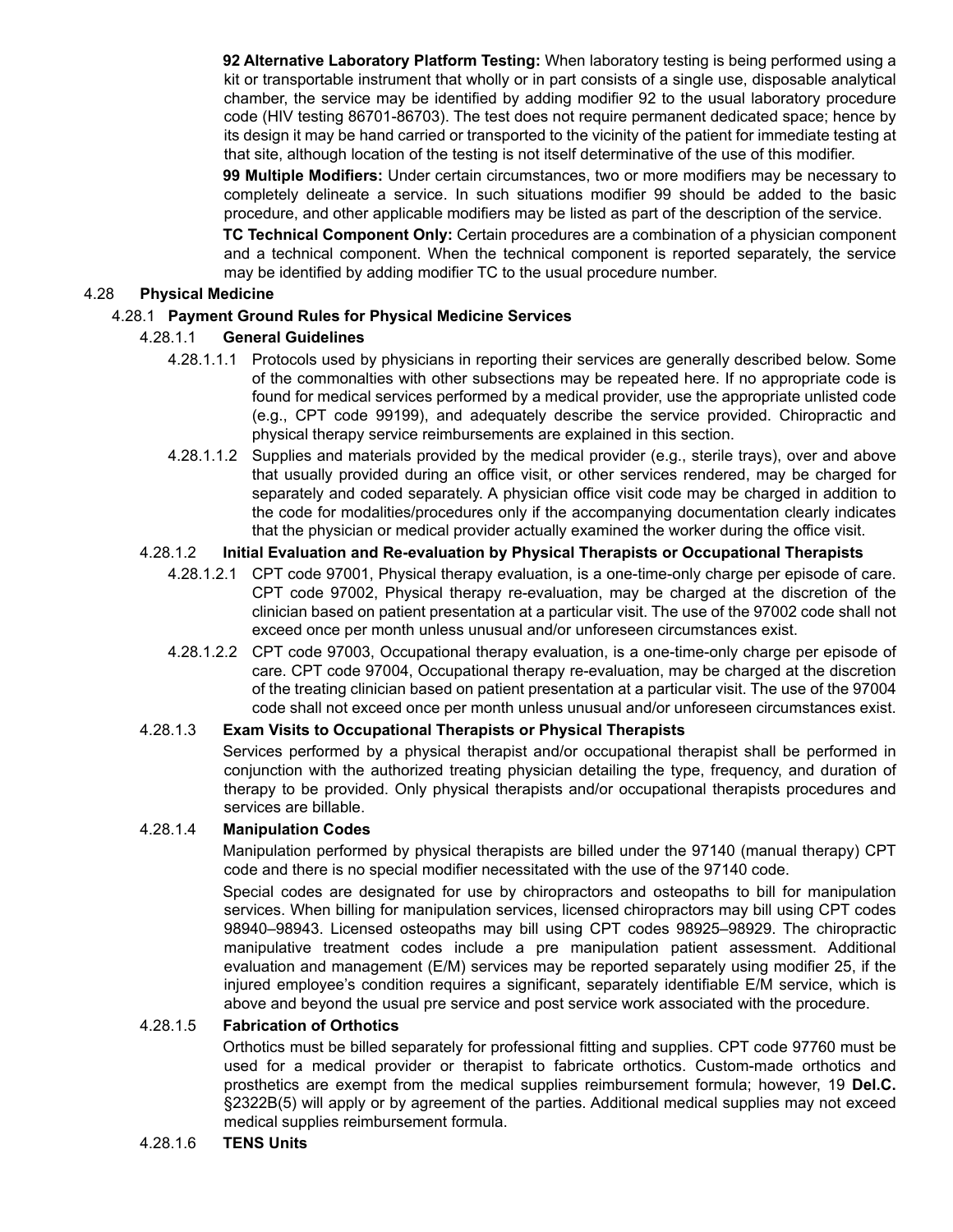TENS units (transcutaneous electrical nerve stimulation) must be prescribed by the authorized treating physician. Rental equipment is subject to 19 **Del.C.** §2322B(5) or by agreement. Rental equipment is exempt from the reimbursement formula. The purchase of such units will be subject to the appropriate durable/medical supplies reimbursement explained in that section of these fee schedule instructions and guidelines.

4.28.1.7 Hot/Cold Packs shall be reimbursed at \$16.50 for geozip 197/198 and \$13.66 for geozip 199, and will adjust each year, pursuant to 19 **Del.C.** §§2322B(3)(d) & (e).

#### 4.28.2 **Payment Modifiers for Physical Medicine Services**

- 4.28.2.1 A modifier indicates a service or procedure performed has been altered by some specific circumstance but has not changed its definition or code. The modifying circumstance shall be identified by the appropriate modifier following the procedure code. When two modifiers are applicable to a single code, indicate each modifier on the bill. If more than one modifier is used, place the "Multiple Modifiers" modifier 99 immediately after the procedure code. This indicates that one or more additional modifier codes will follow. Only certain modifiers in each of the categories (Evaluation and Management, Anesthesia, Surgery, Pathology/Laboratory, Radiology, General Medicine, and Physical Medicine) will be recognized for reimbursement purposes.
- 4.28.2.2 The modifiers listed below may differ from those published by the American Medical Association. Medical providers submitting workers' compensation billing shall use only the modifiers set out in the fee schedule.
- 4.28.2.3 The following modifiers will be recognized for reimbursement by the fee schedule for physical medicine services codes:

**22 Increased Procedural Services:** When the work required to provide a service is substantially greater than typically required, it may be identified by adding modifier 22 to the usual procedure code. Documentation must support the substantial additional work and the reason for the additional work (i.e., increased intensity, time, technical difficulty of procedure, and severity of patient's condition, physical and mental effort required). Note: This modifier should not be appended to an E/M. Add an additional 20% to the value of the procedure code when billed with this modifier.

**24 Unrelated Evaluation and Management Service by the Same Physician during a Postoperative Period:** The physician may need to indicate that an evaluation and management service was performed during a postoperative period for a reason(s) unrelated to the original procedure. This circumstance may be reported by adding modifier 24 to the appropriate level of E/ M service.

**26 Professional Component Only:** Certain procedures are a combination of a physician component and a technical component. When the physician component is reported separately, the service may be identified by adding modifier 26 to the usual procedure number.

**52 Reduced Services:** Under certain circumstances, a service or procedure is partially reduced or eliminated at the physician's discretion. Under these circumstances, the service provided can be identified by its usual procedure number and the addition of modifier 52 signifying that the service is reduced. This provides a means of reporting reduced services without disturbing the identification of the basic service. Note: For hospital outpatient reporting of a previously scheduled procedure/service that is partially reduced or cancelled as a result of extenuating circumstances or those that threaten the well-being of the patient prior to or after administration of anesthesia, see modifiers 73 and 74 (see modifiers approved for ASC hospital outpatient use).

**53 Discontinued Procedure:** Under certain circumstances, the physician may elect to end a surgical or diagnostic procedure. Due to extenuating circumstances or those that threaten the wellbeing of the patient, it may be necessary to indicate that a surgical or diagnostic procedure was started but discontinued. This circumstance may be reported by adding modifier 53 to the code for the discontinued procedure. Note: This modifier is not used to report the elective cancellation of a procedure before the patient's anesthesia induction and/or surgical preparation in the operating suite. For outpatient hospital/ambulatory surgery center (ASC) reporting of a previously scheduled procedure/service that is partially reduced or cancelled as a result of extenuating circumstances or those that threaten the well-being of the patient prior to or after administration of anesthesia, see modifiers 73 and 74 (see modifiers approved for ASC hospital outpatient use).

**59 Distinct Procedural Service:** Under certain circumstances, it may be necessary to indicate that a procedure or service was distinct or independent from other non-E/M services that are not normally reported together but are appropriate under the circumstances. Documentation must support a different session, different procedure or surgery, different site or organ system, separate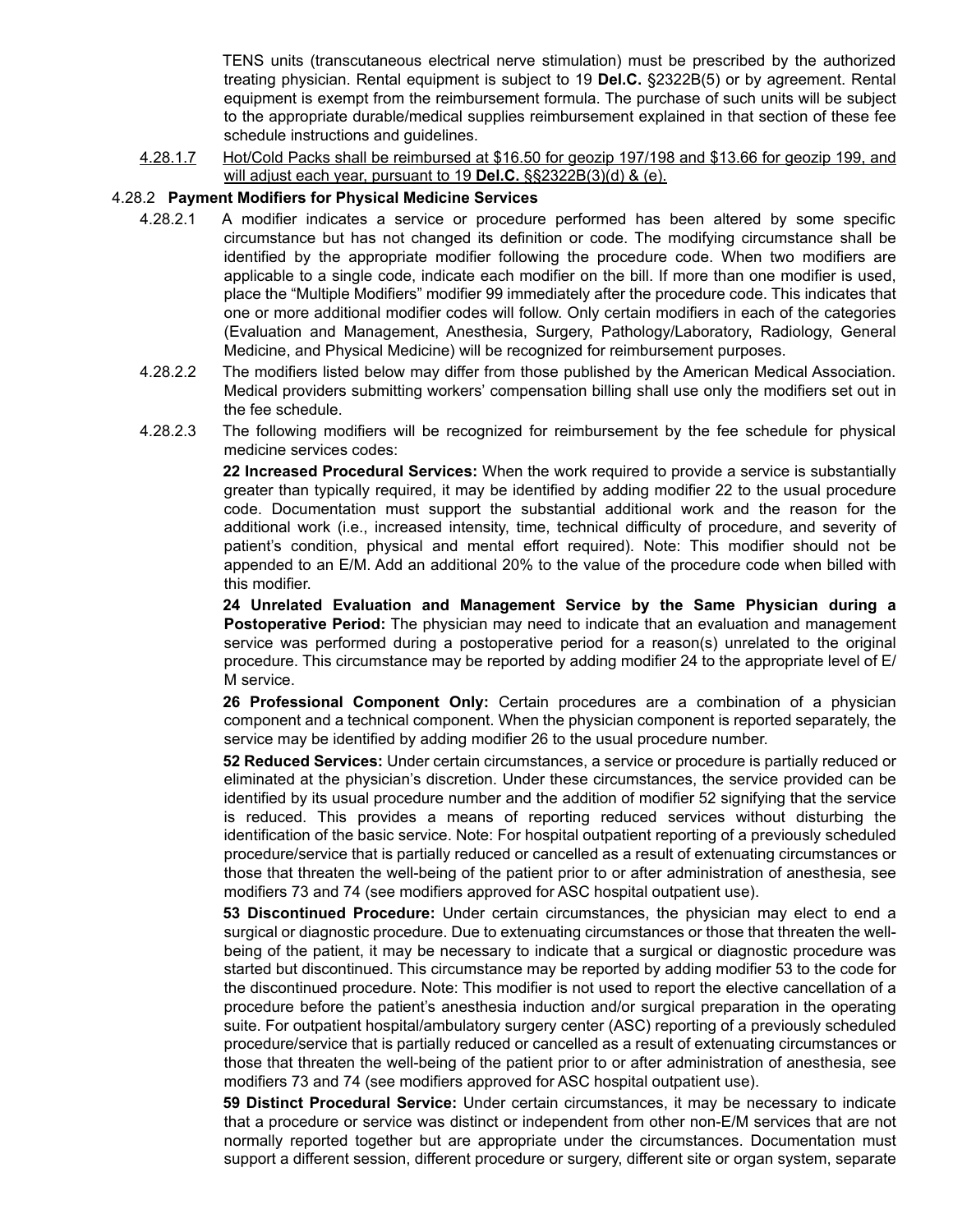incision or excision, separate lesion, organ system, separate incision or excision, separate lesion, or separate injury (or area of injury in extensive injuries) not ordinarily encountered or performed on the same day by the same individual. However, when another already established modifier is appropriate it should be used rather than modifier 59. Only if no more descriptive modifier available and use of modifier 59 best explains the circumstances should modifier 59 be used. Note: Modifier 59 should not be appended to an E/M service with a non-E/M service with a non-E/ M service performed on the same date, see modifier 25.

**99 Multiple Modifiers:** Under certain circumstances, two or more modifiers may be necessary to completely delineate a service. In such situations modifier 99 should be added to the basic procedure, and other applicable modifiers may be listed as part of the description of the service.

### 4.29 **Durable Medical Equipment and Supplies**

- 4.29.1 Whenever the health care payment system does not set a specific fee for a procedure, treatment or service in the schedule, the amount of reimbursement shall be eighty-five percent (85%) of actual charge ("POC 85").
- 4.29.2 The payment system will be adjusted yearly pursuant to 19 **Del.C.** §2322B(14).
- 4.29.3 Certain supplies and materials are to be provided by the physician that are usually included with the visit or other services performed. Fees covering ordinary dressings, materials or drugs used in diagnosis and treatment shall not be charged for separately, but shall be included in the amount for the office or hospital treatment. If the record of the case shows that it was necessary to use an extraordinary amount of dressing material or drugs, these will be paid for using – HCPCS Level II Codes.

**12 DE Reg. 1515 (06/01/09)**

**13 DE Reg. 1558 (06/01/10)**

**14 DE Reg. 1375 (06/01/11)**

**15 DE Reg. 1761 (06/01/12)**

**16 DE Reg. 1080 (04/01/13)**

**17 DE Reg. 322 (09/01/13)**

### **5.0 Utilization Review**

- 5.1 Pursuant to chapter 101, title 29 of the **Delaware Code**, the Department of Labor has developed a utilization review program with the intent of providing reference for employers, insurance carriers, and health care providers for evaluation of health care and charges. The intended purpose of utilization review services is to provide prompt resolution of issues related to treatment and/or compliance with the health care payment system or practice guidelines for those claims which have been acknowledged to be compensable, without the employer or its insurance carrier obtaining legal representation, or incurring the costs associated with legal involvement in the utilization review process.
- 5.2 An employer or insurance carrier may engage in utilization review to evaluate the quality, reasonableness and/ or necessity of proposed or provided health care services for acknowledged compensable claims. Any person conducting a utilization review program for workers' compensation shall be required to contract with the Office of Workers' Compensation once every two (2) years and certify compliance with Workers' Compensation Utilization Management Standards or Health Utilization Management Standards of Utilization Review Accreditation Council ("URAC") sufficient to achieve URAC accreditation or submit evidence of accreditation by URAC.
- 5.3 At this time, Utilization Review is limited to health care recommendations subject to practice guidelines developed by the HCAP.
- 5.4 An employer or insurance carrier may request utilization review by complying with all the terms and conditions set forth on the forms attached hereto. Upon completion and submission of the forms, information package and medical records package by the employer or insurance carrier, the designated utilization review company will review treatment to determine if it is in compliance with the practice guidelines developed by the Health Care Advisory Panel and adopted and implemented by the Department of Labor. (See Appendix A)
	- 5.4.1 The utilization review company shall be randomly selected by the Department of Labor. The utilization review company first assigned to the case will remain with that case throughout its duration. The Department of Labor will collect all documentation required to be submitted pursuant to the utilization review process and send such documentation for review to the utilization review company.
	- 5.4.2 If the claim is denied by an employer or insurance carrier for non-compliance with any applicable Practice Guideline, only the first bill for such treatment, and not all subsequent bills for the same service, need be denied and referred to utilization review.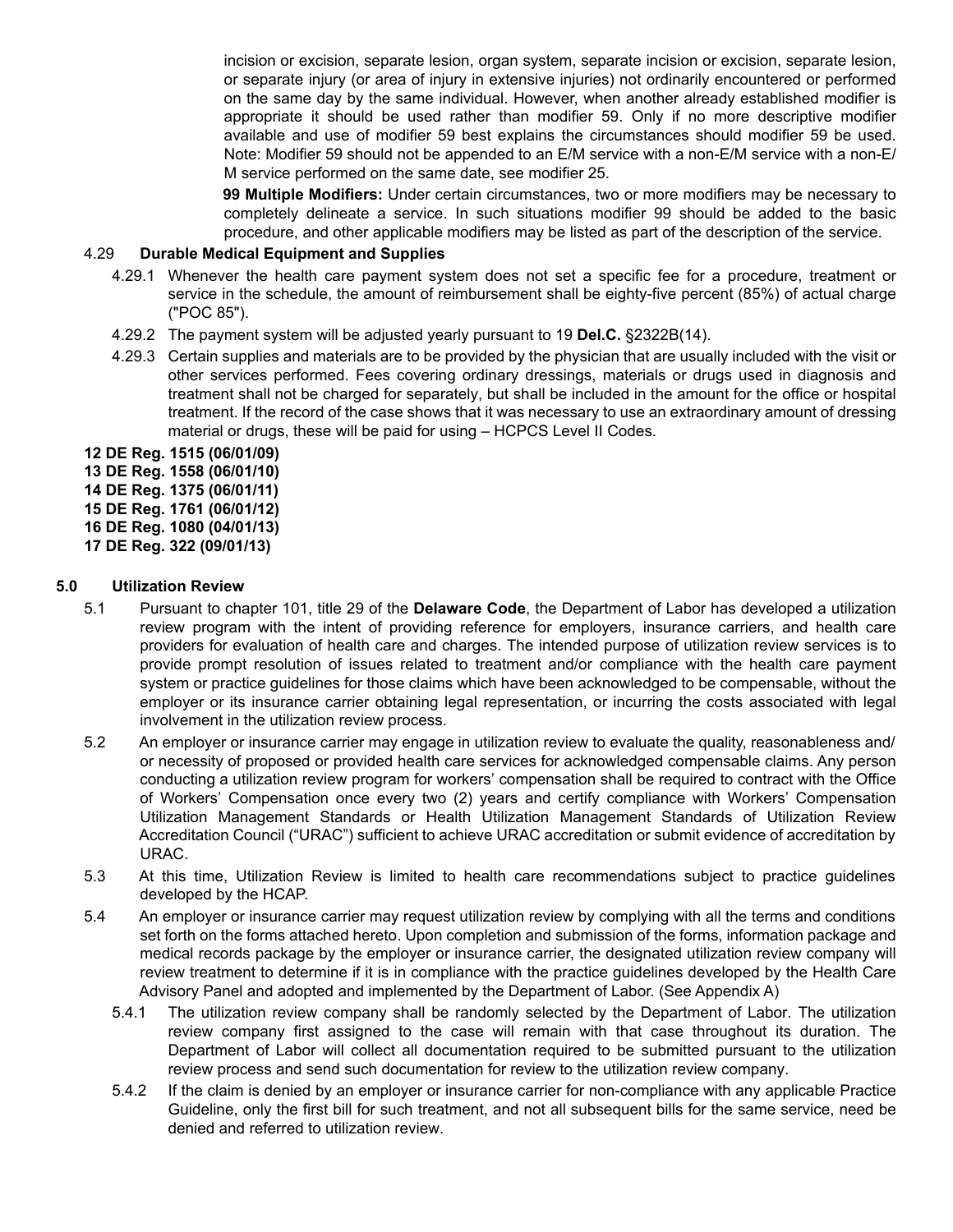- 5.4.3 In the instance of a compensable claim where the treatment is outside the applicable Practice Guideline for which the health care provider requests pre-authorization but the employer/carrier advises that it does not pre-authorize treatment, such response should be interpreted as tantamount to a denial of such treatment so that the claimant may file a Petition with the IAB to determine whether the treatment is compensable.
- 5.4.4 In the instance of a compensable claim in which open surgery is recommended by the health care provider and stated by him/her to be within the applicable Practice Guideline, the following procedure may be followed by the operating surgeon to facilitate resolution of payment for such treatment: The operating surgeon must specify the particular surgery to be performed and must certify in writing that: (a) the surgery is causally related to the work accident, and (b) the surgery is within the Practice Guideline, with specific reference to the Practice Guideline provision relied upon.
	- 5.4.4.1 The information set forth above must be set forth by the operating surgeon in a separate written report, not through a copy of office notes and/or records. The employer/carrier must within 30 days from receipt of the above either accept/pre-authorize or deny such treatment. If the treatment is denied as non-compliant with the Practice Guidelines, it must be referred to Utilization Review within 15 days of date of denial in accordance with §2322F(h)(j). If the treatment is denied as not causally related to the compensable work accident, the claimant may file a Petition with the Industrial Accident Board to determine whether the treatment is compensable. If the employer/ carrier neither accepts/pre-authorizes nor denies the treatment within the 30-day period referenced above, then the treatment will be deemed compensable if performed.
- 5.4.5 All past, prospective and concurrent health care decisions must be reviewed and a Utilization Review determination made no later than three (3) working days from receipt of the aforementioned information by the company performing the review, for emergency care, but no later than 15 calendar days from receipt of the aforementioned information by the company performing the review.
- 5.5 If a party disagrees with the findings following utilization review, a petition may be filed with the Industrial Accident Board for *de novo* review.

The decision of the utilization review company shall be forwarded by the Department of Labor, by Certified Mail, Return Receipt Requested, to the claimant, the claimant's attorney of record, the health care provider in question, and the employer or its insurance carrier.

5.6 If there are no current practice guidelines applicable to the health care provided, a party may file a petition with the Industrial Accident Board seeking a determination of the appropriateness of treatment.

**15 DE Reg. 1761 (06/01/12) 17 DE Reg. 322 (09/01/13)**

### **APPENDIX A**

### **DELAWARE DEPARTMENT OF LABOR MEDICAL UTILIZATION REVIEW PROGRAM REQUEST FOR UTILIZATION REVIEW** (Pursuant to **19 Del.C. §2322 F(j)**)

| PLEASE TYPE OR CLEARLY PRINT ALL INFORMATION. All information and addresses must be verified as current and |
|-------------------------------------------------------------------------------------------------------------|
| accurate.                                                                                                   |
| 1 Dota of Doguest                                                                                           |

| 3. | Nature of Injury/Practice Guideline(s) Mature and Contact Contact Contact Contact Contact Contact Contact Conta |                                     |  |
|----|-----------------------------------------------------------------------------------------------------------------|-------------------------------------|--|
|    | 4. Claimant's Name                                                                                              |                                     |  |
|    | Age__________ Sex________                                                                                       |                                     |  |
|    |                                                                                                                 | Tel. No.                            |  |
|    |                                                                                                                 | State _________ Zip________________ |  |
| 5. |                                                                                                                 |                                     |  |
| 6. |                                                                                                                 |                                     |  |
|    |                                                                                                                 |                                     |  |
|    |                                                                                                                 |                                     |  |
|    |                                                                                                                 |                                     |  |
|    |                                                                                                                 | State Zip                           |  |
|    | 7(a). Health Care Provider to be Reviewed                                                                       |                                     |  |
|    |                                                                                                                 |                                     |  |
|    |                                                                                                                 |                                     |  |
|    |                                                                                                                 |                                     |  |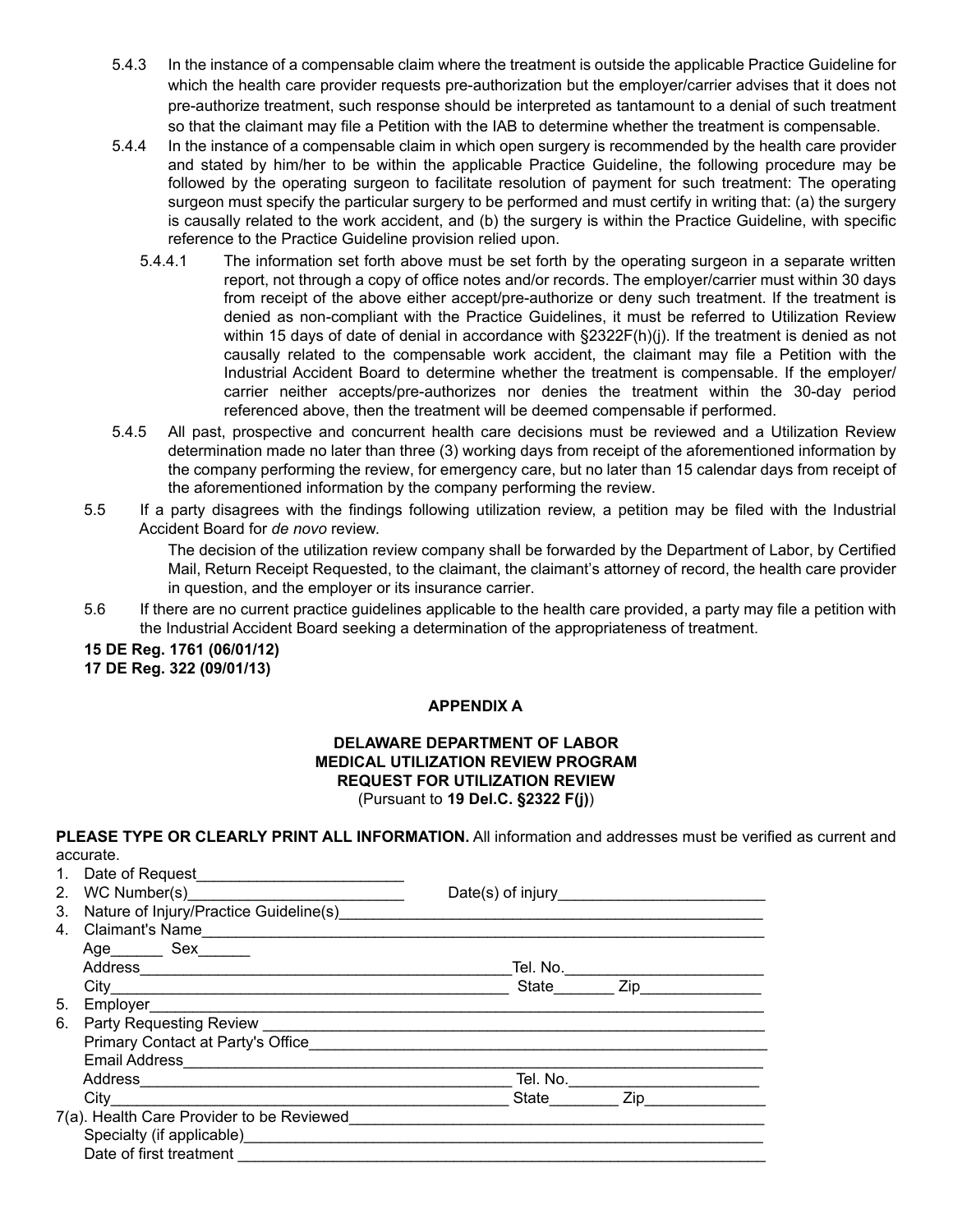| Address                                   | Tel. No.     |  |
|-------------------------------------------|--------------|--|
| Citv                                      | <b>State</b> |  |
| 7(b). Health Care Provider to be Reviewed |              |  |
|                                           |              |  |
| Date of first treatment                   |              |  |
| Address                                   | Tel. No.     |  |
| City                                      | <b>State</b> |  |

(c) Additional Health Care Providers to be reviewed (list name, specialty, address, etc. on a separate sheet)

(d) Health Care Facility(s) Impacted (e.g. hospital, ambulatory surgery center, etc.) by this retrospective review (list name, address, etc. on a separate sheet)

8. Treatment to be reviewed: Specify the health care service to be reviewed and the timeframe within which the treatment was or will be rendered.

 $\mathcal{L}_\text{max}$  , and the set of the set of the set of the set of the set of the set of the set of the set of the set of the set of the set of the set of the set of the set of the set of the set of the set of the set of the

My signature certifies the following: (a) all names and addresses on this form have been verified as current and accurate; (b) two identical copies of associated medical material are being submitted for review; (c) the bill denial for the treatment subject to this review was sent within 30 days of receiving the provider's bill; and (d) all items listed in the table of contents are in each copy of the medical material.

Print Name of Requester Signature of Requester

### **COPY THIS FORM OR REPRODUCE EXACTLY IN APPEARANCE AND CONTENT. SEE INSTRUCTIONS ON BACK**

Rev. 02/2011 1 of 2

### **REQUIRED CONTENT, PRESENTATION AND BINDING METHOD FOR ALL MATERIALS SUBMITTED FOR UTILIZATION REVIEW**

In accordance with 19 Del.C. §2322 F(j) and the regulations adopted pursuant thereto, all information and medical records submitted to the Department of Labor, Office of Workers' Compensation must represent all of the facts of this case.

# INFORMATION PACKAGE · REQUIRED CONTENT

"Completed and signed Request for Utilization Review Form.

"Proof of date of issuance of claim denial (so the Department of Labor is able to verify that Utilization Review was requested within 15 days of the date of the claim denial).

### MEDICAL RECORDS PACKAGE· REQUIRED CONTENT

Section 1. All reports, notes, etc., from provider being reviewed from the date of injury or the two (2) year period immediately preceding the treatment to be reviewed, whichever is shorter, and the time frame within which the treatment to be reviewed was or will be rendered, as submitted to the requesting party.

Section 2. All reports, notes, etc., of other treating providers from the date of injury or the one (1) year period immediately preceding the treatment to be reviewed, whichever is shorter, as submitted to the requesting party.

Section 3. All diagnostic test results from the date of injury or the two (2) year period immediately preceding the treatment to be reviewed, whichever is shorter, as submitted to the requesting party.

NOTE Do not include copies of any billing statements or comments/instructions directed to the Utilization Review panel. All material must be presented in identified sections; each section's content must be presented in chronological order.

### REQUIRED PRESENTATION AND BINDING METHOD FOR ALL SUBMITTED MATERIALS

- a. All submitted material must be presented in two (2) identical bound copies.
- b. If tabs are used for the sections, they must be positioned to the right side of the document.